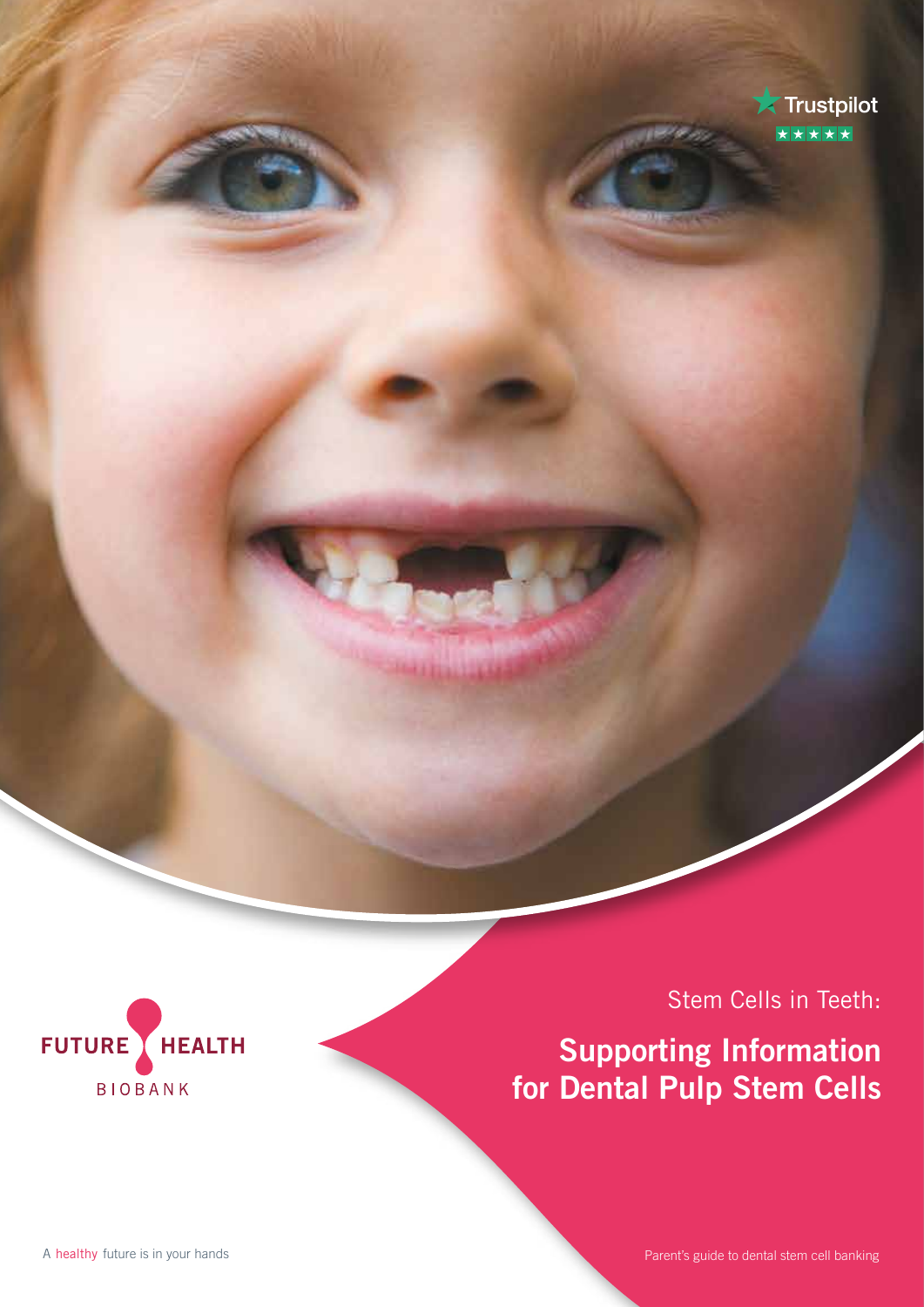## Stem Cells from Dental Tissue

The presence of stem cells in dental tissue was first reported in the year 2000 by Songtao Shi during his time as a researcher at the National Institute of Health. Since that time there have been thousands of peer reviewed publications by top quality researchers around the world that have studied these cells. These thousands of papers all overwhelmingly support the usefulness of these cells as a human therapeutic approach for the treatment of disease. These cells are found in high abundance, are not controversial, are safe and have tremendous potential for regenerative medicine.

The FDA has not approved stem cells from teeth for therapy yet but those treatments are on the horizon. Here are just a few of the many review articles that represent of hundreds of other peer reviewed papers all of which support the usefulness of stem cells from teeth for the treatment of disease in regenerative medicine.

### Dental stem cells-characteristics and potential.

 Bojic S, Volarevic V, Ljujic B, Stojkovic M. Histol Histopathol. 2014 Jun;29(6):699-706. Epub 2014 Jan 21. Review.

http://www.ncbi.nlm.nih.gov/pubmed/24446280

## Imperative role of dental pulp stem cells in regenerative therapies: a systematic review.

 Kabir R, Gupta M, Aggarwal A, Sharma D, Sarin A, Kola MZ. Niger J Surg. 2014 Jan;20(1):1-8. doi: 10.4103/1117-6806.127092. Review.

http://www.ncbi.nlm.nih.gov/pubmed/24665194

## Mesenchymal stem cells derived from dental tissues vs. those from other sources: their biology and role in regenerative medicine.

 Huang GT, Gronthos S, Shi S. J Dent Res. 2009 Sep;88(9):792-806. doi: 10.1177/0022034509340867. Review.

http://www.ncbi.nlm.nih.gov/pubmed/19767575

## Can SHED or DPSCs be used to repair/regenerate non-dental tissues? A systematic review of in vivo studies.

 Daltoé FP, Mendonça PP, Mantesso A, Deboni MC. Braz Oral Res. 2014 Jan-Feb;28(1). pii: S1806-83242014000100401. Epub 2014 Aug 21. Review.

http://www.ncbi.nlm.nih.gov/pubmed/25166769

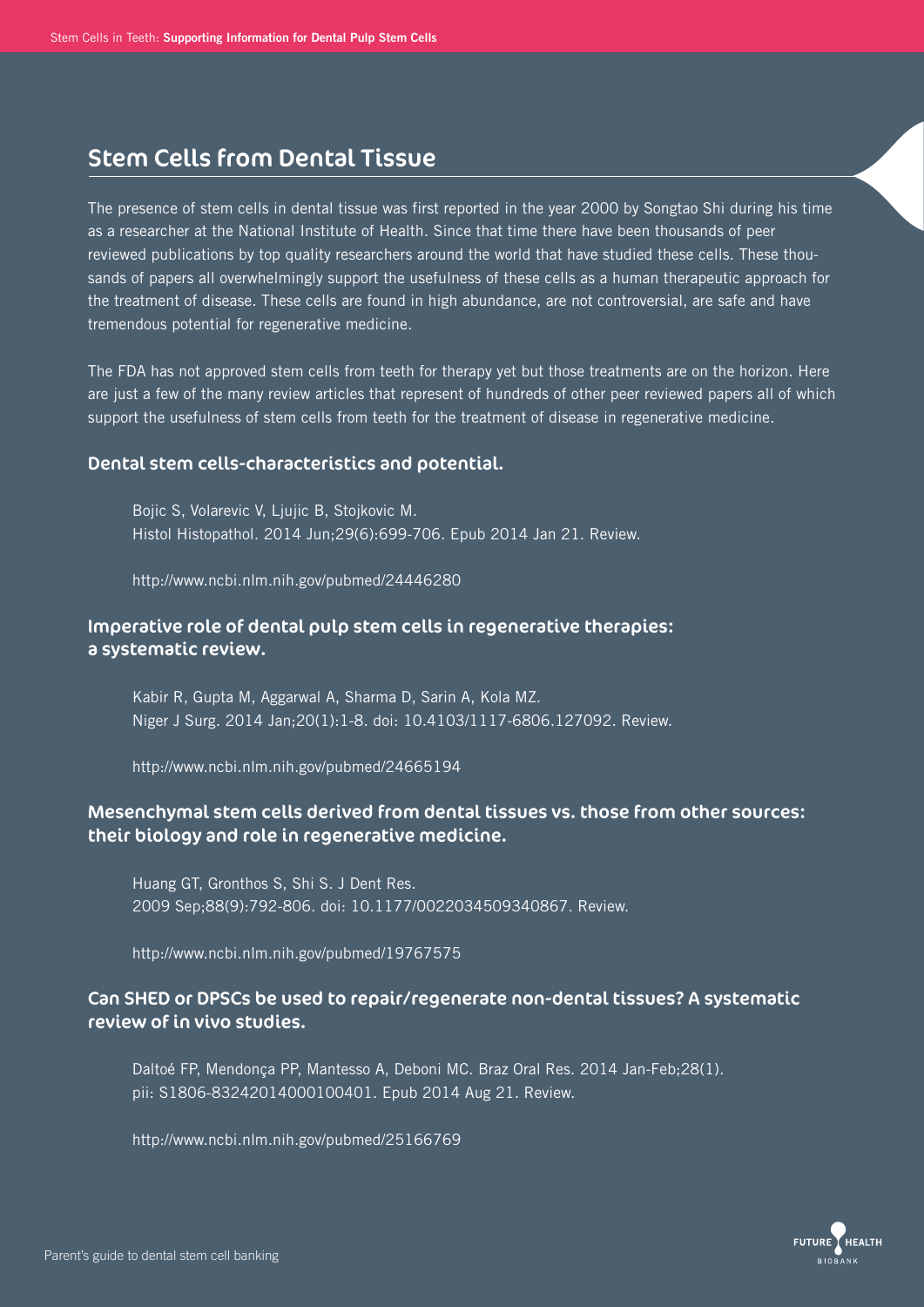## Stem Cells from Dental Tissue

#### Stem cells of the dental pulp.

 Ranganathan K, Lakshminarayanan V. Indian J Dent Res. 2012 Jul-Aug;23(4):558 doi: 10.4103/0970-9290.104977. Review.

http://www.ncbi.nlm.nih.gov/pubmed/23257502

#### A novel method for banking dental pulp stem cells.

 Gioventù S, Andriolo G, Bonino F, Frasca S, Lazzari L, Montelatici E, Santoro F, Rebulla P. Transfus Apher Sci. 2012 Oct;47(2):199-206. doi: 10.1016/j.transci.2012.06.005. Epub 2012 Jul 11. Review.

http://www.ncbi.nlm.nih.gov/pubmed/22795998

## Osteoblastic/cementoblastic and neural differentiation of dental stem cells and their applications to tissue engineering and regenerative medicine.

 Kim BC, Bae H, Kwon IK, Lee EJ, Park JH, Khademhosseini A, Hwang YS. Tissue Eng Part B Rev. 2012 Jun;18(3):235-44. doi: 10.1089/ten.TEB.2011.0642. Epub 2012 Mar 6. Review.

http://www.ncbi.nlm.nih.gov/pubmed/22224548

#### Biological approaches toward dental pulp regeneration by tissue engineering.

 Sun HH, Jin T, Yu Q, Chen FM. J Tissue Eng Regen Med. 2011 Apr;5(4):e1-16. doi: 10.1002/term.369. Epub 2010 Dec 30. Review

ttp://www.ncbi.nlm.nih.gov/pubmed/21413154

#### Neural crest stem cells: discovery, properties and potential for therapy.

 Achilleos A, Trainor PA. Cell Res. 2012 Feb;22(2):288-304. doi: 10.1038/cr.2012.11. Epub 2012 Jan 10. Review.

http://www.ncbi.nlm.nih.gov/pubmed/22231630

### Stem cells in dental pulp of deciduous teeth.

 Kerkis I, Caplan AI. Tissue Eng Part B Rev. 2012 Apr;18(2):129-38. doi: 10.1089/ten.TEB.2011.0327. Epub 2011 Dec 28. Review.

http://www.ncbi.nlm.nih.gov/pubmed/22032258

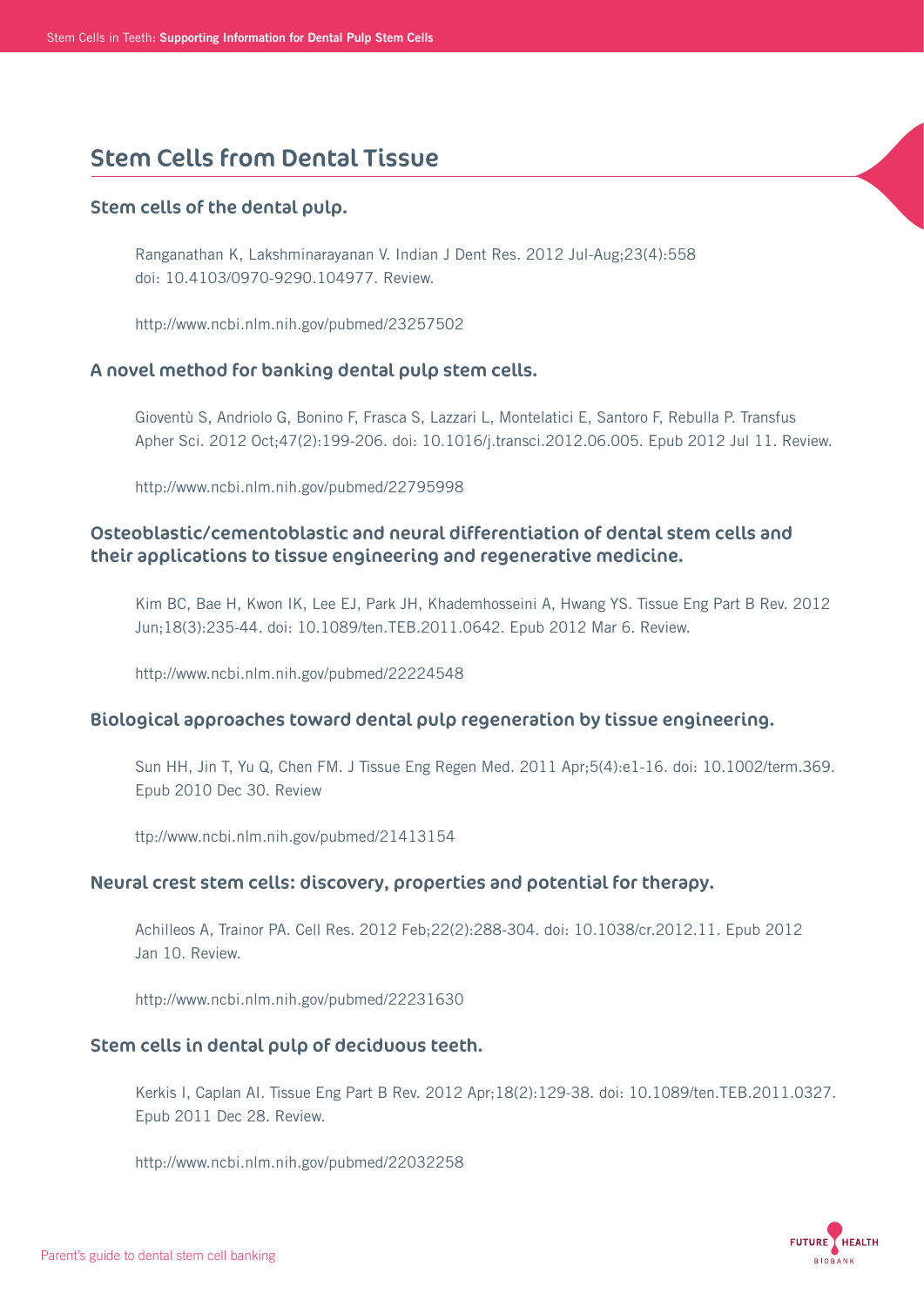



Stem Cells in Teeth:

**Supporting Information for Dental Pulp Stem Cells**

**Future Health Biobank** 10 Faraday Building Nottingham Science & Technology Park University Boulevard Nottingham NG7 2QP United Kingdom

> 0115 967 7707 custcare@fhbb.com www.futurehealthbiobank.com

MHRA / HTA / AABB / Swissmedic / HFEA / GMP / OFSP / ISO SOO / FCA /

Parent's guide to dental stem cell banking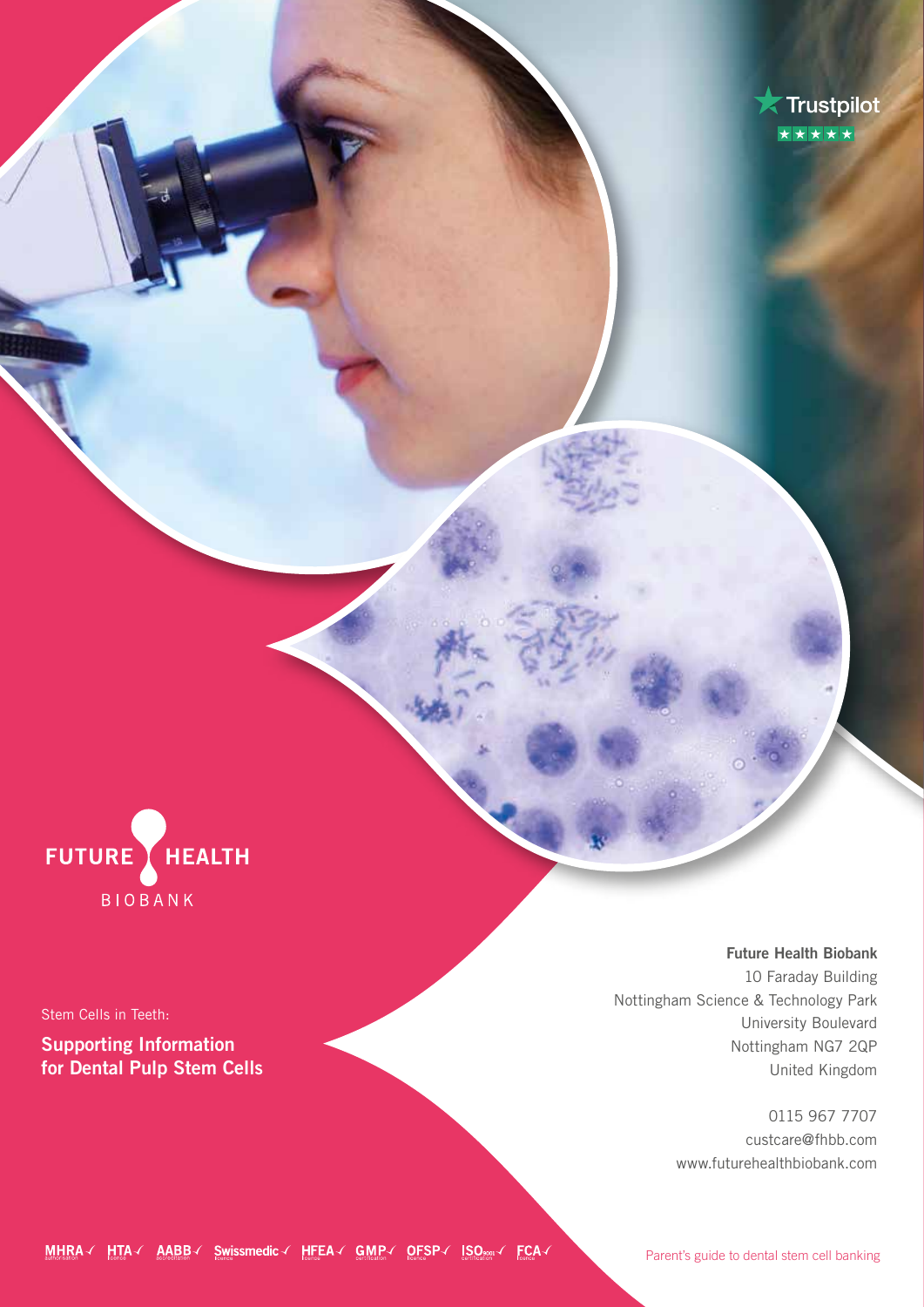# Selected Publications on Therapy Using Stem Cells

This of peer-reviewed publications shows the use of mesenchymal stem cells (MSC) in Humans (in vivo) these highlighted in BOLD. This list peer-reviewed publications illustrates research using Dental Pulp Stem Cells (DPSC) in Animals/ Humans (in vivo) and in a dish (in vitro). In vivo studies are those in which the DPSC are evaluated in living organism using animal models or humans in a clinical trial. In vitro studies are those in which DPSC are evaluated with cells in a laboratory. This document is intended to illustrate the current work (since 2001) being completed for each disease/disorder, it is NOT comprehensive. There are hundreds of clinical trials being conducted with MSC for various conditions or diseases, and many news stories of individual applications that have never been published in a medical journal. There are also thousands of publication papers available regarding stem cells from teeth.

# Cartilage Repair

Stem cells have been shown to differentiate into chondrocytes. Stem cells have been used to repair knee cartilage damaged by ageing, trauma, or degenerative diseases.

## Adult human mesenchymal stem cells delivered via intra-articular injection to the knee following partial medial meniscectomy: a randomized, double-blind, controlled study.

 Vangsness CT Jr, Farr J 2nd, Boyd J, Dellaero DT, Mills CR, LeRoux-Williams M. "Adult human mesenchymal stem cells delivered via intra-articular injection to the knee following partial medial meniscectomy: a randomized, double-blind, controlled study." J Bone Joint Surg Am. (2014). PMID: 24430407

http://www.ncbi.nlm.nih.gov/pubmed/24430407

 \*\* Randomized, double-blind, controlled study, the safety of the intra-articular injection of human mesenchymal stem cells into the knee. There was evidence of meniscus regeneration and improvement in knee pain following treatment with allogeneic human mesenchymal stem cells.

## Safety of autologous bone marrow-derived mesenchymal stem cell transplantation for cartilage repair in 41 patients with 45 joints followed for up to 11 years and 5 months.

 Wakitani S, Okabe T, Horibe S, Mitsuoka T, Saito M, Koyama T, Nawata M, Tensho K, Kato H, Uemat su K, Kuroda R, Yoshiya S, Hattori K, Ohgushi H. "Safety of autologous bone marrowderived mesenchymal stem cell transplantation for cartilage repair in 41 patients with 45 joints followed for up to 11 years and 5 months." J Tissue Eng Regen Med. (2011). PMID: 20603892

http://www.ncbi.nlm.nih.gov/pubmed/20603892

 \*\*Autologous BMSCs are thought to be safe due to absence of immunological reactions and disease transmission. The potential for tumor formation over long-term follow up was evaluated in this study. No tumors nor infections were observed between 5 and 137 months of follow up. Autologous BMSC transplantation is a safe procedure and will be widely used around the world.

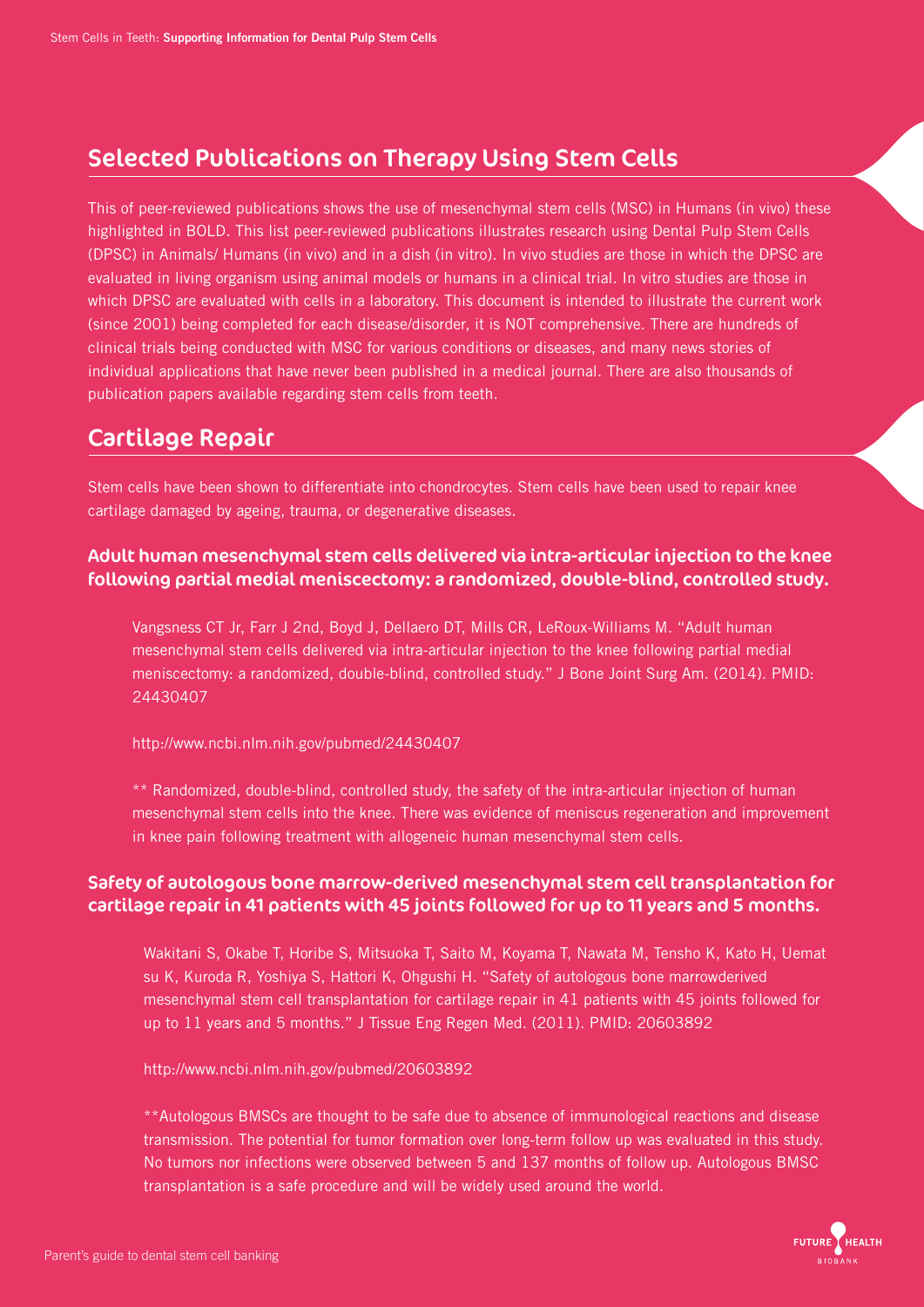## Cartilage Repair - cont.

## Increased knee cartilage volume in degenerative joint disease using percutaneously implanted, autologous mesenchymal stem cells.

 Centeno CJ, Busse D, Kisiday J, Keohan C, Freeman M, Karli D. "Increased knee cartilage volume in degenerative joint disease using percutaneously implanted, autologous mesenchymal stem cells." Pain Physician. (2008). PMID: 18523506

http://www.ncbi.nlm.nih.gov/pubmed/18523506

 \*\*Case study showing bone marrow mesenchymal stem cells used for knee transplantation. After 24 weeks significant cartilage and meniscus growth was observed as well as increased range of motion. BMMSC can be used in the future for treatment of osteoarthritis and meniscal

# Dental Injury/Disease

Stem cells can provide a novel approach to treat diseases like periodontitis, dental caries, and many more. Clinical applications including regeneration of teeth, periodontal ligament regeneration, and salivary gland regeneration will continue to emerge in the near future.

## Osteogenic potential of mesenchymal cells embedded in the provisional matrix after a 6-week healing period in augmented and non-augmented extraction sockets: an immunohistochemical prospective pilot study in humans.

 Heberer S, Wustlich A, Lage H, Nelson JJ, Nelson K. "Osteogenic potential of mesenchymal cells embedded in the provisional matrix after a 6-week healing period in augmented and non-augmented extraction sockets: an immunohistochemical prospective pilot study in humans." Clin Oral Implants Res (2012) Jan; 23; PMID:21435013

http://www.ncbi.nlm.nih.gov/pubmed/21435013

 \*\*The osteogenic potential of mesenchymal cells embedded in a matrix of Bio-Oss was evaluated in human extraction sockets after 6-weeks of healing time. No evidence of acute or chronic inflammation was observed. The matrix demonstrated a high proportion of cells displaying a mature osteoprogenitor cells to osteoblasts.

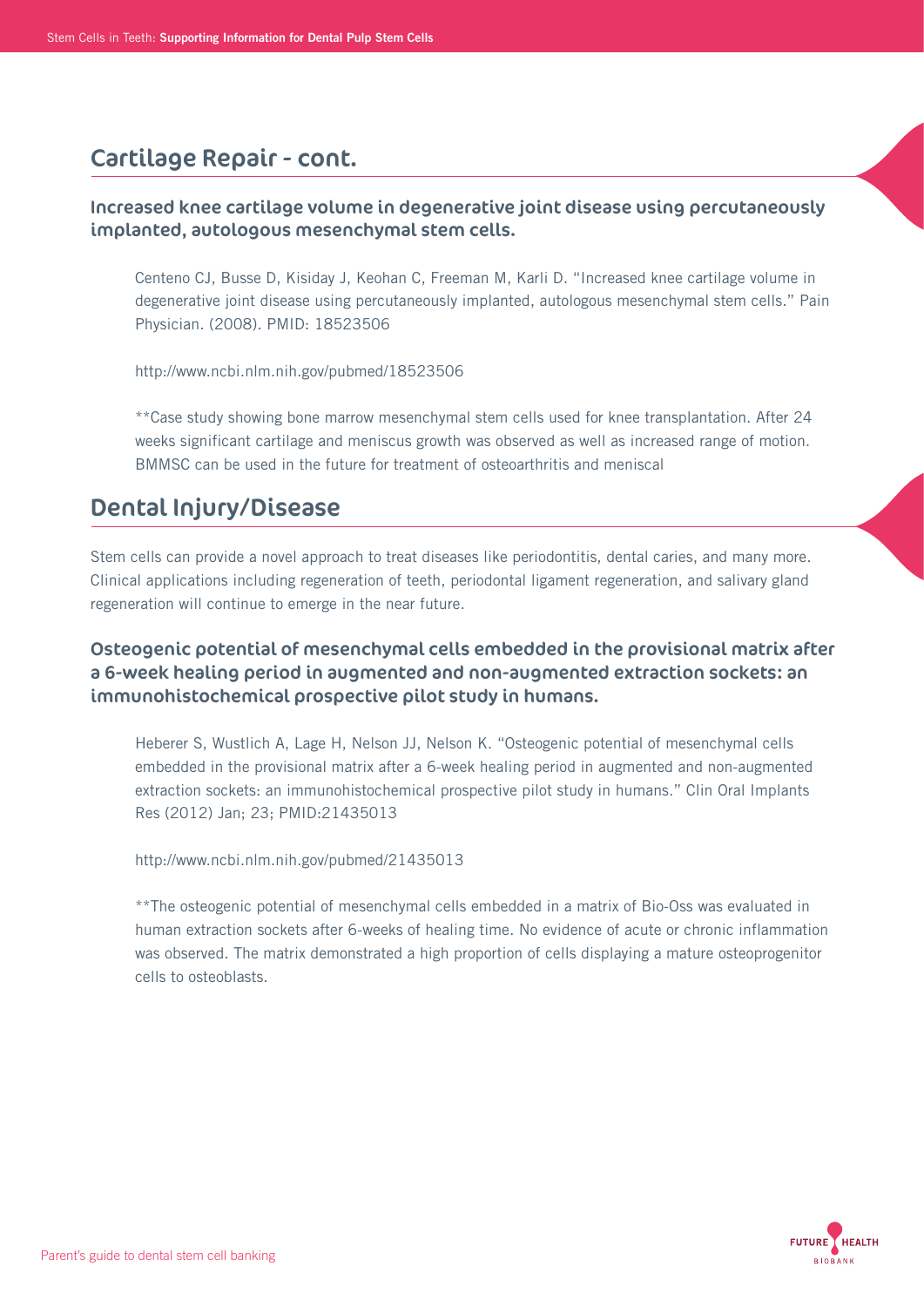## Dental Injury/Disease - cont.

## A novel approach to periodontal tissue regeneration with mesenchymal stem cells and platelet-rich plasma using tissue engineering technology: A clinical case report.

 Yamada Y, Ueda M, Hibi H, Baba S. "A novel approach to periodontal tissue regeneration with mesenchymal stem cells and platelet-rich plasma using tissue engineering technology: A clinical case report." Int J Periodontics Restorative Dent (2006) Aug; 26; PMID:16939018

http://www.ncbi.nlm.nih.gov/pubmed/16939018

 \*\*MSC were isolated from a bone marrow aspirates, platelet-rich plasma (PRP) was isolated from peripheral blood. Treatment results showed a disappearance of bleeding and tooth mobility. There was also evidence of interdental papillae regeneration. The use of MSC in PRP gel might be useful for periodontal tissue regeneration.

Stem cells from dental pulp may one day be used to engineer whole, implantable teeth to replace teeth that are lost due to injury or disease. Pulp regeneration, periodontitis, and root canal formation are some of the active areas of research with dental pulp stem cells.

In vivo

 Mobilized dental pulp stem cells for pulp regeneration: initiation of clinical trial. Nakashima M, Iohara K. "Mobilized dental pulp stem cells for pulp regeneration: initiation of clinical trial." J Endod (2014) Apr; 40; PMID:24698690

http://www.ncbi.nlm.nih.gov/pubmed/24698690

 \*\*The efficacy and safety of pulp stem cell transplantation was evaluated before initiation of a clinical trial. Quality of dental pulp stem cells was assured by lack of abnormalities/ aberrations in karyotype and lack of tumour formation after transplantation in mice. This study helped establish preclinical safety, feasibility, and efficacy of pulp regeneration by mobilized dental pulp stem cells in an animal model.

## Allogeneic Stem Cells From Deciduous Teeth Mediated Treatment for Periodontitis in Miniature Swine.

Fu X, Jin L, Ma P, Fan Z, Wang S. "Allogeneic Stem Cells From Deciduous Teeth Mediated Treatment for Periodontitis in Miniature Swine." J Periodontol (2014) Jun 85; PMID:24001042

http://www.ncbi.nlm.nih.gov/pubmed/24001042

 \*\*Regeneration of lost periodontium in periodontitis is a challenge because bone, cementum and periodontal ligament need to be regenerated. Significant restoration in a periodontitis miniature swine model was observed after treatment with stem cells isolated from mini pig deciduous teeth or periodontal ligament. Periodontal ligament connective tissue regeneration was observed with both stem cells groups as compared to controls.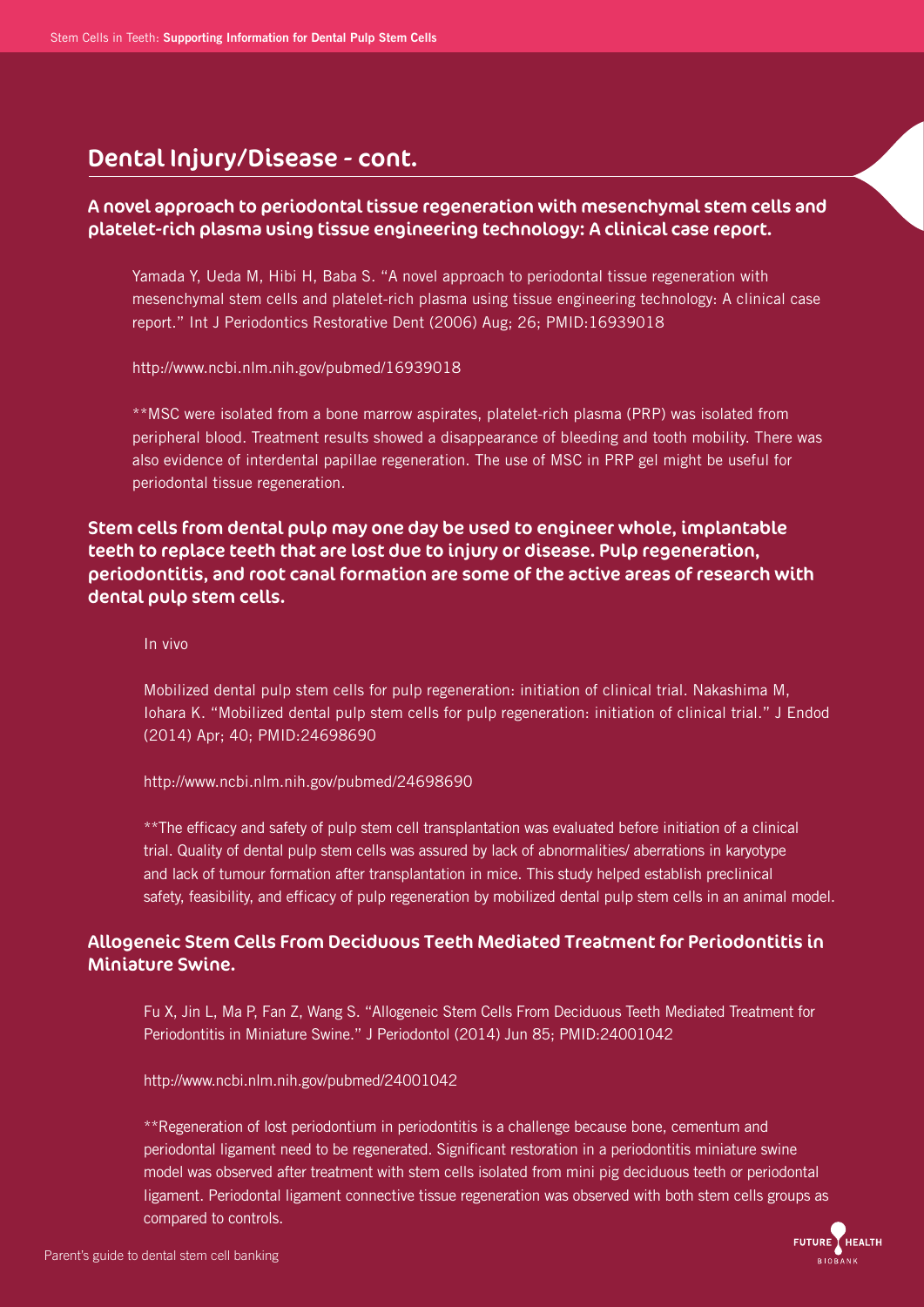## Dental Injury/Disease - cont.

## Increased knee cartilage volume in degenerative joint disease using percutaneously implanted, autologous mesenchymal stem cells.

 Centeno CJ, Busse D, Kisiday J, Keohan C, Freeman M, Karli D. "Increased knee cartilage volume in degenerative joint disease using percutaneously implanted, autologous mesenchymal stem cells." Pain Physician. (2008). PMID: 18523506

http://www.ncbi.nlm.nih.gov/pubmed/18523506

 \*\*Case study showing bone marrow mesenchymal stem cells used for knee transplantation. After 24 weeks significant cartilage and meniscus growth was observed as well as increased range of motion. BMMSC can be used in the future for treatment of osteoarthritis and meniscal

## Immunohistochemical and histochemical analysis of newly formed tissues in root canal space transplanted with dental pulp stem cells plus platelet rich plasma.

 Zhu X, Wang Y, Liu Y. Huang GT, Zhang C. "Immunohistochemical and histochemical analysis of newly formed tissues in root canal space transplanted with dental pulp stem cells plus platelet rich plasma." J Endod (2014) Oct; 40; PMID:25260728

http://www.ncbi.nlm.nih.gov/pubmed/25260728

 \*\*Tissue regeneration in root canals after pulpectomy can be achieved by transplantation of autologous dental pulp stem cells and/or platelet-rich plasma. Molars were extracted in dogs and then dental pulp stem cells alone or mixed with autologous platelet-rich plasma was implanted into each root canal. The tissue formed in the dog mature root canals after regenerative endodontic procedures are not pulp tissues but rather periodontal tissues.

## Dental pulp tissue engineering in full-length human root canals.

 Rosa V, Zhang Z, Grande RH, Nor JE. "Dental pulp tissue engineering in full-length human root canals." J Dent Res. (2013). Nov;92(11):970-5. PMID:24056227

http://www.ncbi.nlm.nih.gov/pubmed/24056227

 \*\*This study investigated whether stem cells from exfoliated deciduous teeth can generate a functional dental pulp when injected into full length root canals. Roots of human premolars were injected with scaffolds containing SHED and implanted into immunedeficient mice. It was found that scaffold containing SHED had similar cellularity and vascularization as compared to control human dental pulps

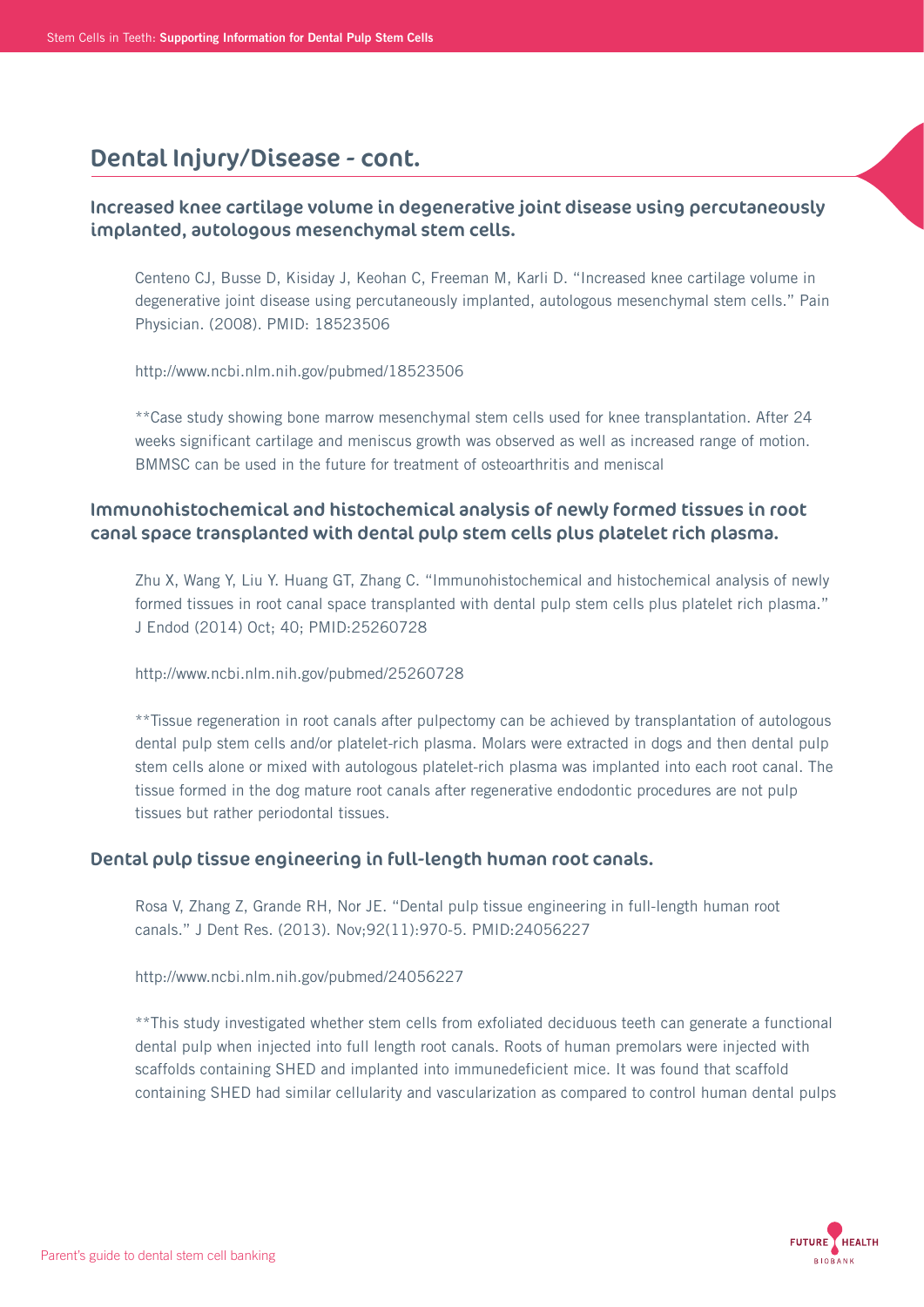## Dental Injury/Disease - cont.

### Preliminary study on dental pulp stem cell-mediated pulp regeneration in canine immature permanent teeth.

 Wang Y, Zhao Y, Jia W, Yang J, Ge L. "Preliminary study on dental pulp stem cell-mediated pulp regeneration in canine immature permanent teeth." J Endod. (2013) Feb;39(2):195- 201. PMID:23321230

http://www.ncbi.nlm.nih.gov/pubmed/23321230

 \*\*The potential of using autologous dental pulp stem cells for pulp regeneration in a canine pulpless animal model was investigated. Dental pulp stem cells were found to generate pulp-like tissues containing blood vessels and dentin-like tissues. The study illustrates the possibility of using stem cell mediated tissue engineering for pulp regeneration in immature teeth.

### Autologous Dental Pulp Stem Cells in Regeneration of Defect Created in Canine Periodontal Tissue.

 Mohamadreza BE, Khorsand A, Arabsolghar M, Paknejad M, Ghaedi B, Rohn AR, Moslemi N, Nazarian H, Jahangir S. "Autologous Dental Pulp Stem Cells in Regeneration of Defect Created in Canine Periodontal Tissue." J Oral Implantol (2012) Aug 1; PMID:22852766

http://www.ncbi.nlm.nih.gov/pubmed/22852766

 \*\*This study investigated the effects of dental pulp stem cells on regeneration of the defect experimentally created in periodontium of canine model. It was observed that a combination of dental pulp stem cells and Bio-Oss scaffold led to regeneration of bone, cementum and periodontal ligament. The use of a scaffold with dental pulp stem cells can be a promising tool in regeneration of periodontal tissues.

### Dental Stem Cell Therapy with Calcium Hydroxide in Dental Pulp Capping.

 Ji YM, Jeon SH, Park JY, Chung JH, Choung YH, Choung PH. "Dental Stem Cell Therapy with Calcium Hydroxide in Dental Pulp Capping." Tissue Eng Part A. (2010) Feb 17. PMID: 20055661

http://www.ncbi.nlm.nih.gov/pubmed/20055661

 \*\*Calcium hydroxide is used for direct pulp capping and is known to induce hard tissue repair. The relationship between calcium hydroxide and recruitment, proliferation, and mineralization of postnatal dental stem cells obtained from immature dental tissue of beagle dogs was examined. It was found that calcium hydroxide increases recruitment, migration, proliferation, and mineralization of the DPSCs and periodontal ligament stem cells.

### Dental pulp tissue engineering with stem cells from exfoliated deciduous teeth.

 Cordeiro MM, Dong Z, Kaneko T, Zhang Z, Miyazawa M, Shi S, Smith AJ, Nör JE. "Dental pulp tissue engineering with stem cells from exfoliated deciduous teeth." J Endod. (2008) Aug;34(8):962-9. PMID: 18634928

http://www.ncbi.nlm.nih.gov/pubmed/18634928

 \*\*The morphologic characteristics of tissue formed when SHED seeded in biodegradable scaffold within human tooth slices were transplanted into immune-deficient mice in this study. It was found that the new tissue had similar cellularity and architecture as physiological dental pulp.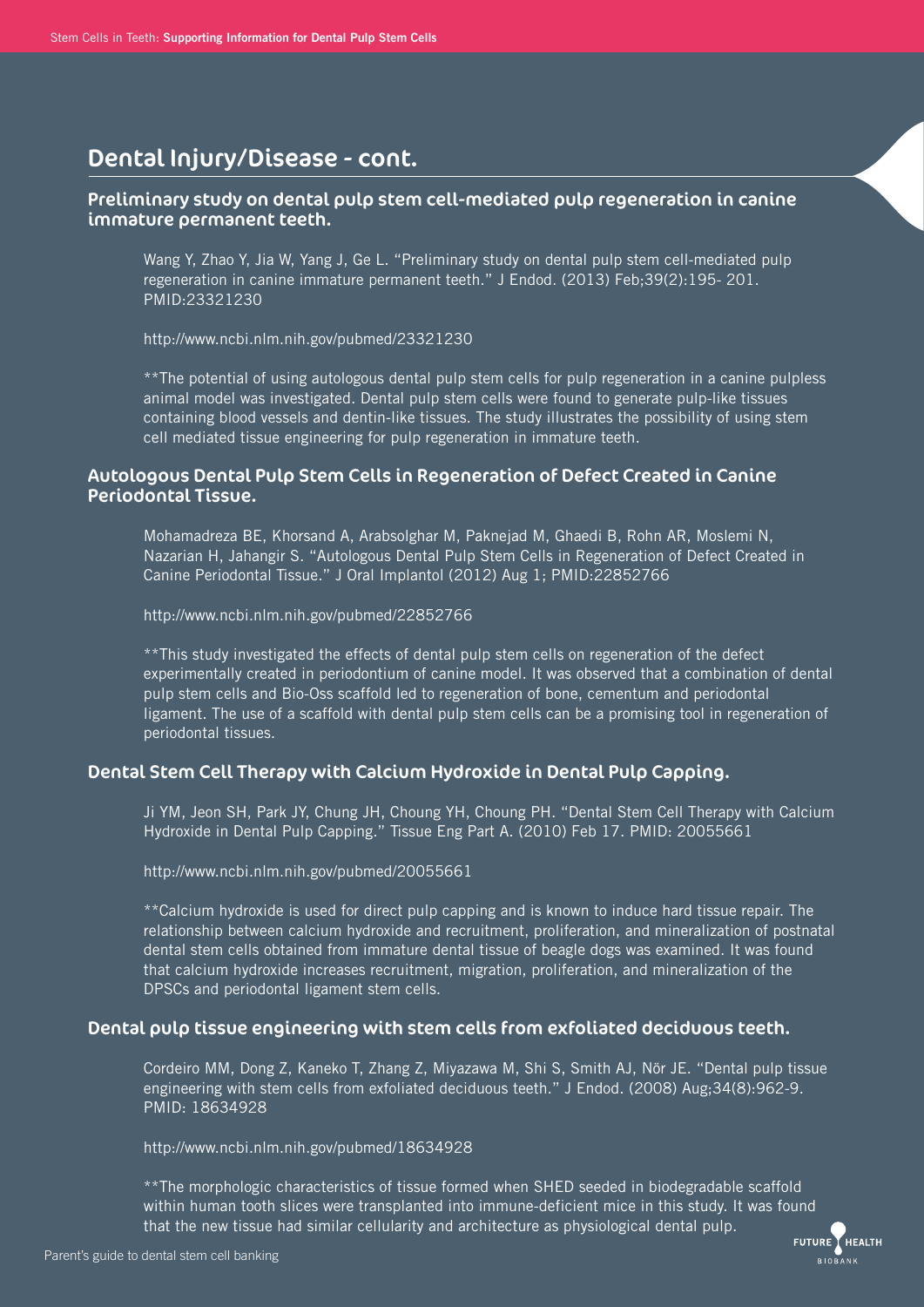## Diabetes Mellitus (Type I/II)

In type I diabetes mellitus insulin producing cells are destroyed leaving the body incapable of regulating blood glucose. Type II diabetes mellitus is characterized by hyperglycemia or high blood sugar with insulin resistance and relative lack of insulin. A significant number of clinical trials have been reported using stem cells to treat diabetes in humans. The following examples are used to illustrate the type of work being conducted.

### Preserved β-cell function in type 1 diabetes by mesenchymal stromal cells.

 Carlsson PO, Schwarcz E, Korsgren O, Le Blanc K "Preserved β-cell function in type 1 diabetes by mesenchymal stromal cells." Diabetes (2015) Feb:64(2); PMID:25204974

http://www.ncbi.nlm.nih.gov/pubmed/25204974

 \*\*This clinical study describes patients with recently-onset type 1 diabetes being treated with mesenchymal stromal cells. It was observed that patients treated with MSC had preserved response to C-peptide or increased as compared to the non-treated. In addition no side effects of MSC treatment were observed. Autologous MSC treatment in newonset type 1 diabetes constitutes a safe and promising strategy to intervene in disease progression and preserve β-cell function.

## Efficacy and safety of autologous bone marrow-derived stem cell transplantation in patients with type 2 diabetes mellitus: a randomized placebo-controlled study.

 Bhansali A, Asokumar P, Walia R, Bhansali S, Gupta V, Jain A, Sachdeva N, Sharma RR, Marwaha N, Khandelwal N. "Efficacy and safety of autologous bone marrow-derived stem cell transplantation in patients with type 2 diabetes mellitus: a randomized placebocontrolled study." Cell Transplant (2014); PMID:23561959

http://www.ncbi.nlm.nih.gov/pubmed/23561959

 \*\*Autologous bone marrow derived stem cell transplantation resulted in significant decrease in the insulin dose requirement along with an improvement in C-peptide levels.

## Autologous nonmyeloablative hematopoietic stem cell transplantation in new-onset type 1 diabetes: a multicenter analysis.

 D'Addio F, Valderrama VA, Ben Nasr M, Franek E, Zhu D, Li L, Ning G, Snarski E, Fiorina P. "Autologous nonmyeloablative hematopoietic stem cell transplantation in new-onset type 1 diabetes: a multicenter analysis." Diabetes (2014); PMID:24947362

http://www.ncbi.nlm.nih.gov/pubmed/24947362

 \*\*A total of 59% of individuals with type 1 diabetes obtained insulin independence within 6 months after receiving immunosuppressive therapy and a single infusion of autologous HSC. All treated patients observed a decrease in HbA1c and an increase in C-peptide levels.

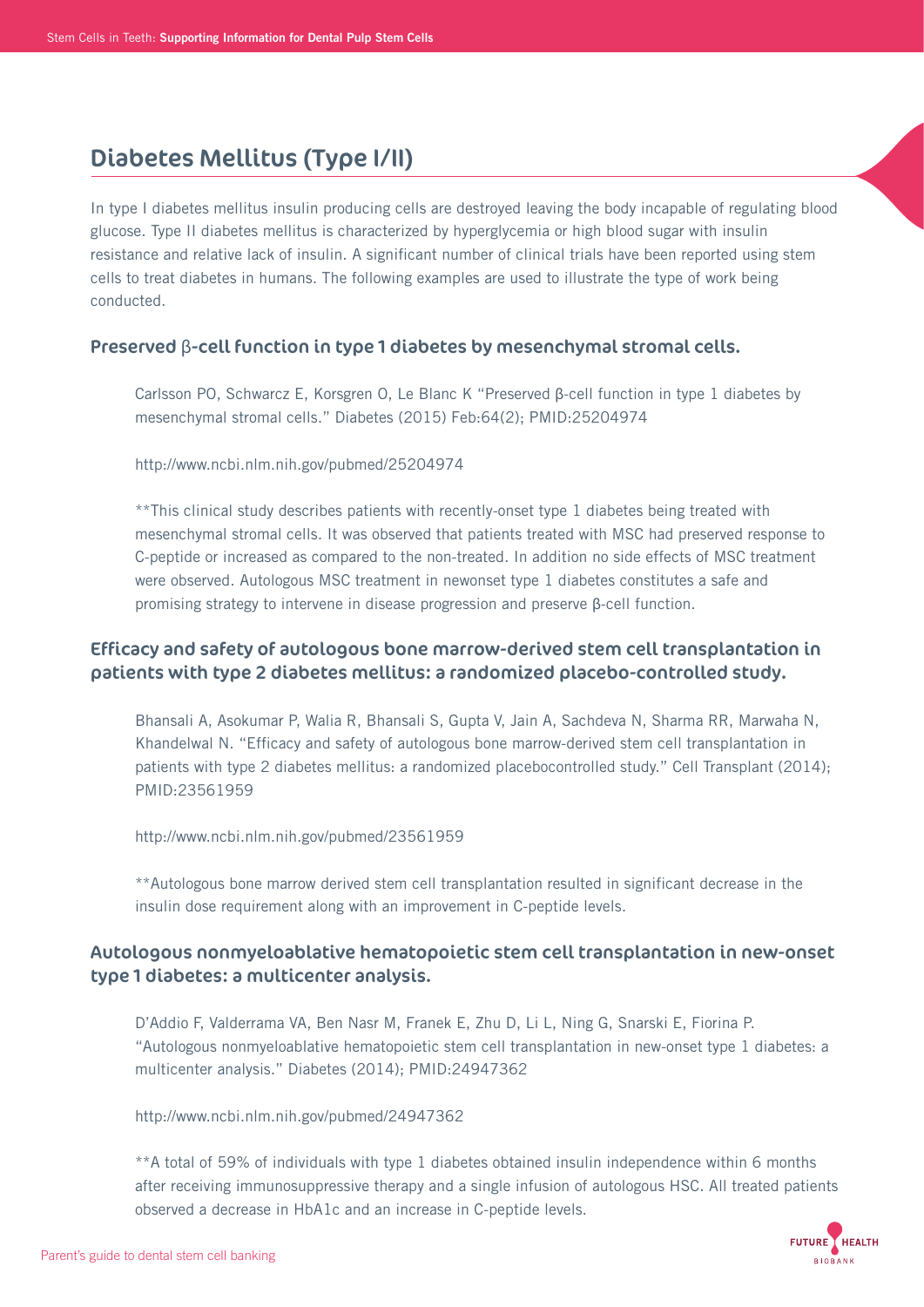# Diabetes Mellitus (Type I/II) - cont.

## Umbilical cord mesenchymal stem cells transfusion ameliorated hyperglycemia in patients with type 2 diabetes mellitus.

 Kong D, Zhuang X, Wang D, Qu H, Jiang Y, Li X, Wu W, Xiao J, Liu X, Liu J, Li A, Wang J, Dou A, Wang Y, Sun J, Lv H, Zhang G, Zhang X, Chen S, Ni Y, Zheng C. "Umbilical cord mesenchymal stem cells transfusion ameliorated hyperglycemia in patients with type 2 diabetes mellitus." Clin Lab (2014); PMID:25651730

http://www.ncbi.nlm.nih.gov/pubmed/25651730

 \*\*Umbilical cord MSC transfusion is safe and well-tolerated. It effectively alleviates blood glucose, and increases C-peptide levels.

## Long term effects of the implantation of Wharton's jellyderived mesenchymal stem cells from the umbilical cord for newly-onset type 1 diabetes mellitus.

 Hu J, Yu X, Wang Z, Wang F, Wang L, Gao H, Chen Y, Zhao W, Jia Z, Yan S, Wang S. "Long term effects of the implantation of Wharton's jelly-derived mesenchymal stem cells from the umbilical cord for newly-onset type 1 diabetes mellitus." Endocr J (2013); PMID:23154532

http://www.ncbi.nlm.nih.gov/pubmed/23154532

 7 \*\*This study accessed the long-term effects of the implantation of Wharton's jelly-derived mesenchymal stem cells (WJ-MSC) from the umbilical cord for newly-onset type 1 DM. Newly-onset type 1 DM according to the American diabetes association and diabetic duration of no more than 6 months. There were no reported acute or chronic side effects with patients treated with WJ-MSC. HbA1c and C peptide were significantly better than the non-treatment. Implantation of WJ-MSC for treatment of newly onset type 1 DM is safe and effective. This therapy can restore the function of islet B cells in a longer time, although precise mechanism are unknown.

## Long term effects of the implantation of autologous bone marrow mononuclear cells for type 2 diabetes mellitus.

 Hu J, Li C, Wang L, Zhang X, Zhang M, Gao H, Yu X, Wang F, Zhao W, Yan S, Wang Y. "Long term effects of the implantation of autologous bone marrow mononuclear cells for type 2 diabetes mellitus." Endocr J (2012); PMID:22814142

http://www.ncbi.nlm.nih.gov/pubmed/22814142

 \*\*Long term effects of using autologous bone marrow in the treatment of type 2 diabetes mellitus was evaluated. BM cells were injected into patients' pancreas via catheter. No reported acute or chronic side effects were observed. HbA1c and C-peptide was significantly better with the patients receiving bone marrow mononuclear cells. Mean value of HbA1c showed gradual decrease and reached lowest level at the end of the first year.

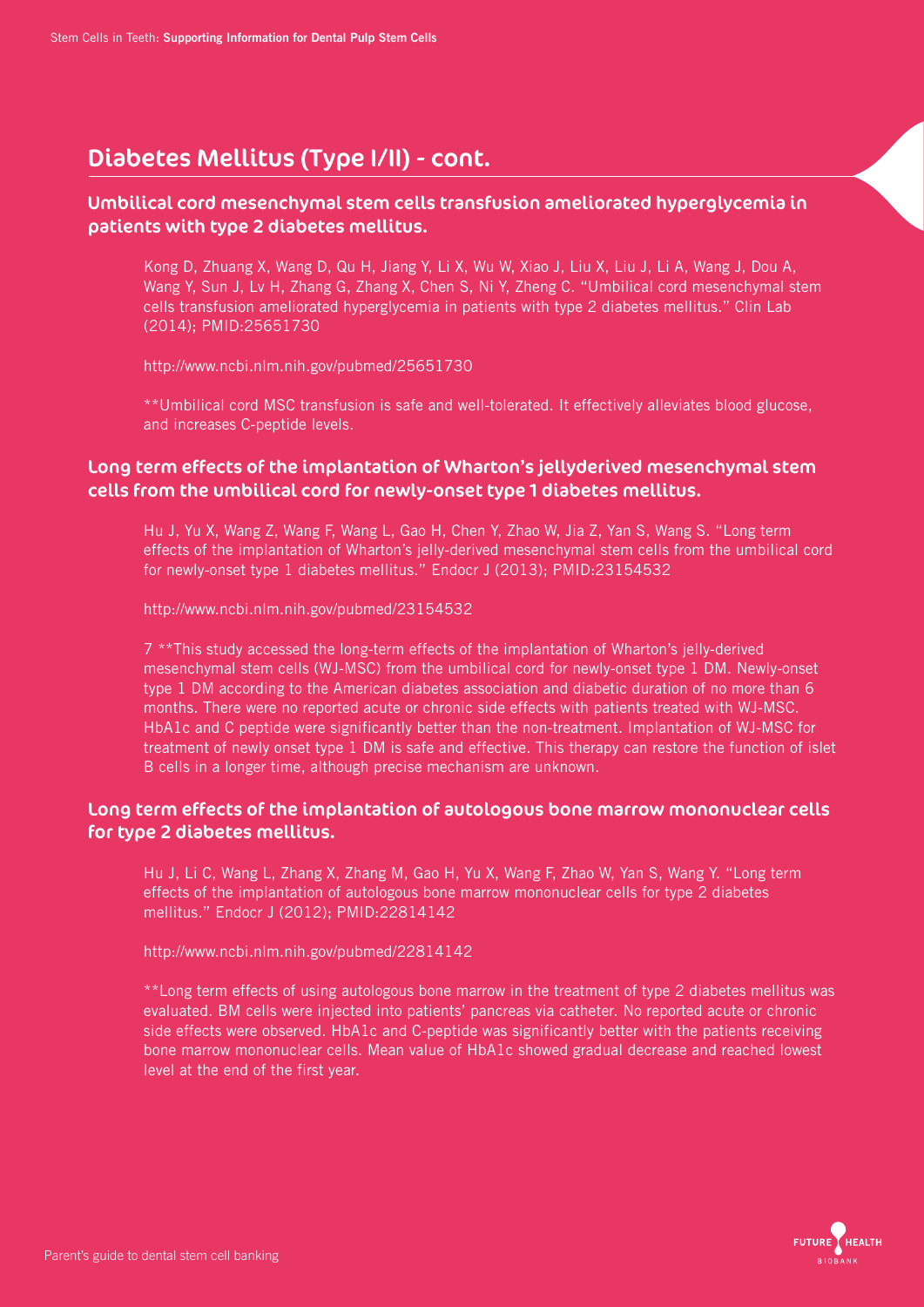# Diabetes Mellitus (Type I/II)

### Autologous hematopoietic stem cell transplantation modulates immunocompetent cells and improves β-cells function in Chinese patients with new onset of type 1 diabetes.

 Li L, Shen S, Ouyang J, Hu Y, Hu L, Cui W, Zhang N, Zhuge YZ, Chen B, Xu J, Zhu D. "Autologous hematopoietic stem cell transplantation modulates immunocompetent cells and improves β-cells function in Chinese patients with new onset of type 1 diabetes." J Clin Endocrinol Metab (2012) May:97(5); PMID:22419704

http://www.ncbi.nlm.nih.gov/pubmed/22419704

 \*\*Patients with newly onset type 1 diabetes (within 12 months) were treated with autologous hematopoietic stem cells with cryopreserved CD34+ progenitor cells. (11/13) patients required significantly reduced doses of insulin for glycemic control accompanied by reduced levels of glycosylated hemoglobin and increased C-peptide concentrations. (3/13) experienced exogenous insulin independence for 7-54 months.

Type I diabetes results from destruction of insulin producing cells in the pancreas. Stem cells from teeth have been shown to differentiate into insulin secreting cells. Drugs that suppress the immune response are typically used to prevent the rejection of the stem cells that are transplanted into preclinical models. Immunosuppression drugs can potentially cause an increase in infections and possible cancer. Cells from teeth have been shown to reverse type 1 diabetes in mice without the need for drugs that suppress the immune response.

### A feasibility study of an in vitro differentiation potential toward insulin-producing cells by dental tissue-derived mesenchymal stem cells.

 Sawangmake C, Nowwarote N, Pavasant P, Chansiripornchai P, Osathanon T. "A feasibility study of an in vitro differentiation potential toward insulin-producing cells by dental tissuederived mesenchymal stem cells." Biochem Biophys Res Commun. (2014) Sep;26(452):581-7. PMID: 25181343

http://www.ncbi.nlm.nih.gov/pubmed/25181343

 \*\*In this study it was found that human dental pulp stem cells derived insulin producing cells expressed pro-insulin and release of c-peptide upon glucose stimulation to a better extent than human periodontal ligament stem cells. Overall human DPSC had better differentiation potential towards insulin producing cells as compared to human PDLSC.

### In vitro differentiation into insulin-producing β-cells of stem cells isolated from human amniotic fluid and dental pulp.

 Carnevale G, Riccio M, Pisciotta A, Beretti F, Maraldi T, Zavatti M, Cavallini GM, La Sala GB, Ferrari A, De Pol A. "In vitro differentiation into insulin-producing β-cells of stem cells isolated from human amniotic fluid and dental pulp." Dig Liver Dis. (2013) Aug;45(8):669-76. PMID: 23643565

http://www.ncbi.nlm.nih.gov/pubmed/23643565

 \*\*Human amniotic fluid stem cells and human dental pulp stem cells were induced to differentiate into pancreatic β-cells. By day 21 islet-like structures derived from both human amniotic fluid stem cells and human dental pulp stem cells released insulin in a glucose dependent manner.

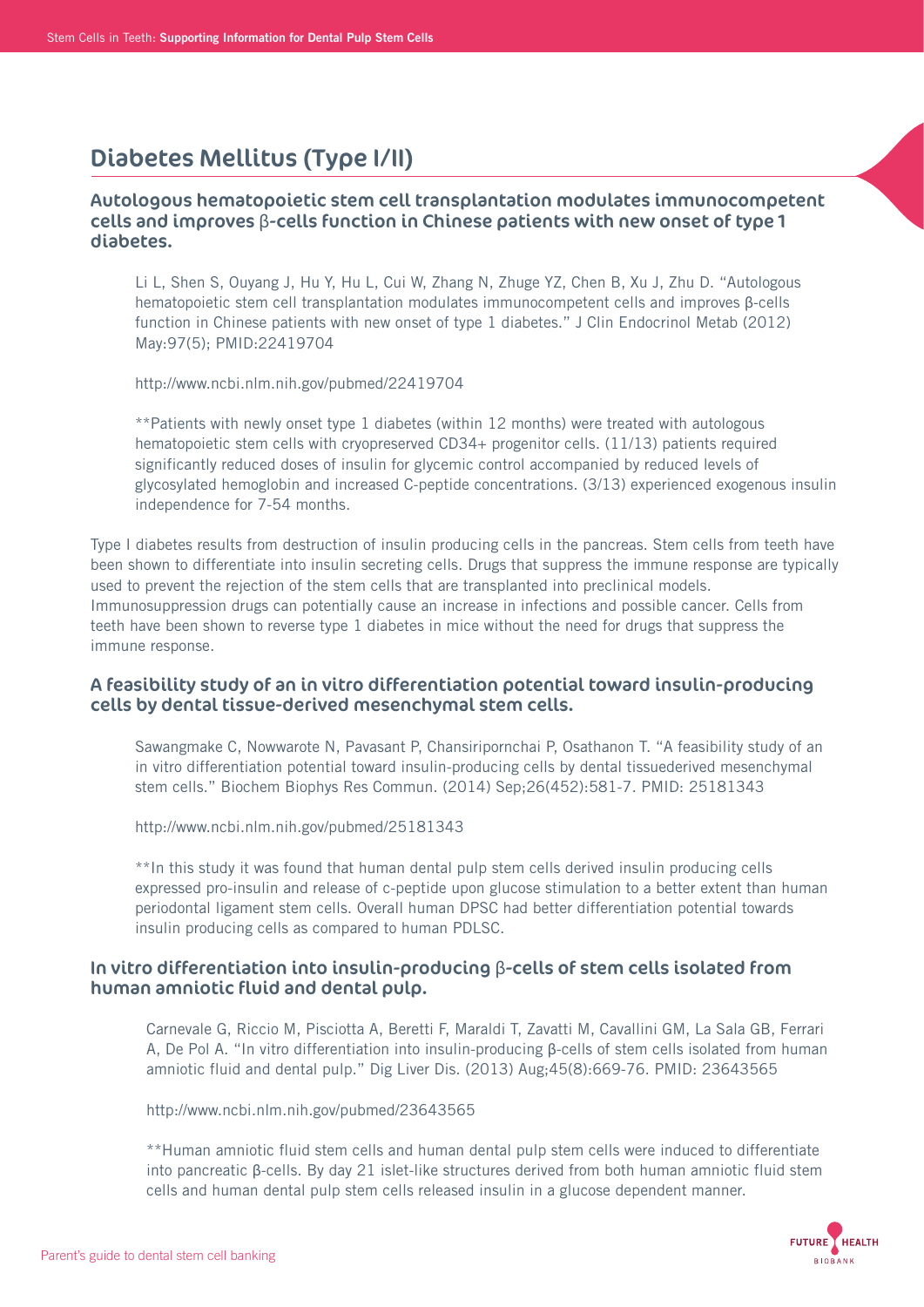# Diabetes Mellitus (Type I/II) - cont.

## Differentiation of Dental Pulp Stem Cells Into Islet Like Aggregates.

 Govindasamy V, Ronald VS, Abdullah AN, Ganesan Nathan KR, Ab Aziz ZA, Abdullah M, Musa S, Abu Kasim NH, Bhonde RR. "Differentiation of Dental Pulp Stem Cells Into Islet Like Aggregates." J Dent Res. (2011) Feb 18. PMID: 21335539

http://www.ncbi.nlm.nih.gov/pubmed/21335539

 \*\*DPSC differentiated into pancreatic cell lineage resembling islet-like cell aggregates was investigated. It was confirmed that islet-like cell aggregates were obtained from DPSC via biomarker staining/expression and insulin C-peptide-glucose release. This is the first report demonstrating that DPSC could differentiate into pancreatic cell lineage and offer an unconventional and non-controversial source of human tissue that could be used for autologous stem cell therapy in diabetes.

## In vivo Transplantation of Stem Cells Obtained from Murine Dental Pulp Improves Pancreatic Damage, Renal Function and Painful Diabetic Neuropathy in Diabetic Type 1 Mouse Model.

 Guimarães, ET, Cruz Gda S, Almeida TF, Souza BS, Kaneto CM, Vasconcelos JF, Santos WL, Santos RR, Villareal CF, Soares MB. "Transplantation of Stem Cells Obtained from Murine Dental Pulp Improves Pancreatic Damage, Renal Function and Painful Diabetic Neuropathy in Diabetic Type 1 Mouse Model." Cell Transplantation (2013). 22(12);2345-54. PMID:23068779

http://www.ncbi.nlm.nih.gov/pubmed/23068779

 \*\*A diabetic mouse model was used to investigate dental pulp stem cells treatment. Results indicate that DPSC may contribute to pancreatic B-cell renewal, prevention of renal damage, and production of powerful/long-lasting effect on behavioral neuropathic pain. Stem cell therapy can be option of the control of diabetes complications such as intractable diabetic neuropathic pain.

## Transplantation of islet-like cell clusters derived from human dental pulp stem cells restores normoglycemia in diabetic mice.

 Kanafi MM, Rajeshwari YB, Gupta S, Dadheech N, Nair PD, Gupta PK, Bhonde RR. "Transplantation of islet-like cell clusters derived from human dental pulp stem cells restores normoglycemia in diabetic mice." Cytotherapy. (2013) Oct;15(10):1228-36. PMID: 23845187

http://www.ncbi.nlm.nih.gov/pubmed/23845187

 \*\*It has been shown that stem cells from human exfoliated deciduous teeth were superior to dental pulp stem cells form permanent teeth in terms of treatment of hyperglycemic mice. Diabetic mice that were restored to normoglycemia within 3-4 weeks of treatment persisted for over 60 days. This is the first report in which islet-like cell clusters derived from SHED reversed diabetes in mice without immunosuppression and offer an autologous and non-controversial source of MSC for stem cell therapy in diabetes.

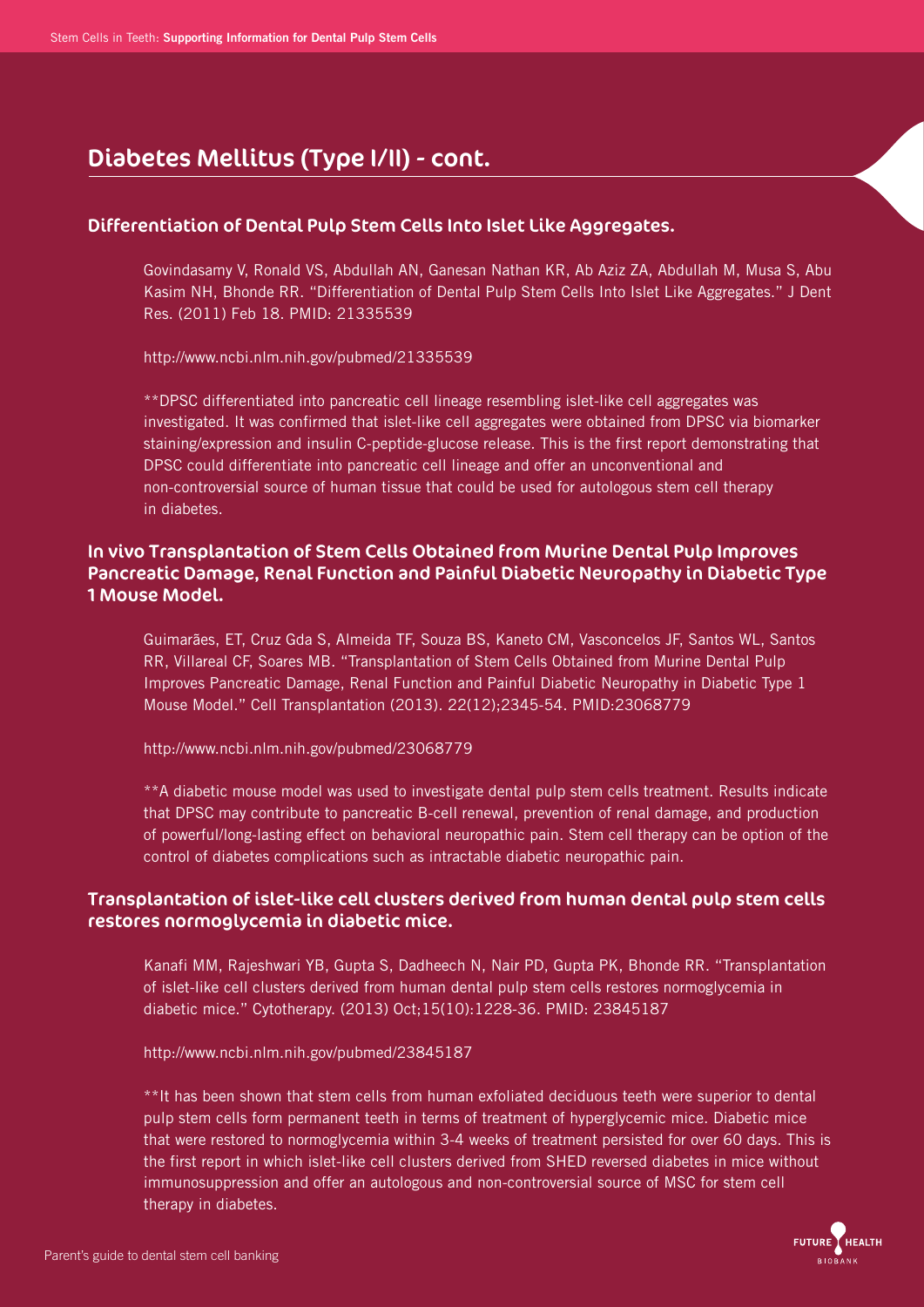## Ischemia/angiogenesis/vasculogenesis

Stem cells can be used to create new blood vessels. They could be used in the treatment of heart damage from heart attack, and to grow blood vessels to give blood a route to regenerated tissue or tissue that has lost its blood supply. Stem cell therapy will have an increased role in the treatment of limb ischemia, which is characterized as the obstruction of arties that reduces blood flow to the extremities like hands, feet, and legs.

## A double blind randomized placebo controlled phase I/II study assessing the safety and efficacy of allogeneic bone marrow derived mesenchymal stem cells in critical limb ischemia.

 Gupta PK, Chullikana A, Parakh R, Desai S, Das A, Gottipamula S, Krishnamurthy S, Anthony N, Pherwani A, Majumdar AS. "A double blind randomized placebo controlled phase I/II study assessing the safety and efficacy of allogeneic bone marrow derived mesenchymal stem cells in critical limb ischemia." J Transl Med (2013); PMID:24480430

http://www.ncbi.nlm.nih.gov/pubmed/23758736

 \*\*Patients were administered with allogenic bone marrow MSC, improvement was observed in the rest pain scores. Significant increase in ABPI and angle pressure was seen in patients treated with bone marrow MSC. BM-MSC were found to be safe when injected IM.

## Autologous stem cell therapy in the treatment of limb ischaemia induced chronic tissue ulcers of diabetic foot patients.

 Kirana S, Stratmann B, Prante C, Prohaska W, Koerperich H, Lammers D, Gastens MH, Quast T, Negrean M, Stirban OA, Nandrean SG, Gotting C, Minartz P, Kleesiek K, Tschoepe D. "Autologous stem cell therapy in the treatment of limb ischaemia induced chronic tissue ulcers of diabetic foot patients." Int J Clin Pract (2012); PMID:22284892

http://www.ncbi.nlm.nih.gov/pubmed/22284892

 \*\*Bone marrow mononuclear cells were compared to expanded bone marrow cells enriched in CD90+ cells in treatment of diabetic ulcers ability to induce revascularization. The transplantation of of BMC and TRC was proven to be safe and feasible. Improvement of microcirculation and complete would healing was observed in the transplant groups.

## Therapeutic angiogenesis in patients with severe limb ischemia by transplantation of a combination stem cells product.

 Lasala GP, Silva JA, Minguell JJ. "Therapeutic angiogenesis in patients with severe limb ischemia by transplantation of a combination stem cells product." J Thorac Cardiovasc Surg (2012); PMID:22079876

http://www.ncbi.nlm.nih.gov/pubmed/22079876

 \*\*Patients with limb ischemia received an infusion of cell product in the most ischemic leg. Efficacy assessment indicated that after cell infusion there was a significant improvement in walking time an dangle-brachial index.

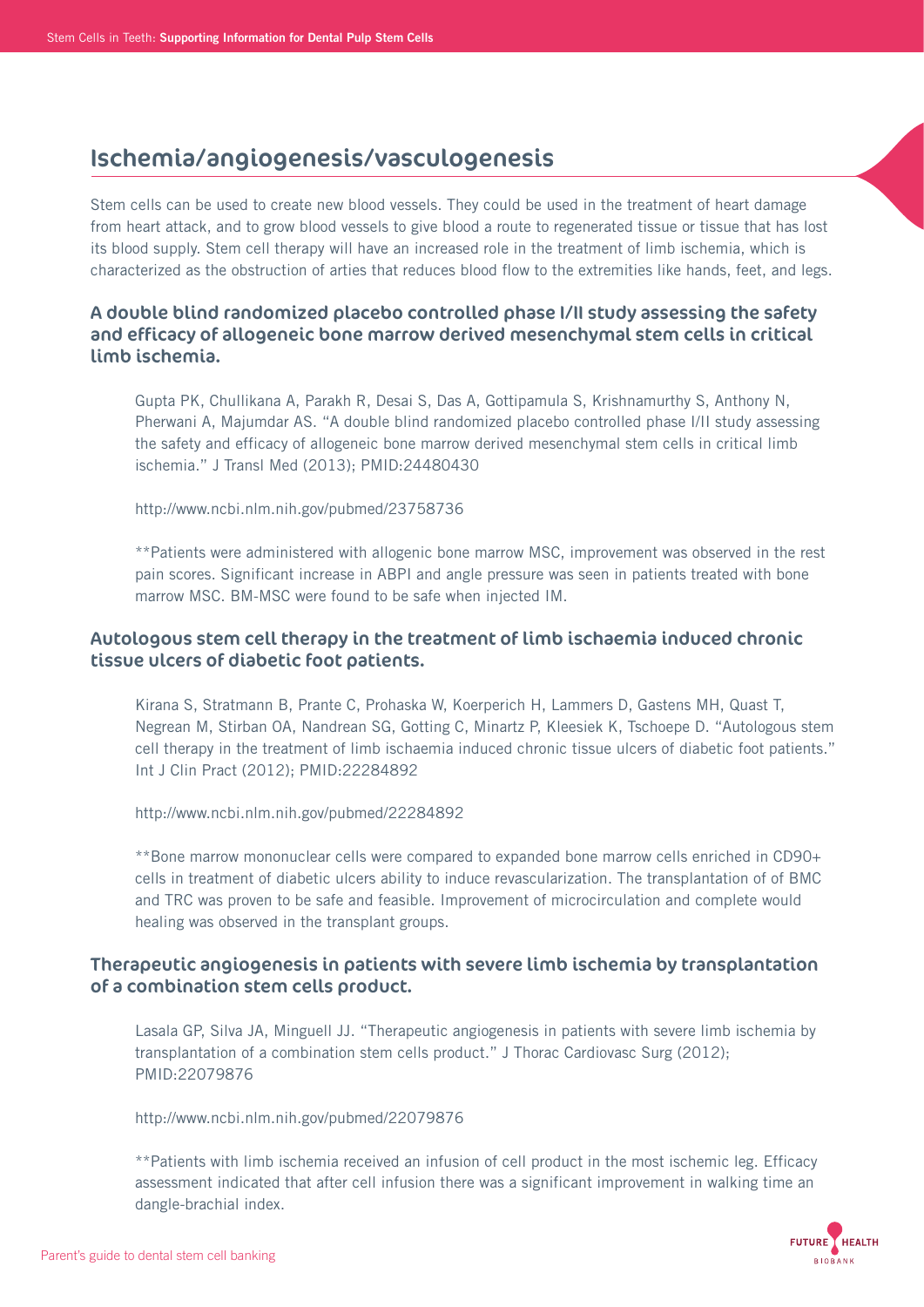# Ischemia/angiogenesis/vasculogenesis - cont.

## A long-term follow-up study of intravenous autologous mesenchymal stem cells transplantation in patients with ischemic stroke.

 Lee JS, Hong JM, Moon GL, Lee PH, Ahn YH, Bang OY. "A long-term follow-up study of intravenous autologous mesenchymal stem cells transplantation in patients with ischemic stroke." Stem Cells (2010); PMID:20506226

http://www.ncbi.nlm.nih.gov/pubmed/20506226

 \*\*Evaluated MSC transplantation in patients with ischemic stroke. Clinical improvement in the MSC group was associated with serum levels of stromal cell derived factor. IV administration of autologous MSC transplantation was safe for stroke patients during long term follow up.

Dental pulp stem cells can be used to create new blood vessels. They have been used in the treatment of heart damage from heart attack, and to grow blood vessels to give blood a route to regenerated tissue or tissue that has lost its blood supply in animal models. There is proof that transplanted dental pulp cells can increase blood flow by forming high density capillaries in animal models.

### Pro-Angiogenic impact of dental stem cells in vitro and in vivo.

 Hilkens P, Fanton Y, Martens P, Gervois T, Struys T, Politis C, Lambrichts I, Bronchaers A. "ProAngiogenic impact of dental stem cells in vitro and in vivo." Stem Cell Research. (2014)

http://www.sciencedirect.com/science/article/pii/S187350611400035X

 \*\*Dental stem cells had activation of several important components of the angiogenic cascade. This data shows the pro-angiogenic influence of DPSC and SCAPS in vitro/ in vivo in comparison to human fibroblast cells.

## Human dental pulp-derived stem cells protect against hypoxic-ischemic brain injury in neonatal mice.

 Yamagata M, Yamamoto A, Kako E, Kaneko N, Matsubara K, Sakai K, Sawamoto K, Ueda M. "Human dental pulp-derived stem cells protect against hypoxic-ischemic brain injury in neonatal mice." Stroke (2013) Feb;44(2):551-4. PMID:23238858

ttp://www.ncbi.nlm.nih.gov/pubmed/23238858

 \*\*Perinatal hypoxia-ischemia has high rates of neurological deficits and mortality. The therapeutic effects of human exfoliated deciduous teeth (SHED) in neonatal hypoxiaischemia was investigated. It was found that transplanted SHED (not fibroblast) significantly reduced brain tissue loss and improved neurological function. SHED also improved the survival of the mice.

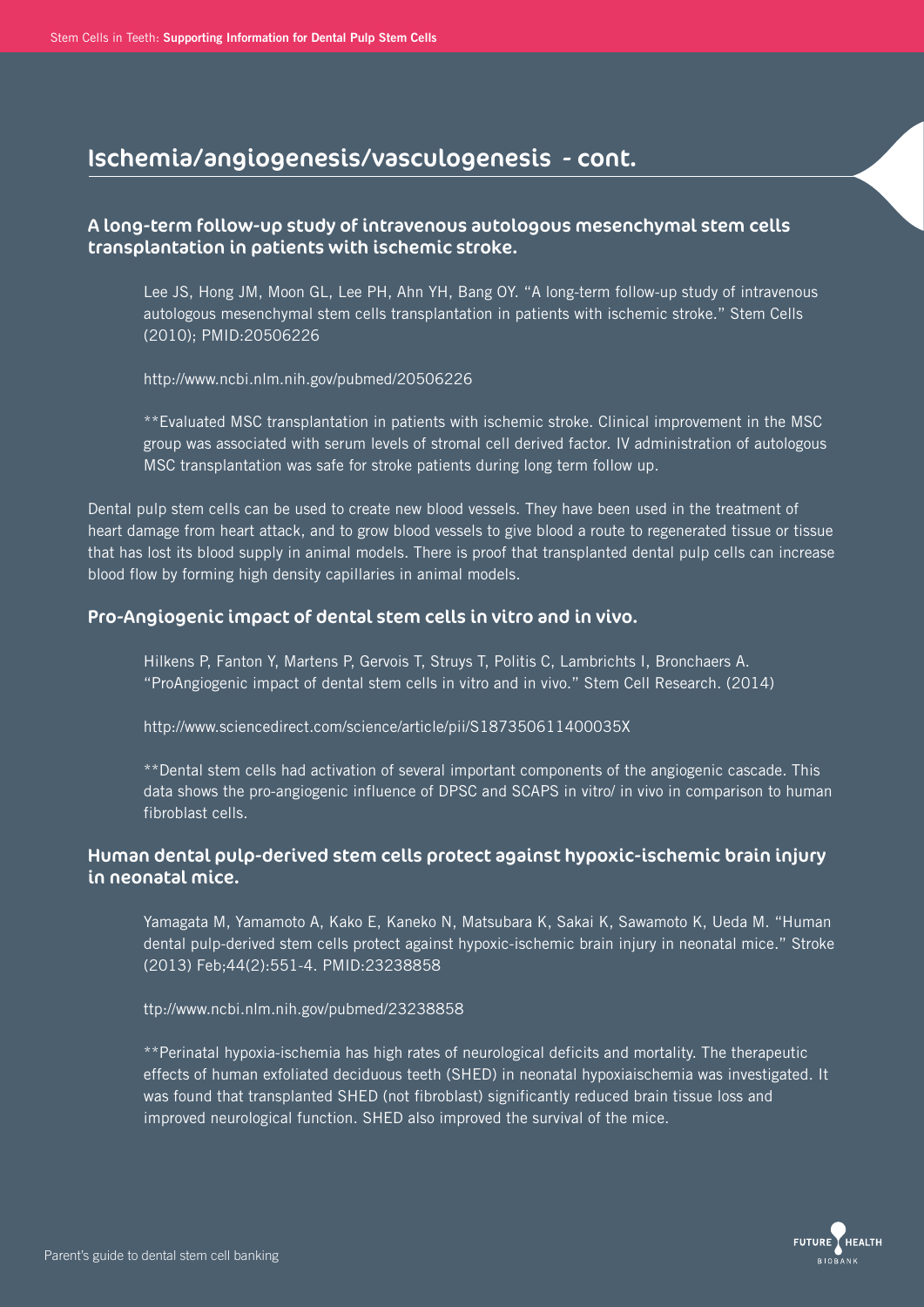# Ischemia/angiogenesis/vasculogenesis - cont.

## Stem cells from human exfoliated deciduous tooth-derived conditioned medium enhance recovery of focal cerebral ischemia in rats.

 Inoue T, Sugiyama M, Hattori H, Wakita H, Wakabayashi T, Ueda M. "Stem cells from human exfoliated deciduous tooth-derived conditioned medium enhance recovery of focal cerebral ischemia in rats." Tissue Eng Part A, (2013) Jan;19(1-2):24-9. PMID:22839964.

http://www.ncbi.nlm.nih.gov/pubmed/22839964

 \*\*In this study they investigated the effect of SHED on permanent middle cerebral artery occlusion (MCAO). Adult rats with MCAO were nasally administered SHED cells. It was found that intranasally administered SHED may help in the recovery of acute stroke. Regenerative therapy using SHED is very safe with no associated problems, it should be considered as a potential candidate for the innovative treatment of cerebral ischemia.

## A novel stem cell source for vasculogenesis in ischemia: subfraction of side population cells from dental pulp.

 Iohara K, Zheng L, Wake H, Ito M, Nabekura J, Wakita H, Nakamura H, Into T, Matsushita K, Nakashima M. "A novel stem cell source for vasculogenesis in ischemia: subfraction of side population cells from dental pulp." Stem Cells. (2008) Sep;26(9):2408-18. Jun 26. PMID: 18583536

http://www.ncbi.nlm.nih.gov/pubmed/18583536

 \*\*A highly vasculogenic subfraction of side population was isolated from dental pulp cells. In a mouse model of hind limb ischemia local transplantation of the subfraction resulted in successful engraftment and an increase in blood flow including high density capillary formation.

## Intraventricular injection of human dental pulp stem cells improves Hypoxic-Ischemic brain damage in neonatal rats.

 Fang CZ, Yang YJ, Wang QH, Yao Y, Zhang XY, He XH. "Intraventricular injection of human dental pulp stem cells improves Hypoxic-Ischemic brain damage in neonatal rats." PLoS One. (2013) Jun 14;8(6). PMID: 23799131

http://www.ncbi.nlm.nih.gov/pubmed/?term=23799131

 \*\*Neonatal rats were injected intraventricularly with human dental pulp stem cells to access hypoxic ischemic brain damage. The hypoxic-ischemic brain damaged group of rats showed improvement as compared to controls on all behavior test. DPSC were found in the injected region and the left cortex. Intraventricular injection of human DPSCs improves hypoxicischemia brain damage in neonatal rats.

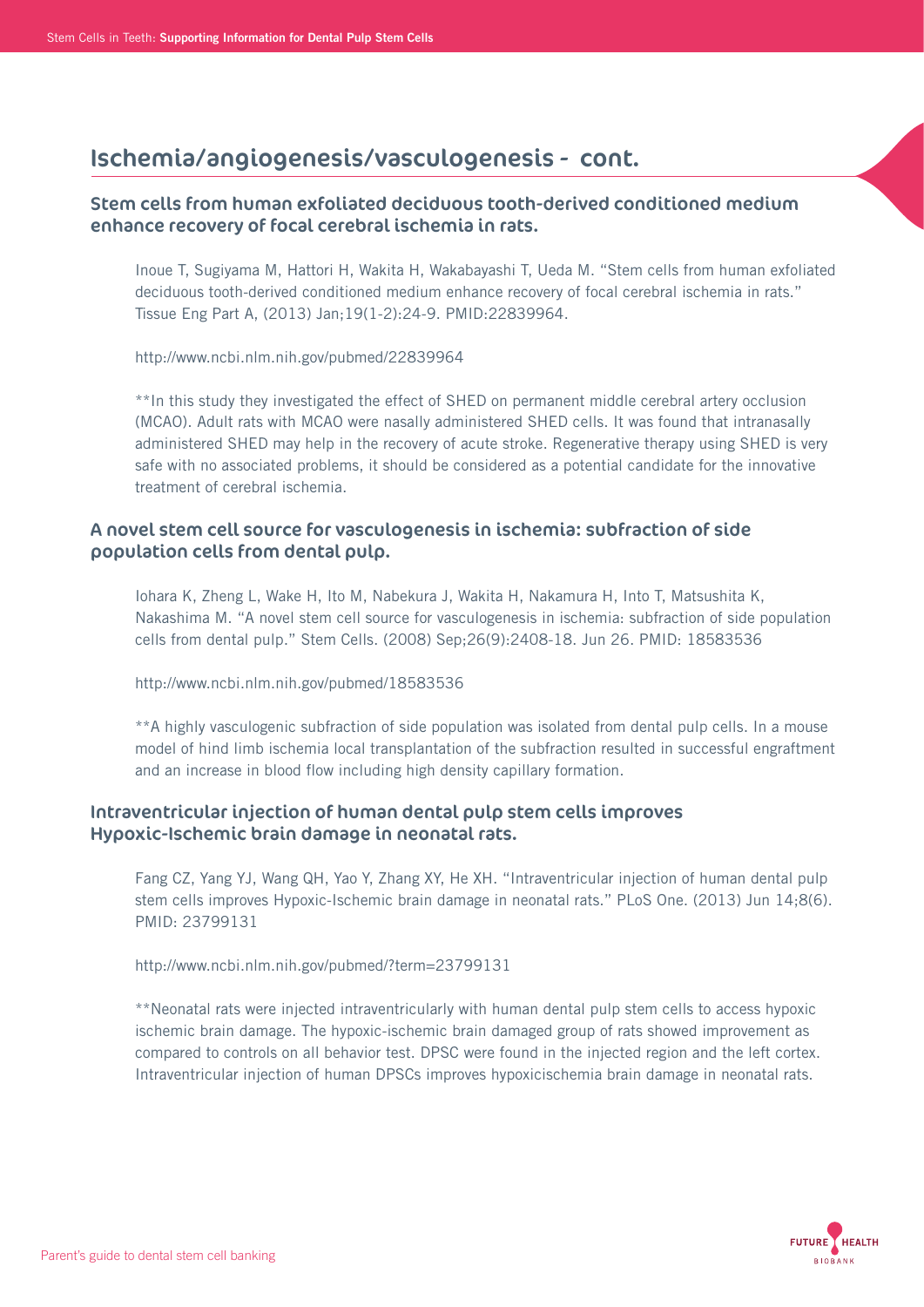## Liver Disease

Mesenchymal stem cells have emerged as a promising therapy for various liver conditions/diseases including infection and inflammation (hepatitis), congenital liver disease, and alcoholism. Human clinical trials using MSC for liver pathologies are increasing in number and those that have been published have shown improvements in patient outcome.

### Transplantation of autologous mesenchymal stem cells for end-stage liver cirrhosis: a meta-analysis based on seven controlled trials.

 Ma XR, Tang YL, Xuan M, Chang Z, Wang XY, Liang XH. "Transplantation of autologous mesenchymal stem cells for end-stage liver cirrhosis: a meta-analysis based on seven controlled trials." Gastroenterol Res Pract (2015); PMID:25861263

http://www.ncbi.nlm.nih.gov/pubmed/25861263

 \*\*Bone marrow MSC therapy significantly improved liver function in patients with end-stage liver cirrhosis. This therapy is safe and effective in improving liver function. Different variables should be controlled to optimize the therapeutic effects.

### Short-term evaluation of autologous transplantation of bone marrow-derived mesenchymal stem cells in patients with cirrhosis: Egyptian study.

 Amin MA, Sabry D, Rashed LA, Aref WM, el-Ghobary MA, Farhan MS, Fouad HA, Youssef YA. "Short-term evaluation of autologous transplantation of bone marrow-derived mesenchymal stem cells in patients with cirrhosis: Egyptian study." Clin Transplant (2013); PMID:23923970

http://www.ncbi.nlm.nih.gov/pubmed/23923970

 \*\*The safety and efficacy of autologous transplantation of bone marrow-derived stromal cells in post HCV liver cirrhosis patients was evaluated. A decrease was detected in the total bilirubin, AST/ALT and an increase in albumin after treatment with BM-SC. This study demonstrates the safety, feasibility, and efficacy of the intrasplenic injection of autologous BM stromal cells in improving liver function in Egyptian patients with cirrhosis.

## Pilot study of umbilical cord-derived mesenchymal stem cells transfusion in patients with primary biliary cirrhosis.

 Wang L, Li J, Liu H, Li Y, Fu J, Sun Y, Xu R, Lin H, Wang S, Lv S, Chen L Zou Z, Li B, Shi M, Zhang Z, Wang FS. "Pilot study of umbilical cord-derived mesenchymal stem cells transfusion in patients with primary biliary cirrhosis." J Gastroenterol Hepatol (2013); PMID:23855301

http://www.ncbi.nlm.nih.gov/pubmed/23855301

 \*\*Symptoms such as fatigue and pruritus were relieved from patients receiving umbilical cord derived MSC. UC-MSC transfusion is feasible and well tolerated in patients.

Dental pulp stem cells have recently been shown to differentiate into functional hepatocyte or liver cells. Stem cells from human exfoliated deciduous teeth (SHED) as well as stem cells from third molar or wisdom teeth have the capacity to differentiate into hepatocytes. They have been used in preclinical animal models to treat acute liver injury or secondary biliary cirrhosis. These cells were found to incorporate into the donor liver and restore liver function.

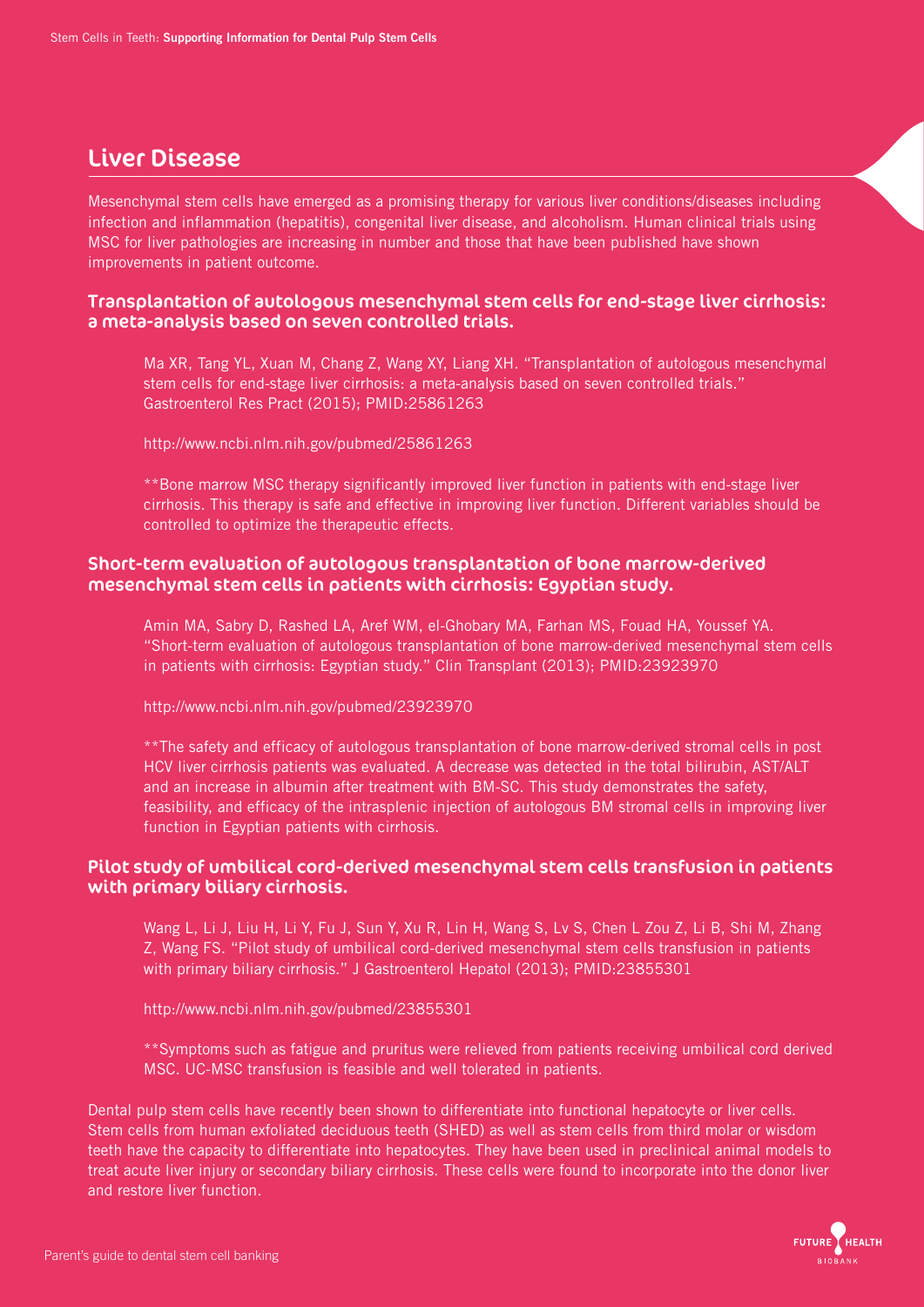## Liver Disease - cont.

### Human dental pulp stem cells derived from cryopreserved dental pulp tissues of vital extracted teeth with disease demonstrate hepatic-like differentiation.

 Chen YK, Huang AH, Chan AW, Lin LM "Human dental pulp stem cells derived from cryopreserved dental pulp tissues of vital extracted teeth with disease demonstrate hepaticlike differentiation." J Tissue Eng Regen Med. (2013) Aug;16 PMID: 23950016

http://www.ncbi.nlm.nih.gov/pubmed/23950016

 \*\*It is shown that human dental pulp stem cells isolated from liquid nitrogen stored dental pulp tissues or freshly derived dental pulp tissues showed hepatic-like differentiation with morphological change and normal karyotype. Differentiated DPSC expressed hepatic function genes and liver specific genes as well as glycogen storage. It was shown that DPSC can differentiate into hepatic-like cells.

#### High-purity Hepatic Lineage Differentiated from Dental Pulp Stem Cells in Serum-free Medium.

 Ishkitiev N, Yaegaki K, Imai T, Tanaka T, Nakahara T, Ishikawa H, Mitev V, Haapasalo M. "High-purity Hepatic Lineage Differentiated from Dental Pulp Stem Cells in Serum-free Medium." Journal of Endodontics (2012). PMID: 22414832

http://www.ncbi.nlm.nih.gov/pubmed/22414832

 \*\*The capacity for and purity of hepatocyte-like differentiated dental pulp stem cells without serum was investigated. It was found that without serum both mesenchymal cells from human deciduous and extracted third molar pulp differentiated into high-purity hepatocyte-like cells.

### Novel management of acute or secondary biliary liver conditions using hepatically differentiated human dental pulp cells.

 Ishkitiev N, Yaegaki K, Imai T, Tanaka T, Fushimi N, Mitev V, Okada M, Tominaga N, Ono S, Ishikawa H. "Novel management of acute or secondary biliary liver conditions using hepatically differentiated human dental pulp cells." Tissue Eng Part A. (2015) Feb;21.3-4. PMID: 25234861

http://www.ncbi.nlm.nih.gov/pubmed/25234861

 \*\*It was examined as to whether SHED could hepatically differentiate and be used to treat acute liver injury or secondary biliary cirrhosis. The test for liver function recovery confirmed presence of human hepatic markers in rat blood serum. It was shown that SHED engraft morphologically and functionally into livers of rats having acute injury or secondary biliary cirrhosis.

### Multipotent cells from the human third molar: feasibility of cell-based therapy for liver disease.

 Ikeda E, Yagi K, Kojima M, Yagyuu T, Ohshima A, Sobajima S, Tadokoro M, Katsube Y, Isoda K, Kondoh M, Kawase M, Go MJ, Adachi H, Yokota Y, Kirita T, Ohgushi H. "Multipotent cells from the human third molar: feasibility of cell-based therapy for liver disease." Differentiation. (2008) May; 76(5):495-505. PMID: 18093227

http://www.ncbi.nlm.nih.gov/pubmed/18093227

 \*\*Novel stem cells called tooth germ progenitor cells (TGPC) obtained from third molar or wisdom teeth as characterized. The TFPC was transplanted into liver injury rat model. It was found that TGPC prevented progression of liver fibrosis in the liver of treated rats and contributed to restoration of liver function. TGPC can be a candidate for cell-based therapy to treat liver diseases and offer opportunities for developing therapies in treating tissue repair and regeneration.

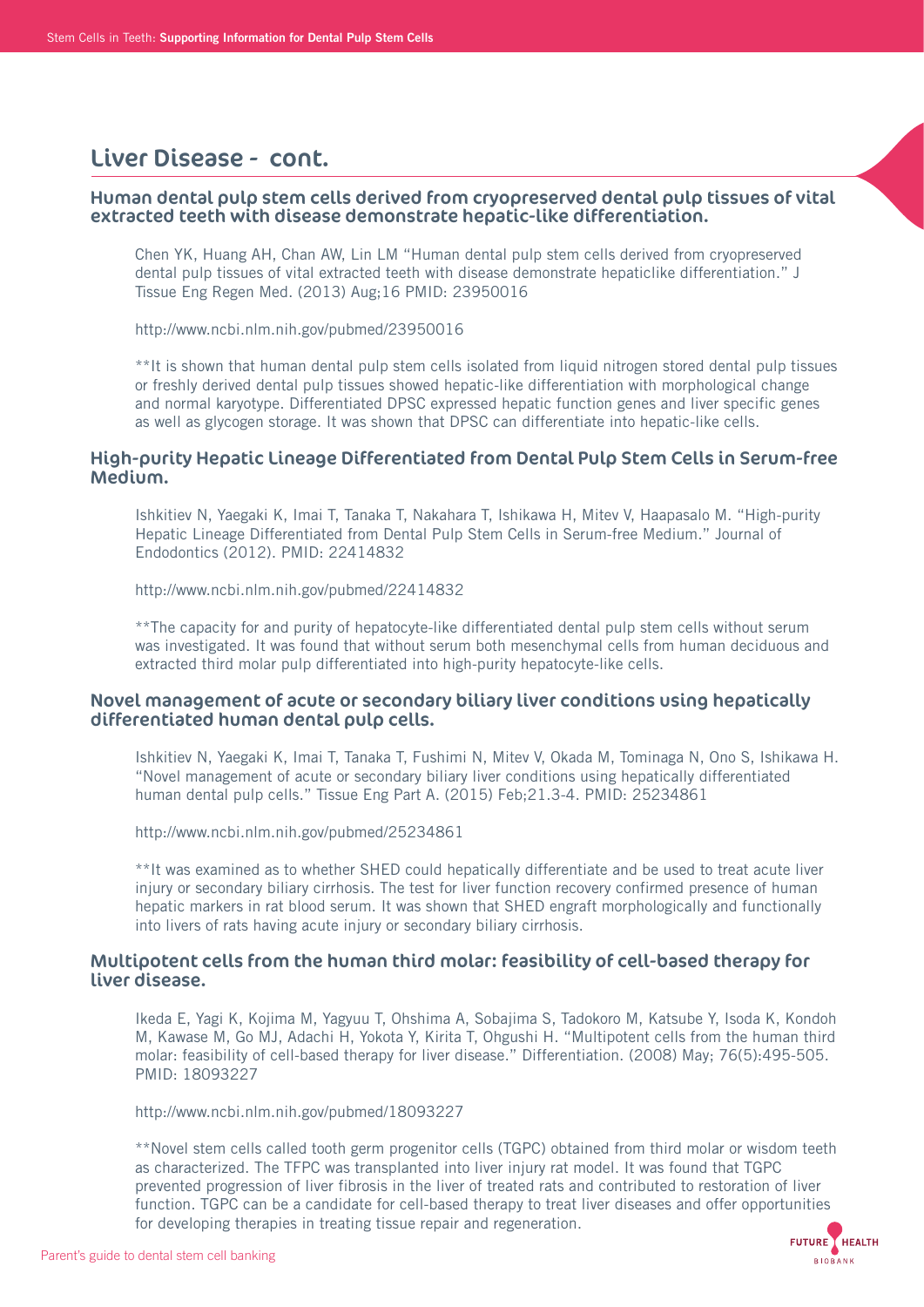# Muscle Disease

Regeneration of muscle tissue has been achieved using mesenchymal stem cells. Muscular diseases or conditions such as tendinitis, muscular dystrophy and myositis are actively being investigated.

## Transplantation of human umbilical cord-derived mesenchymal stem cells for the treatment of Becker muscular dystrophy in affected pedigree members.

 Li P, Cui K, Zhang B, Wang Z, Shen Y, Wang X, Zhang J, Tong F, Li S. "Transplantation of human umbilical cord-derived mesenchymal stem cells for the treatment of Becker muscular dystrophy in affected pedigree members." Int J Mol Med (2015); PMID:25647308

http://www.ncbi.nlm.nih.gov/pubmed/25647308

 \*\*Bone marrow MSC therapy significantly improved liver function in patients with end-stage liver cirrhosis. This therapy is safe and effective in improving liver function. Different variables should be controlled to optimize the therapeutic effects.

## A clinical study shows safety and efficacy of autologous bone marrow mononuclear cell therapy to improve quality of life in muscular dystrophy patients.

 Sharma A, Sane H, Badhe P, Gokulchandran N, Kulkarni P, Lohiya M, Biju H, Jacob VC. "A clinical study shows safety and efficacy of autologous bone marrow mononuclear cell therapy to improve quality of life in muscular dystrophy patients." Cell Transplant (2013); PMID:24070109

http://www.ncbi.nlm.nih.gov/pubmed/24070109

 \*\*This study was carried out with patients diagnosed with Duchenne muscular dystrophy, limb-girdle muscular dystrophy, and Becker muscular dystrophy. Autologous bone marrow derived MSC were used. No adverse events were reported. Neurological improvement and overall 86.67% cases showed symptomatic and functional improvements. These data showed an improvement in quality of life of patients having muscular dystrophy

Dental pulp stem cells have been shown to differentiate into myocytes – muscle cells. These stem cells are now being investigated for treatment of genetic conditions like muscular dystrophy in canine models.

## Mesenchymal Progenitor Cells from Different Sources and their Potential to Differentiate In Vitro into Muscle Cells.

 Ranjith Kumar Indarapu, Leela Krishna and Subhadra Dravida. "Mesenchymal Progenitor Cells from Different Sources and their Potential to Differentiate In Vitro into Muscle Cells." Cell Dev Biol. (2013) doi:10.4172/2168-9296.1000124

 \*\*Dental pulp derived mesenchymal stem cells showed more propensity towards myogenic transdifferentiation as compared to umbilical cord tissue stem cells and adipose tissue stem cells.

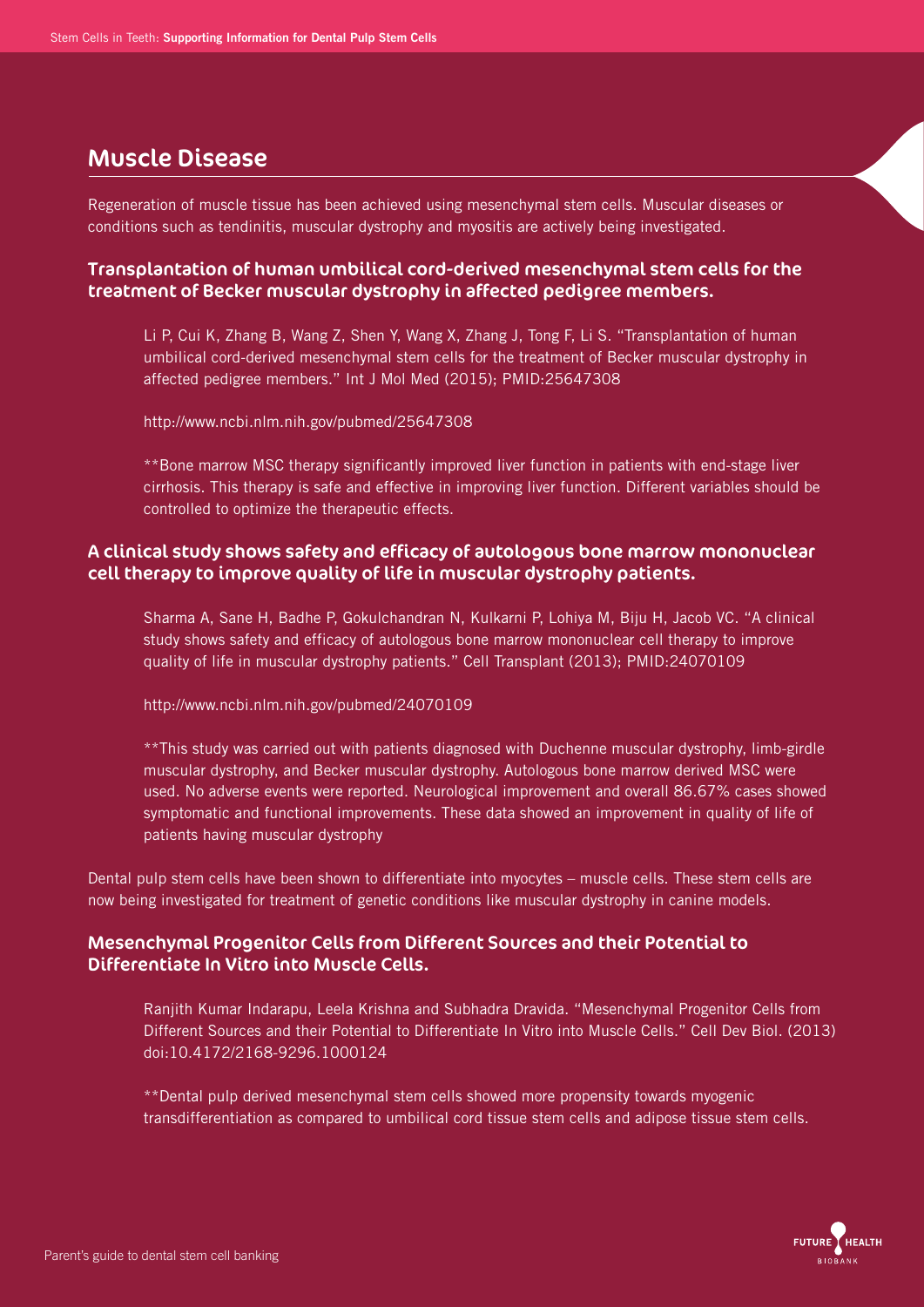## Muscle Disease - cont.

## In-vivo Early transplantation of human immature dental pulp stem cells from baby teeth to golden retriever muscular dystrophy (GRMD) dogs: Local or systemic?

 Kerkis I, Ambrosio CE, Kerkis A, Martins DS, Zucconi E, Fonseca SA, Cabral RM, Maranduba CM, Gaiad TP, Morini AC, Vieira NM, Brolio MP, Sant'Anna OA, Miglino MA, Zatz M. "Early transplantation of human immature dental pulp stem cells from baby teeth to golden retriever muscular dystrophy (GRMD) dogs: Local or systemic?" J Transl Med. (2008) Jul 3;6:35. PMID: 18598348

http://www.ncbi.nlm.nih.gov/pubmed/18598348

 \*\*Golden retriever muscular dystrophy (GRMD) dogs represent the best available animal model for therapeutic trials aiming at the future treatment of human Duchenne muscular dystrophy. No signs of immune rejection were observed, and the human immature dental pulp stem cells had significant engraftment in the GRMD dog muscles. Better clinical condition were observed in the dog that received monthly arterial injection of DPSC and was still clinically stable at 25 months of age.

### In vivo evaluation of human dental pulp stem cells differentiated towards multiple lineages.

 Zhang W, Walboomers XF, Van Kuppevelt TH, Daamen WF, Van Damme PA, Bian Z, Jansen JA. "In vivo evaluation of human dental pulp stem cells differentiated towards multiple lineages." J Tissue Eng Regen Med. (2008) Mar-Apr;2(2-3):117-25. PMID: 18338838

http://www.ncbi.nlm.nih.gov/pubmed/

 \*\*DPSC showed the ability to further differentiate along odontogenic, myogenic, and adipogenic pathways in vivo and were able to spontaneously differentiate along odontogenic and adipogenic directions in vivo. Stem cells derived from human dental pulp form a suitable source for tissue engineering and cell-mediated therapy.

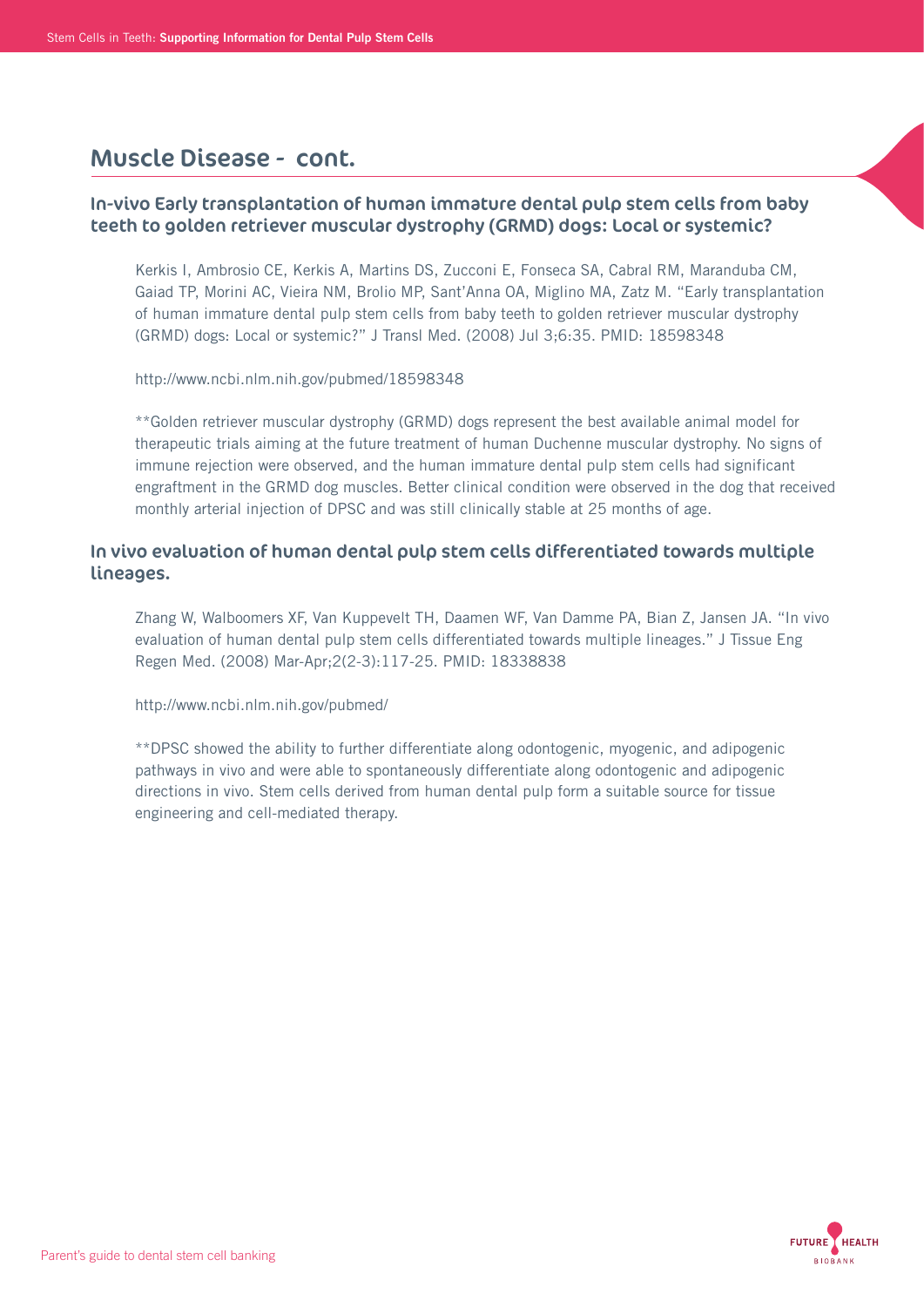# Myocardial Infarction (Heart Attack)/ Cardiac Diseases

Myocardial infarction is the leading cause of death in the developing world. Heart attack is defined as permanent damage to the heart muscle due to lack of oxygen rich blood flow. Mesenchymal stem cells have been shown to improve an infarcted heart or heart attack in patients. Stem cell transplantation appears to be safe and effective option for treating patients after a heart attack.

#### Autologous mesenchymal stem cells produce concordant improvements in regional function, tissue perfusion, and fibrotic burden when administered to patients undergoing coronary artery bypass grafting: The Prospective Randomized Study of Mesenchymal Stem Cells Therapy in Patients Undergoing Cardiac Surgery (PROMETHEUS) trial.

 Karantalis V, DiFede DL, Gerstenblith G, Pham S, Symes J, Zambrano JP, FishmanJ, Pattany P, McNiece I, et al. "Autologous mesenchymal stem cells produce concordant improvements in regional function, tissue perfusion, and fibrotic burden when administered to patients undergoing coronary artery bypass grafting: The Prospective Randomized Study of Mesenchymal Stem Cells Therapy in Patients Undergoing Cardiac Surgery (PROMETHEUS) trial." Circ Res (2014); PMID:24565698

http://www.ncbi.nlm.nih.gov/pubmed/24565698

 \*\*The impact on cardiac structure and function was evaluated after intramyocardial injection of autologous MSC. After 18 months patients receiving MSC had decrease scar mass and increase LV ejection fraction. Intramyocardial injection of autologous MSC produced a regional functional improvement.

### Safety and feasibility of intramyocardial versus intracoronary delivery of autologous cell therapy in advanced heart failure: the REGENERATE-IHD pilot study.

 Mozid A, Yeo C, Arnous S, Ako E, Saunders N, Locca D, Brookman P, Archbold RA, Rothman M, Mills P, Agrawal S, Marin J, Mathur A. "Safety and feasibility of intramyocardial versus intracoronary delivery of autologous cell therapy in advanced heart failure: the REGENERATE-IHD pilot study." Regen Med (2014); PMID:24935040

http://www.ncbi.nlm.nih.gov/pubmed/24935040

 \*\*The safety and efficacy of three different delivery routes of bone marrow MSC in patients with ischemic heart failure was evaluated. No significant differences were found in terms of safety and feasibility between different delivery routes. There was improved heart failure symptoms in the patients treated with intramyocardial injection of mobilized BMSCs.

### Adipose-derived regenerative cells in patients with ischemic cardiomyopathy: The PRECISE trial.

 Perin EC, Sanz-Ruiz R, Sanchez PL, Lasso J, Perez-Cano R, Alonso-Farto JC, Perez-David E, Fernandez-Santos ME, Surreys PW, et al. "Adipose-derived regenerative cells in patients with ischemic cardiomyopathy: The PRECISE trial." Am Heart J (2014); PMID:24952864

http://www.ncbi.nlm.nih.gov/pubmed/24952864

 \*\*The safety and feasibility of transendocardial injections of adipose derived regenerative cells was evaluated in patients with no options that had ischemic cardiomyopathy. Isolation and transendocardial injection of autologous ADRCs in no-option patients were safe and feasible. Results suggest that ADRCs may preserve ventricular function, myocardial perfusion, and exercise capacity in these patients.

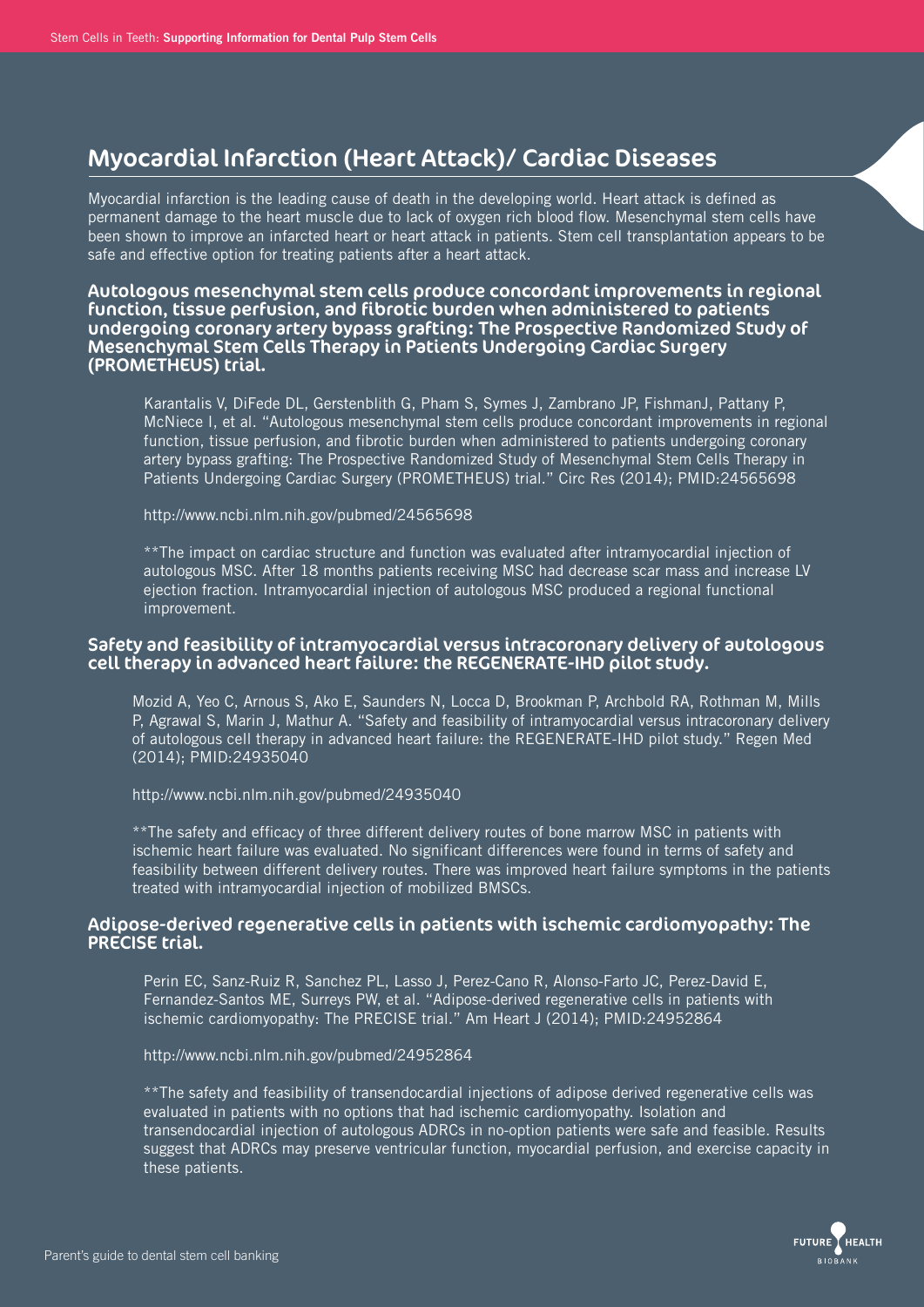## Myocardial Infarction (Heart Attack)/ Cardiac Diseases - cont.

#### Late TIME: a phase-II, randomized, double-blindied, placebo-controlled, pilot trial evaluating the safety and effect of administration of bone marrow mononuclear cells 2 to 3 weeks after acute myocardial infarction.

 Traverse JH, Henry TD, Vaughan DE, Ellis SG, Pepine CJ, Willerson JT, Zhao DX et al. "Late TIME: a phase-II, randomized, double-blindied, placebo-controlled, pilot trial evaluating the safety and effect of administration of bone marrow mononuclear cells 2 to 3 weeks after acute myocardial infarction." Tex Heart Inst J. (2010); PMID:20844613

http://www.ncbi.nlm.nih.gov/pubmed/20844613

 \*\*This study evaluated cardiac output after a single infusion of autologous bone marrow mononuclear cells administered 2-3 weeks after acute myocardial infarction. Insight into the clinical feasibility and appropriate timing of autologous cell therapy in high risk patients after myocardial infarction.

#### Combined delivery approach of bone marrow mononuclear stem cells early and late after myocardial infarction: the MYSTAR prospective, randomized study.

 Gyongyosi M, Lang I, Dettke M, Beran G, Graf S, Socher H, Nyolczas N, Charwat S et al. "Combined delivery approach of bone marrow mononuclear stem cells early and late after myocardial infarction: the MYSTAR prospective, randomized study." Nat Clin Pract Cardiovasc Med (2009); PMID:19002124

http://www.ncbi.nlm.nih.gov/pubmed/19002124

 \*\*Patients were randomly assigned stem cell delivery via intramyocardial injection and intracoronary infusion after acute myocardial infarction. A high number of cells was required for significant improvements in the primary end points. Combined cardiac stem cell delivery induce a moderate but significant improvement in myocardial infarct size and left ventricular function.

 Heart attack often leads to injured/damaged cardiomyoctes or heart cells. Dental pulp stem cells could provide an alternative cell population for repair of damaged cardiac tissue due to heart attack. Preclinical animal models have been treated with human dental pulp stem cells for heart injury caused by a heart attack.

#### Injured cardiomyocytes promote dental pulp mesenchymal stem cell homing.

 Di Scipio F, Sprio AE, Folino A, Carere ME, Salamone P, Yang Z, Berrone M, Prat M, Losano G, Rastaldo R, Berta GN. "Injured cardiomyocytes promote dental pulp mesenchymal stem cell homing." Biochim Biophys Acta. (2014) Jul;1840(7):2152-61. PMID: 24631652

http://www.ncbi.nlm.nih.gov/pubmed/24631652

 \*\*A rat dental pulp stem cell line (MUR-1) was used to access stem cell migration in an exvivo model of heart ischemia. It was shown that the cells could reach the injured cells/tissue and make contact with damaged cardiomyocytes. A similarity was reported between what happens during heart organogenesis and early migration of stem cells in ischemic models. Further understanding of the early phase of stem cell migration with a damaged organ will help with future stem cell mediated organ regeneration.

#### Human dental pulp stem cells improve left ventricular function, induce angiogenesis, and reduce infarct size in rats with acute myocardial infarction.

 Gandia C, Armiñan A, García-Verdugo JM, Lledó E, Ruiz A, Miñana MD, Sanchez-Torrijos J, Payá R, Mirabet V, Carbonell-Uberos F, Llop M, Montero JA, Sepúlveda P. "Human dental pulp stem cells improve left ventricular function, induce angiogenesis, and reduce infarct size in rats with acute myocardial infarction." Stem Cells. (2008) Mar;26(3):638-45. PMID: 18079433

http://www.ncbi.nlm.nih.gov/pubmed/18079433

 \*\*In this study DPSC were used to treat rats that had undergone an induced heart attack. After 4 weeks it was found that cell treated rats had an improvement in cardiac function, anterior wall thickening, and that went along with reduction in infarct size. This data shows that DPSC could provide a novel alternative cell population for cardiac repair.

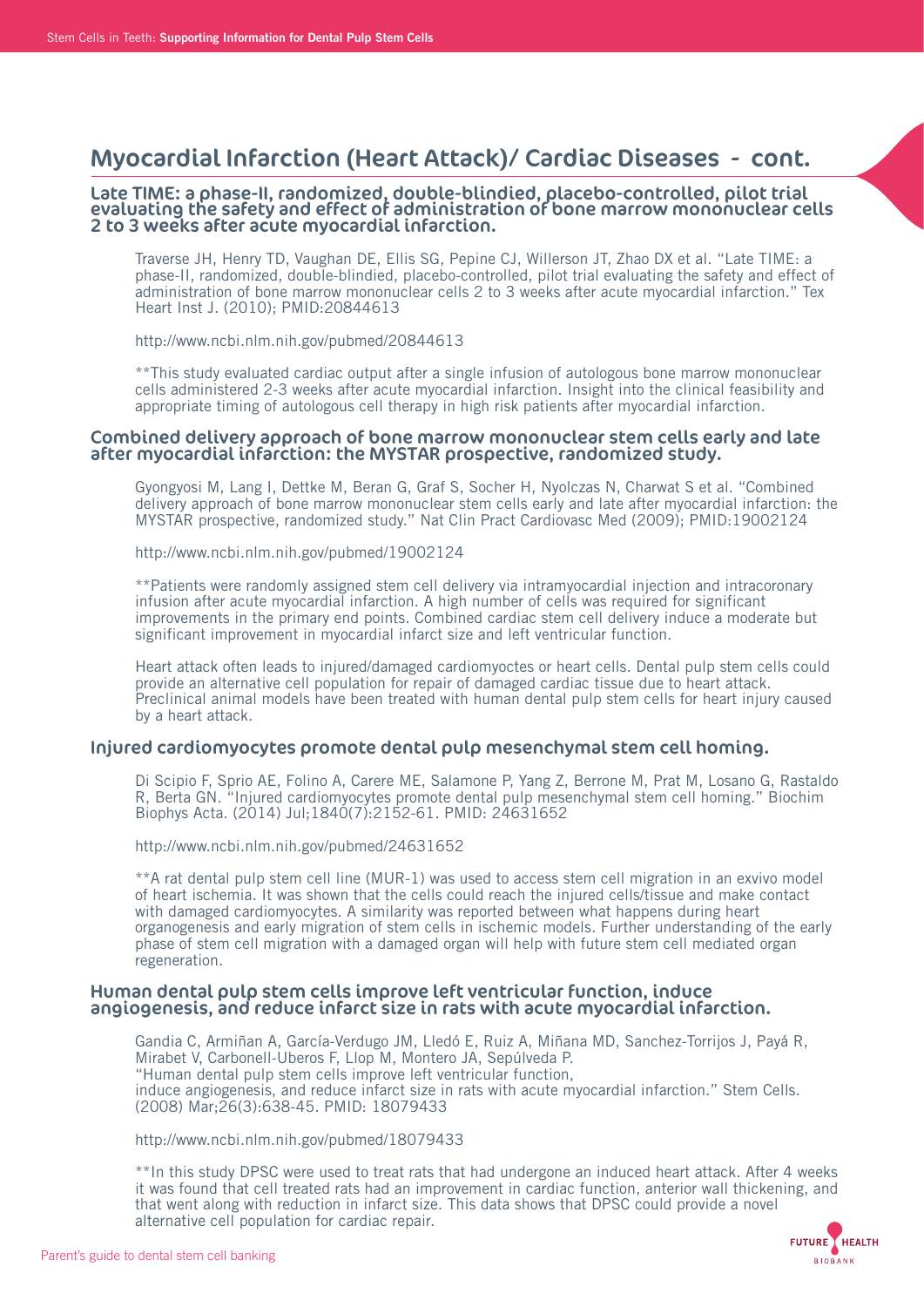# Neurological Disorders

Stem cell therapies have emerged as a promising option for treating many neurological conditions. Clinical trial data associated with mesenchymal stem cell transplantation is available for neurological conditions such as autism, stroke, cerebral palsy, spinal cord repair, multiple sclerosis, and Parkinson's disease.

### Continuous improvement after multiple mesenchymal stem cell transplantation in a patient with complete spinal cord injury.

 Jarocha D, Milczarek O, Wedrychowicz A, Kwiatkowski S, Majka M. "Continuous improvement after multiple mesenchymal stem cell transplantation in a patient with complete spinal cord injury." Cell Transplant (2015); PMID:25807231

http://www.ncbi.nlm.nih.gov/pubmed/25807231

 \*\*Safety and efficacy of bone marrow nucleated cell and multiple mesenchymal stem cell transplantation in spinal cord injury was evaluated. There were no complications related to the transplantations and no side effects related to the therapy during 2 years of treatment. The patient had improved sensation, bladder control, and improvement in lower muscle control. Repeated intrathecal infusions of MSCs might have the potential to produce clinically meaningful improvements for SCI patients.

### Intracerebral implantation of autologous peripheral blood stem cells in stroke patients: a randomized phase II study.

 Chen DC, Lin SZ, Fan JR, Lin CH, Lee W, Lin CC, Liu YJ, Tsai CH, Chen JC, Cho DY, Lee CC, Shyu WC. "Intracerebral implantation of autologous peripheral blood stem cells in stroke patients: a randomized phase II study." Cell Transplant (2014); PMID:24480430

http://www.ncbi.nlm.nih.gov/pubmed/24480430

 \*\*Peripheral blood stem cells were implanted in stable stroke patients. No serious adverse events were observed and improvements in stroke scales and functional outcomes were greater in the PBSC group than in the control. Implantation of autologous CD34+ PBSC was safe, feasible, and effective in improving functional outcomes.

### Transplantation of human cord blood mononuclear cells and umbilical cord-derived mesenchymal stem cells in autism.

 Lv YT, Zhang Y, Liu M, Qiuwaxi JN, Ashwood P, Cho SC, Huan Y, Ge RC, Chen XW, Wang ZJ, Kim BJ, Hu X. "Transplantation of human cord blood mononuclear cells and umbilical cordderived mesenchymal stem cells in autism." J Transl Med (2013); PMID:23978163

http://www.ncbi.nlm.nih.gov/pubmed/23978163

 \*\*The safety and efficacy of combined transplantation of human cord blood mononuclear cells and umbilical cord derived mesenchymal stem cells was evaluated in treating children with autism. There were no significant safety issues related to the treatment and no observed severe adverse effects. Differences were shown on childhood autism rating scale, aberrant behaviour checklist, and clinical global impression. Transplantation of CBMNCs showed efficacy compared to the control group.

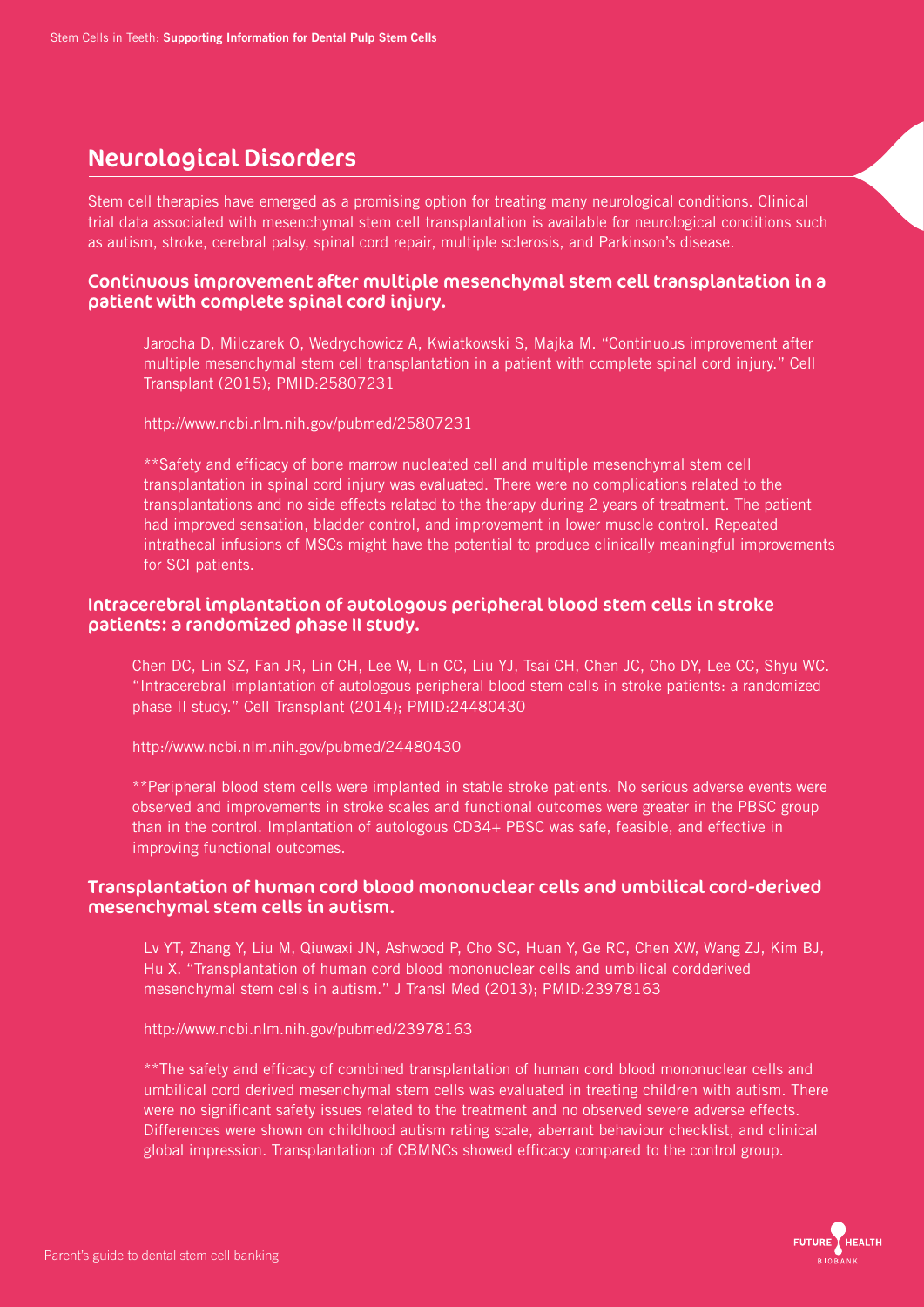## Human umbilical cord blood stem cells transplantation for the treatment of chronic spinal cord injury: Electrophysiological changes and long-term efficacy.

 Yao L, He C, Zhao Y, Wang J, Tang M, Li J, Wu Y, Ao L, Hu X. "Human umbilical cord blood stem cells transplantation for the treatment of chronic spinal cord injury: Electrophysiological changes and long-term efficacy." Neural Regen Res. (2013); PMC:4146127

http://www.ncbi.nlm.nih.gov/pmc/articles/PMC4146127/

 \*\*Patients with traumatic spinal cord injuries were treated with human umbilical cord blood stem cells. Autonomic nerve functions were restored and latent period of sensory was reduced. No severe adverse effects following stem cell transplantation.

## Autologous mesenchymal stem cells for the treatment of secondary progressive multiple sclerosis: an open-label phase 2a proof-of-concept study.

 Connick P, Kolappan M, Crawley C, Webber DJ, Patani R, Michell AW, Du MQ, Luan SL, Altmann DR, Thompson AJ, Compston A, Scott MA, Miller DH, Chandran S. "Autologous mesenchymal stem cells for the treatment of secondary progressive multiple sclerosis: an open-label phase 2a proof-of-concept study." Lancet Neurol (2012); PMID:22236384

http://www.ncbi.nlm.nih.gov/pubmed/22236384

 \*\*Patients with secondary progressive multiple sclerosis involving visual pathways received autologous bone-marrow derived mesenchymal stem cells. No severe adverse events were reported. Improvement after treatment in visual acuity and visual evoked response latency was observed.

## Treatment of one case of cerebral palsy combined with posterior visual pathway injury using autologous bone marrow mesenchymal stem cells.

 Li M, Yu A, Zhang F, Dai G, Cheng, Wang X, An Y. "Treatment of one case of cerebral palsy combined with posterior visual pathway injury using autologous bone marrow mesenchymal stem cells." J Transl Med. (2012); PMID:22607263

http://www.ncbi.nlm.nih.gov/pubmed/22607263

 \*\*Autologous bone marrow mesenchymal stem cells were evaluated for treating cerebral palsy. No adverse reactions were observed. Patient was able to walk more smoothly and vision significantly improved 6ml after transplantation.

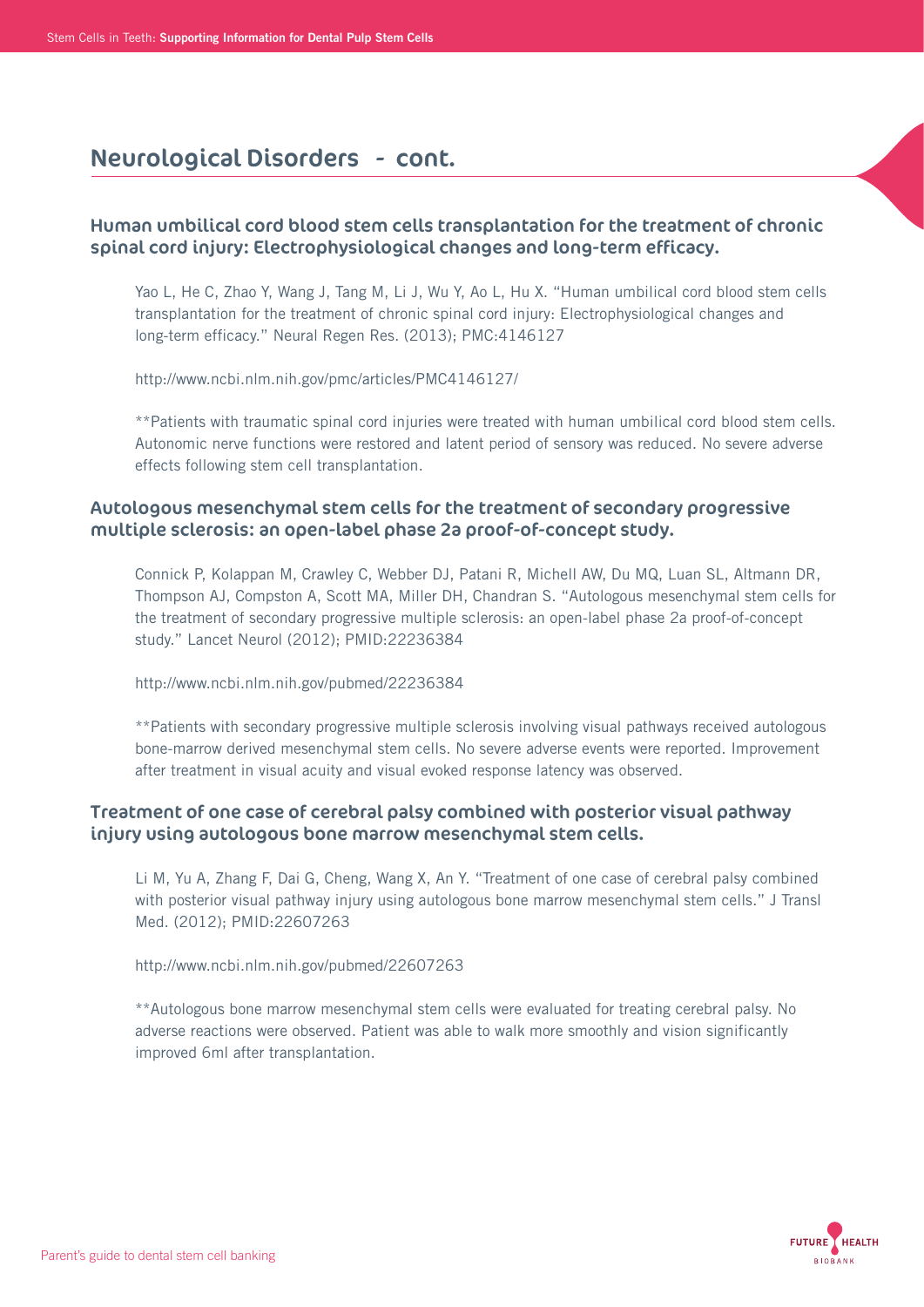## Administration of autologous bone marrow-derived mononuclear cells in children with incurable neurological disorders and injury is safe and improves their quality of life.

 Sharma A, Gokulchandran N, Chopra G, Kulkarni P, Lohia M, Badhe P, Jacob VC. "Administration of autologous bone marrow-derived mononuclear cells in children with incurable neurological disorders and injury is safe and improves their quality of life." Cell Transplant (2012); PMID:22507683

http://www.ncbi.nlm.nih.gov/pubmed/22507683

 \*\*Children suffering from incurable neurological disorders or injury were evaluated with autologous bone marrow derived mononuclear cells. After transplantation there were improvements in neurological muscle power and shift on assessment scales such as Brooke and Vignos. No significant adverse events were noted. The results show that treatment is safe, efficacious, and also improves the quality of life in children with incurable neurological disorders and injury.

## A 37-year-old spinal cord-injured female patient, transplanted of multipotent stem cells from human UC blood, with improved sensory perception and mobility, both functionally and morphologically: a case study.

 Kang KS, Kim SW, Oh YH, Yu JW, Kim KY, Park HK, Song CH, Han H. "A 37-year-old spinal cord-injured female patient, transplanted of multipotent stem cells from human UC blood, with improved sensory perception and mobility, both functionally and morphologically: a case study." Cytotherapy (2005); PMID:16162459

http://www.ncbi.nlm.nih.gov/pubmed/16162459

 \*\* Human umbilical cord blood derived stem cells were directly transplanted into the spinal cord site of a 37-year old female patient with a spinal cord injury. HUCBSC improved sensory perception and movement in the SPI patients' hips and thighs. MRI and CT scans revealed regeneration of spinal cord at the injury site.

Dental pulp stem cells have been shown to differentiate into functional neurons in animal models. Dental pulp stem cells have been used to investigate facial nerve defect regeneration, heat stroke, optic nerve injury, and spinal cord injury.

## Neurogenic potential of dental pulp stem cells isolated from murine incisors.

 Ellis KM, O'Carroll DC, Lewis MD, Rychkov GY, Koblar SA. "Neurogenic potential of dental pulp stem cells isolated from murine incisors." Stem Cell Res Ther. (2014) Fed;27(1). PMID: 24572146

### http://www.ncbi.nlm.nih.gov/pubmed/24572146

 \*\*Dental pulp stem cells developed a neuronal morphology and high expression of neural markers. In addition intracellular electrophysiological analysis revealed voltage gated channels in the majority of cells with neuronal morphology.

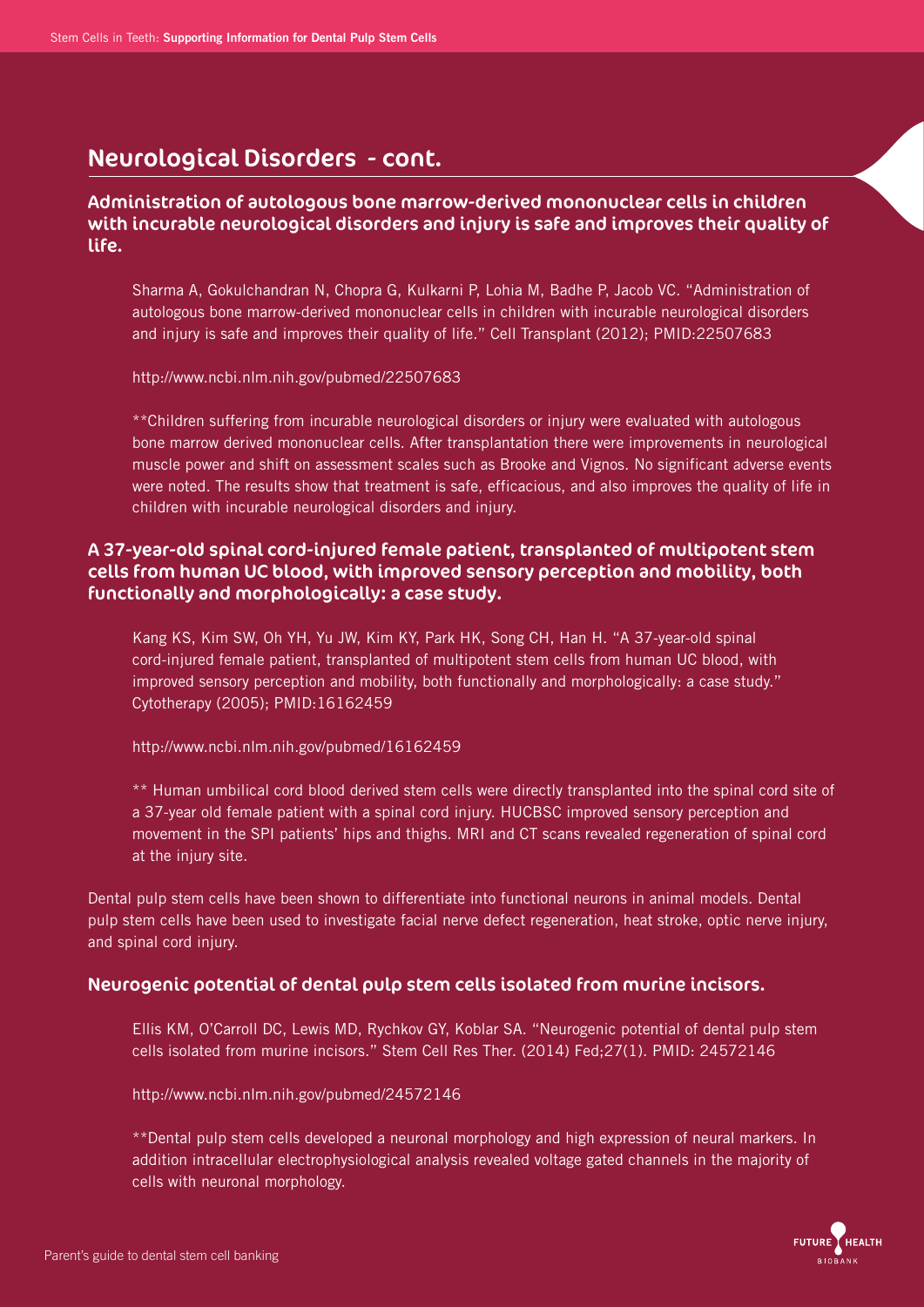## Midbrain cues dictate differentiation of human dental pulp stem cells towards functional dopaminergic neurons.

 Kanafi M, Majumdar D, Bhonde R, Gupta P, Datta I. "Midbrain cues dictate differentiation of human dental pulp stem cells towards functional dopaminergic neurons." J Cell Physiol (2014) Oct; 229(10): 1369-77. PMID: 24477667

http://www.ncbi.nlm.nih.gov/pubmed/24477667

 \*\* Dental pulp originating from the neural crest are considered a better source of postnatal stem cell-based therapies in neurodegenerative diseases. Functional studies showed that induced DPSC could secrete dopamine and the induced DPSC showed ATP simulated calcium channel exchange. This study clearly shows for the first time that DPSC in the presence of embryonic midbrain cues show a tendency towards a functional dopaminergic cell type.

### Neurogenic differentiation of human dental stem cells.

 Lee Joo-Hee, Um S, Song I, Kim H, Seo B. "Neurogenic differentiation of human dental stem cells." J Korean Assoc Oral Maxillofac Surg. (2014) Aug;40(4):173-80. PMID: 25247147

http://www.ncbi.nlm.nih.gov/pubmed/25247147

 \*\*Human dental stem cells including human dental pulp stem cells (DPSC), periodontal ligament stem cells (PDLSC), and stem cells from apical papilla (SCAP) may have neurogenic differentiation capability in vitro. Human dental pulp stem cells are a possible alternative source of stem cells for therapeutics use in the treatment of neurological diseases.

## Multifaceted neuro-regenerative activities of human dental pulp stem cells for functional recovery after spinal cord injury.

 Yamamoto A, Kiyoshi Sakai, Kohki Matsubara, Fumiya Kano, Minoru Ueda. "Multifaceted neuro-regenerative activities of human dental pulp stem cells for functional recovery after spinal cord injury." Neuroscience research. (2013) Jan;78:16-20. PMID:24252618.

http://www.ncbi.nlm.nih.gov/pubmed/24252618

 \*\*Primary characteristics of human pulp stem cells and their therapeutic benefits for treating spinal cord injury are summarized. Experimental data from multiple preclinical studies suggest that pulp stem cells may promote functional recovery after stem cells injury through multifaceted neuro-regenerative activities.

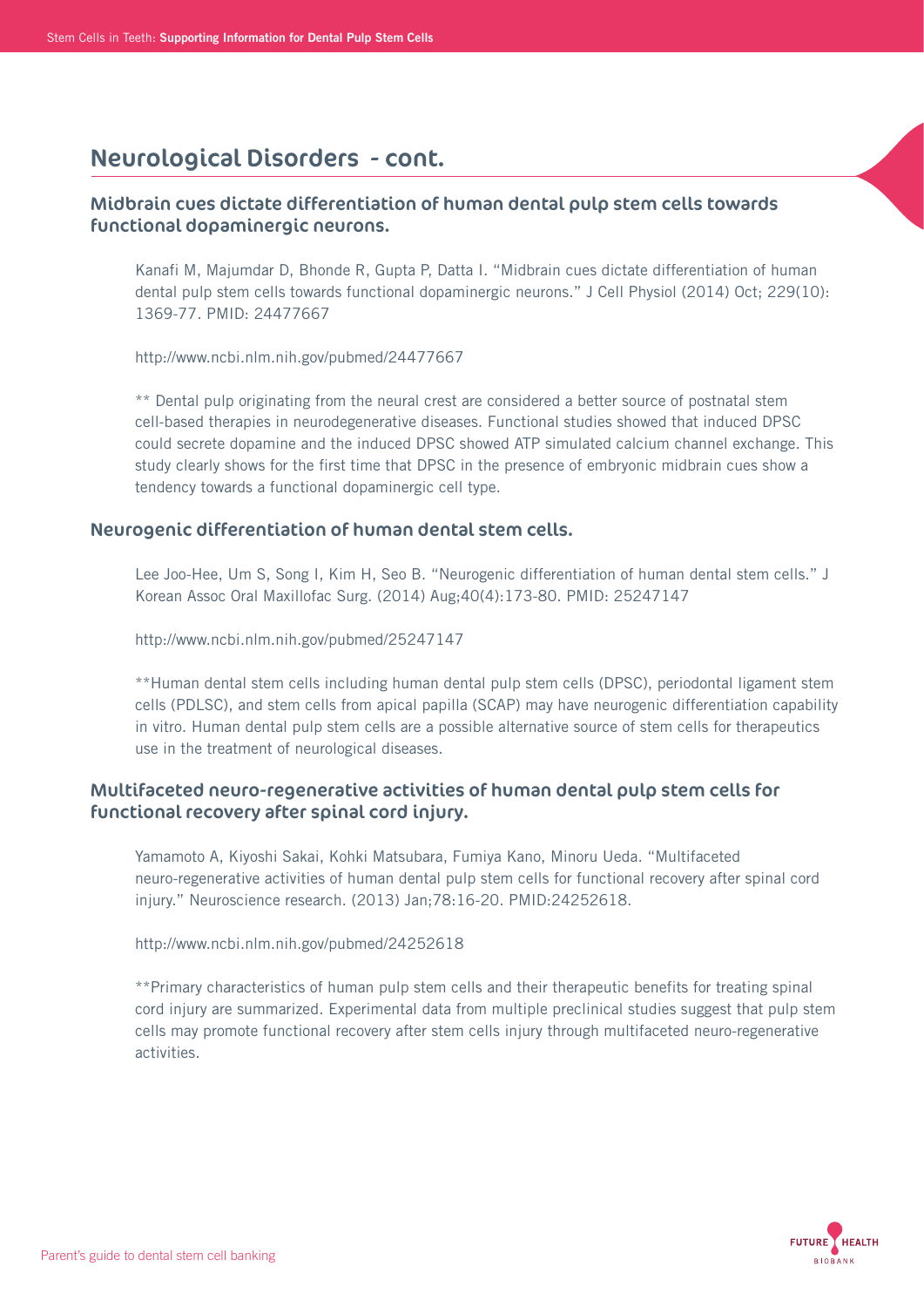## Electrophysiologic and functional evaluations of regenerated facial nerve defectswith a tube containing dental pulp cells in rats.

 Sasaki R, Matsumine H, Watanabe Y, Takeuchi Y, Yamato M, Okano T, Miyata M, Ando T. "Electrophysiologic and functional evaluations of regenerated facial nerve defects with a tube containing dental pulp cells in rats." Plast Reconstr Surg. (2014) Nov;134(5):970-8. PMID: 25347632

http://www.ncbi.nlm.nih.gov/pubmed/25347632

 \*\*Nerve tubes with dental pulp cells (DPC) promoted facial nerve regeneration in rats. Dental pulp cells tubulation could recover facial nerve defects functionally and elecrophysiologically, the recovery was found to be comparable to that of nerve autografting in Lewis rats. Dental pulp may be a source of easily obtainable cells for potential use in facial nerve regeneration. Further studies are necessary to investigate if nerve guide with DPC can bridge nerve gaps or how many DPC are required for regeneration of facial nerve gaps.

## Transplantation of human dental pulp-derived stem cells protects against heat stroke in mice.

 Tseng LS, Chen SH, Lin MT, Lin YC. "Transplantation of human dental pulp-derived stem cells protects against heat stroke in mice." Cell Transplant (2014) Mar 7. PMID:24612725

http://www.ncbi.nlm.nih.gov/pubmed/24612725

 \*\*The therapeutic effects of SHED for the treatment of multiple organs including brain or hypothalamus injury in heat stroke mice was investigated. Intravenous administration of SHED immediately after whole body heat (WBH) exposure to mice offered the following therapeutic benefits for recovery after heat stroke. 1) Inhibition of WBH induced neurologic and thermoregulatory deficits, 2) reduction of WBH induced ischemia, hypoxia, and oxidative damage to brain, among others. Treatment with SHED post WBH reduced induction of pro-inflammation, enhanced plasma induction, and improved lethality in mice.

## Intravitreally transplanted dental pulp stem cells promote neuroprotection and axon regeneration of retinal ganglion cells after optic nerve injury.

 Mead B, Logan A, Berry M, Leadbeater W, Scheven BA. "Intravitreally transplanted dental pulp stem cells promote neuroprotection and axon regeneration of retinal ganglion cells after optic nerve injury." Invest Ophthalmol Vis Sci (2013). PMID: 24150755

http://www.ncbi.nlm.nih.gov/pubmed/24150755

 \*\*Sprague Dawley rats with optic nerve damage were treated with dental pulp stem cells injected into the vitreous of the eye. It was found that dental pulp stem cells and to a lesser extent bone marrow stem cells had higher survival and neuritogenesis/ axogenesis. Intravitreal transplant of DPSC promoted retinal ganglion cells survival and axon regeneration after optic nerve injury.

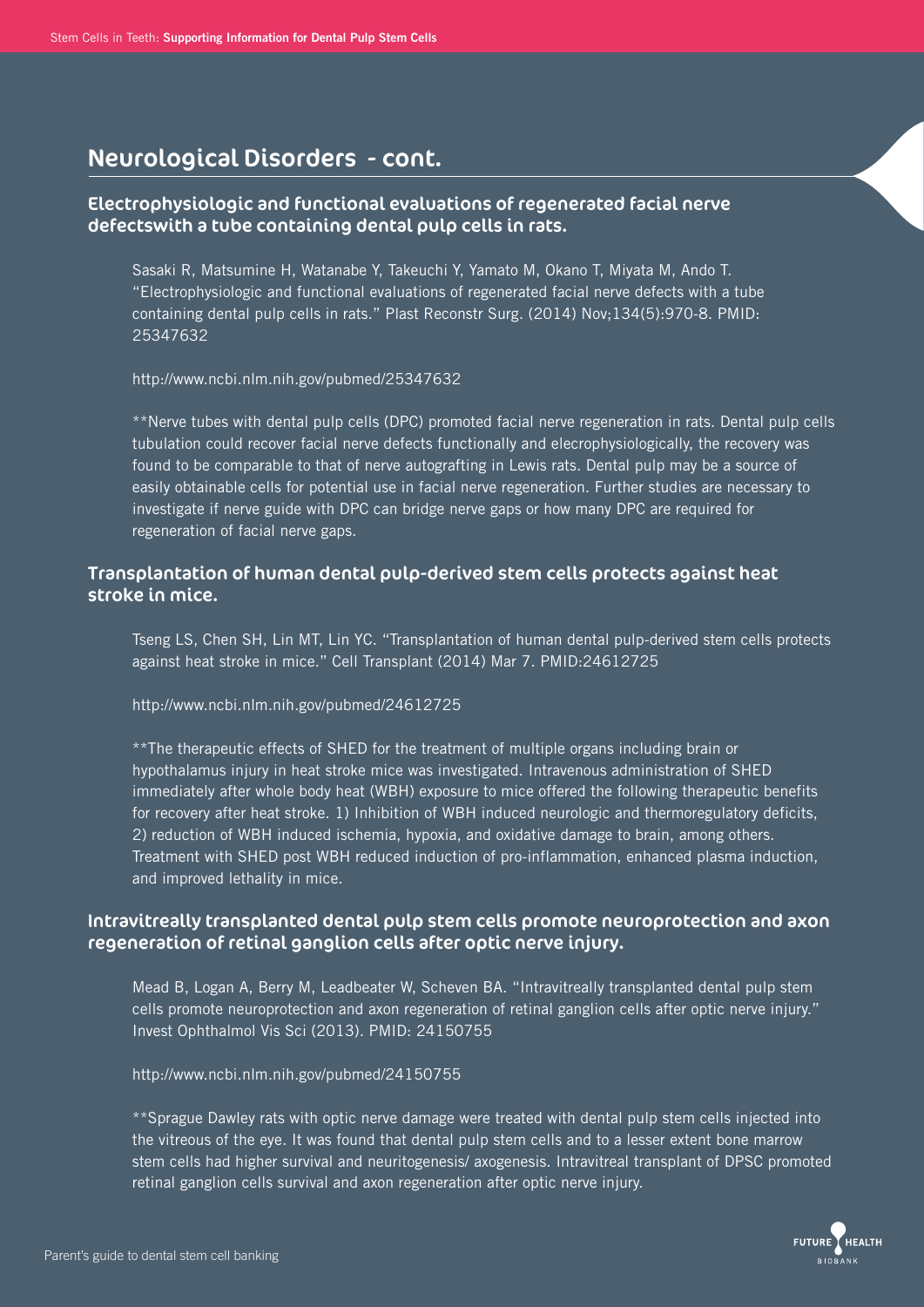## Human Adult Dental Pulp Stem Cells Enhance Poststroke Functional Recovery Through Non-Neural Replacement Mechanisms

 Leong, Wai Khay, et al. "Human Adult Dental Pulp Stem Cells Enhance Poststroke Functional Recovery Through Non-Neural Replacement Mechanisms." Stem Cells Translational Medicine 1.3 (2012): 177-187.

http://stemcellstm.alphamedpress.org/content/1/3/177.short

 \*\*Human adult dental pulp stem cells have the capacity to differentiate into neurons in vitro. Intracerebral transplantation of human DPSC in a rodent model resulted in improvement of forelimb function 4 weeks after treatment. Neural replacement is the likely mechanism in which DPSC enhance recovery. This study provides preclinical evidence for the use of human DPSC to improve outcome for stroke patients.

## Human dental pulp-derived stem cells promote locomotor recovery after complete transection of the rat spinal cord by multiple neuro-regenerative mechanisms.

 Sakai, Kiyoshi, A. Yamamoto, K. Matsubara, S. Nakamura, M. Naruse, M. Yamagata et al. "Human dental pulp-derived stem cells promote locomotor recovery after complete transection of the rat spinal cord by multiple neuro-regenerative mechanisms." The Journal of Clinical Investigation 122.1, (2012): 80. PMID: 22133879

http://www.ncbi.nlm.nih.gov/pubmed/22133879

 \*\*Transplantation of human dental pulp stem cells into completely transected adult rat spinal cord resulted in recovery of hind limb locomotor function. It was also found that transplantation of human bone marrow stromal cells or skin derived fibroblast had less recovery of locomotor function. Tooth derived stem cells can provide therapeutic benefits for treating spinal cord injury.

## Human dental pulp cells: a new source of cell therapy in a mouse model of compressive spinal cord injury.

 De Almeida FM, Marques SA, Ramalho Bdos S, Rodrigues RF, Cadilhe DV, Furtado D. et al. "Human dental pulp cells: a new source of cell therapy in a mouse model of compressive spinal cord injury." J Neurotrauma. May 25 (2011) PMID: 21609310

http://www.ncbi.nlm.nih.gov/pubmed/21609310

 \*\*In this study human dental pulp cells were transplanted into the epicenter of a mouse spinal cord lesion. It was shown that this strategy promoted better tissue organization, larger areas of white matter preservation, and a better functional outcome. Human dental pulp cells may be used for therapeutic intervention after spinal cord injury and in central nervous system disorders in humans.

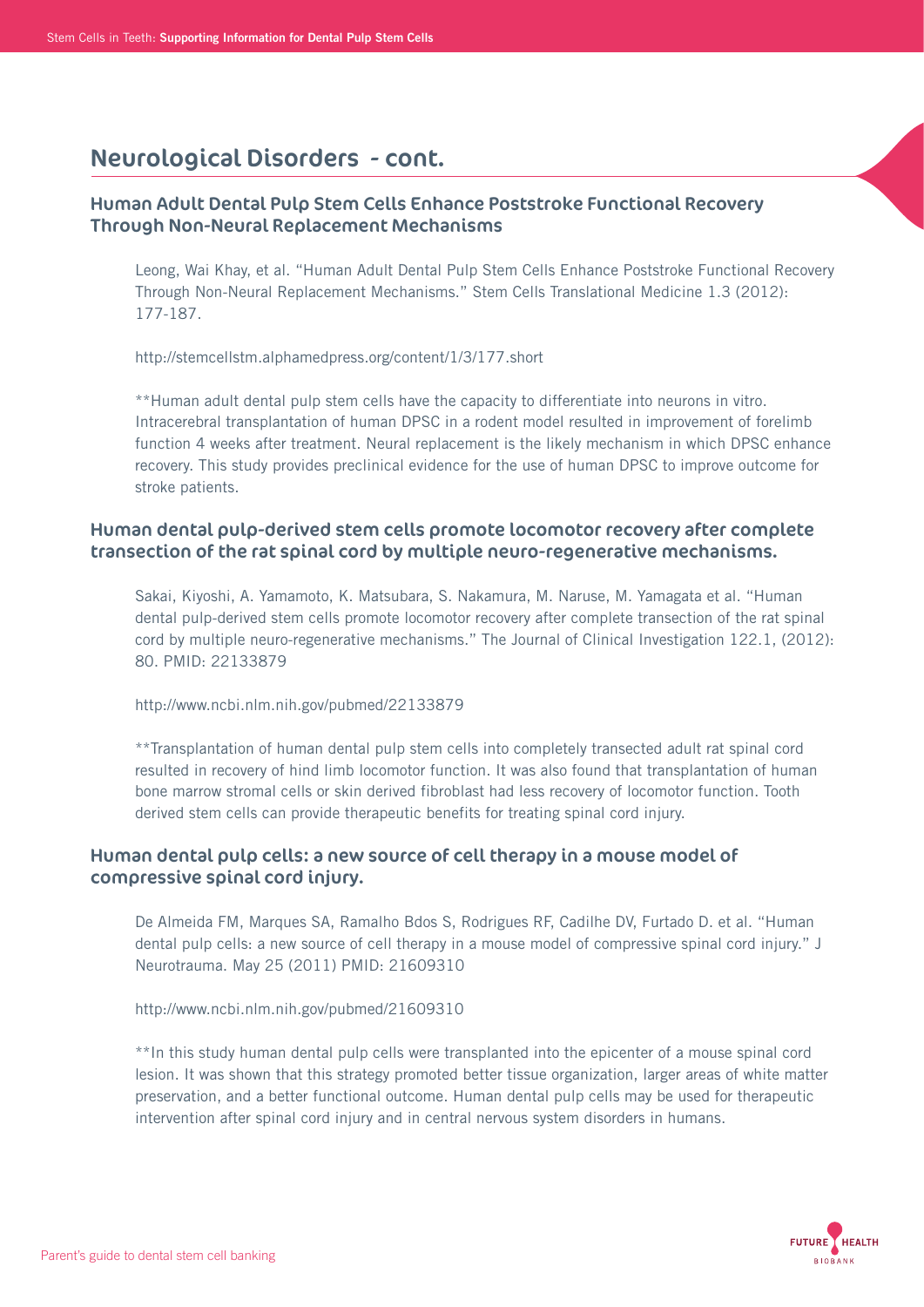### Integration of neuronally predifferentiated human dental pulp stem cells into rat brain in vivo.

 Király M, Kádár K, Horváthy DB, Nardai P, Rácz GZ, Lacza Z, Varga G, Gerber G. "Integration of neuronally predifferentiated human dental pulp stem cells into rat brain in vivo." Neurochem Int. (2011) Jan 8. PMID: 21219952

http://www.ncbi.nlm.nih.gov/pubmed/21219952

 \*\*Engrafted DPSC derived cells integrate into the host brain and have been shown to have neuronal properties including biomarker expression and functionally with voltage dependent sodium/potassium channels. Predifferentiated human dental pulp stem cells can be used as a source of neuronal replacement in vivo.

### Implanted Adult Human Dental Pulp Stem Cells Induce Endogenous Axon Guidance.

 Arthur A, Shi S, Zannettino AC, Fujii N, Gronthos S, Koblar SA. "Implanted Adult Human Dental Pulp Stem Cells Induce Endogenous Axon Guidance." Stem Cells. (2009) Sep;27(9):2229-37. PMID: 19544412

http://www.ncbi.nlm.nih.gov/pubmed/19544412

 \*\*An avian embryonic model system was used to investigate axon guidance in vivo after transplantation of adult human dental pulp stem cells. This is the first direct evidence that dental pulp stem cells may induce neuroplasticity within a receptive host nervous system.

### Adult human dental pulp stem cells differentiate toward functionally active neurons under appropriate environmental cues.

 Arthur A, Rychkov G, Shi S, Koblar SA, Gronthos S. "Adult human dental pulp stem cells differentiate toward functionally active neurons under appropriate environmental cues." Stem Cells. (2008) Jul;26(7):1787-95. PMID: 18499892

http://www.ncbi.nlm.nih.gov/pubmed/18499892

 \*\*In this study it is shown that human adult dental pulp stem cells respond to neuronal induction conditions both in vitro and in vivo. DPSC expressed neuronal markers and acquired a neuronal morphology following transplantation into the mesencephalon of embryonic chicken embryos.

### Putative Dental Pulp Derived Stem/Stromal Cells Promote Proliferation and Differentiation of Endogenous Neural Cells in the Hippocampus of Mice.

 Huang AH, Snyder BR, Cheng PH, Chan AW. "Putative Dental Pulp Derived Stem/ Stromal Cells Promote Proliferation and Differentiation of Endogenous Neural Cells in the Hippocampus of Mice." Stem Cells. (2008) Aug 7. PMID: 18687995

http://www.ncbi.nlm.nih.gov/pubmed/18687995

 \*\*In this study undifferentiated untreated dental pulp stem cells were grafted into the hippocampus of immune suppressed mice. It was shown that grafting of DPSC promotes proliferation, cell recruitment, and maturation of endogenous stem/progenitor cells by changing local microenvironment. DPSC have a unique therapeutic potential because of the simulating/modulating effects expressed on the local repair response in the central nervous system.

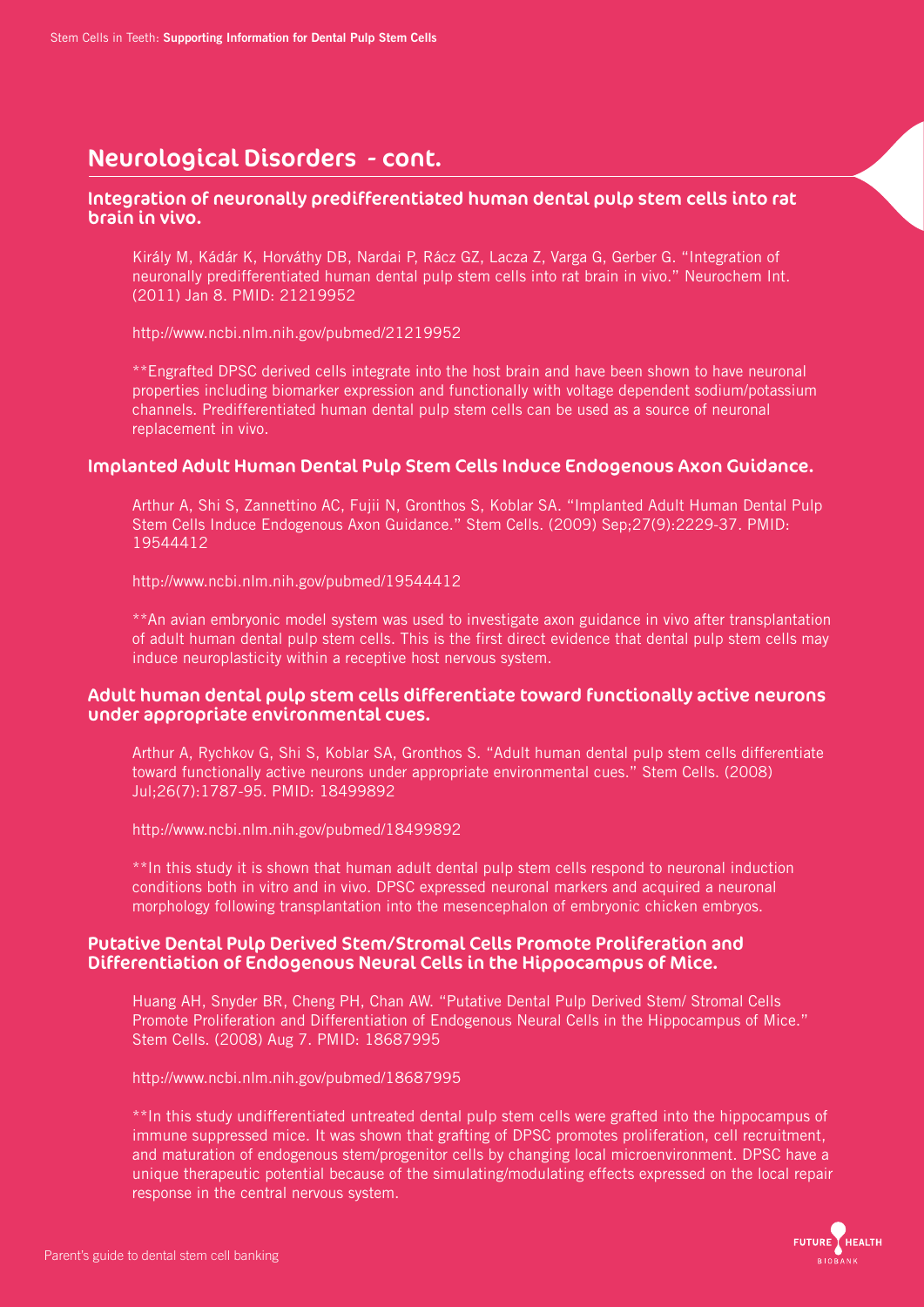## Parkinson's Disease

Stem cell therapy will emerge as an option for Parkinson's disease patients in the near future. Current clinical trials using mesenchymal stem cell transplantation show encouraging results.

### Intraarterial autologous implantation of adult stem cells for patients with Parkinson disease.

 Brazzini A, Cantella R, De la Cruz A, Yupanqui J, Leon C, Jorquiera T, Brazzani M, Ortega M, Saenz LN. "Intraarterial autologous implantation of adult stem cells for patients with Parkinson disease." J Vasc Interv Radiol. (2010); PMID:20346882

http://www.ncbi.nlm.nih.gov/pubmed/20346882

 \*\*Parkinson's disease patients were evaluated with autologous implantation of stem cells. Patients showed mean improvements in disability, activities of daily living, and depression. No complications were observed.

### Open-labeled study of unilateral autologous bone marrow-derived mesenchymal stem cell transplantation in Parkinson's disease.

 Venkataramana NK, Kumar SK, Balaraju S, Radhakrishnan RC, Bansal A, Dixit A, Rao DK, Das M, Jan M, Gupta PK, Totey SM. "Open-labeled study of unilateral autologous bone-marrowderived mesenchymal stem cell transplantation in Parkinson's disease." Transl Res. (2010); PMID:20129486

http://www.ncbi.nlm.nih.gov/pubmed/20129486

 \*\*Single dose, unilateral transplantation of autologous bone-marrow-derived mesenchymal stem cells were evaluated in Parkinson's disease patients. 3/7 patients had improvement in unified Parkinson's disease rating scale. Subjective improvement was found in symptoms like facial expression, gait, and freezing episodes. Number of patients and uncontrolled nature of the trial did not allow for the demonstration of effectiveness of the treatment involved.

#### Dental pulp stem cells can differentiate into functional neurons and have been used in animals to reduce the symptoms of Parkinson's Disease, a disease of the central nervous system.

 Human dental pulp stem cells protect mouse dopaminergic neurons against MPP+ or rotenone. Nesti C, Pardini C, Barachini S, D'Alessandro D, Siciliano G, Murri L, Petrini M, Vaglini F. "Human dental pulp stem cells protect mouse dopaminergic neurons against MPP(+) or rotenone." Brain Res. (2011) Jan 7;1367:94-102. Epub 2010 Sep 18. PMID: 20854799

http://www.ncbi.nlm.nih.gov/pubmed/20854799

 \*\*Co-culture with DPSCs significantly attenuated MPP+ or rotenone-induced toxicity in primary cultures of neurons. DPSC can be viewed as possible candidates for studies on cellbased therapy in neurodegenerative disorders.

### Stem cells from human-exfoliated deciduous teeth can differentiate into dopaminergic neuron-like cells.

 Wang J, Wang X, Sun Z, Wang X, Yang H, Shi S, Wang S. "Stem cells from human-exfoliated deciduous teeth can differentiate into dopaminergic neuron-like cells." Stem Cells Dev (2010) Sep; 19; PMID:20131979

http://www.ncbi.nlm.nih.gov/pubmed/20131979

 \*\*This study investigated the therapeutic efficacy of human exfoliated deciduous teeth (SHED) in alleviating Parkinson's disease in a rat model. Transplantation of SHED spheres into parkinsonian rats partially improved the behavioral disorders as compared to controls. SHED may be an optimal source of postnatal stem cells for Parkinson's disease treatment.

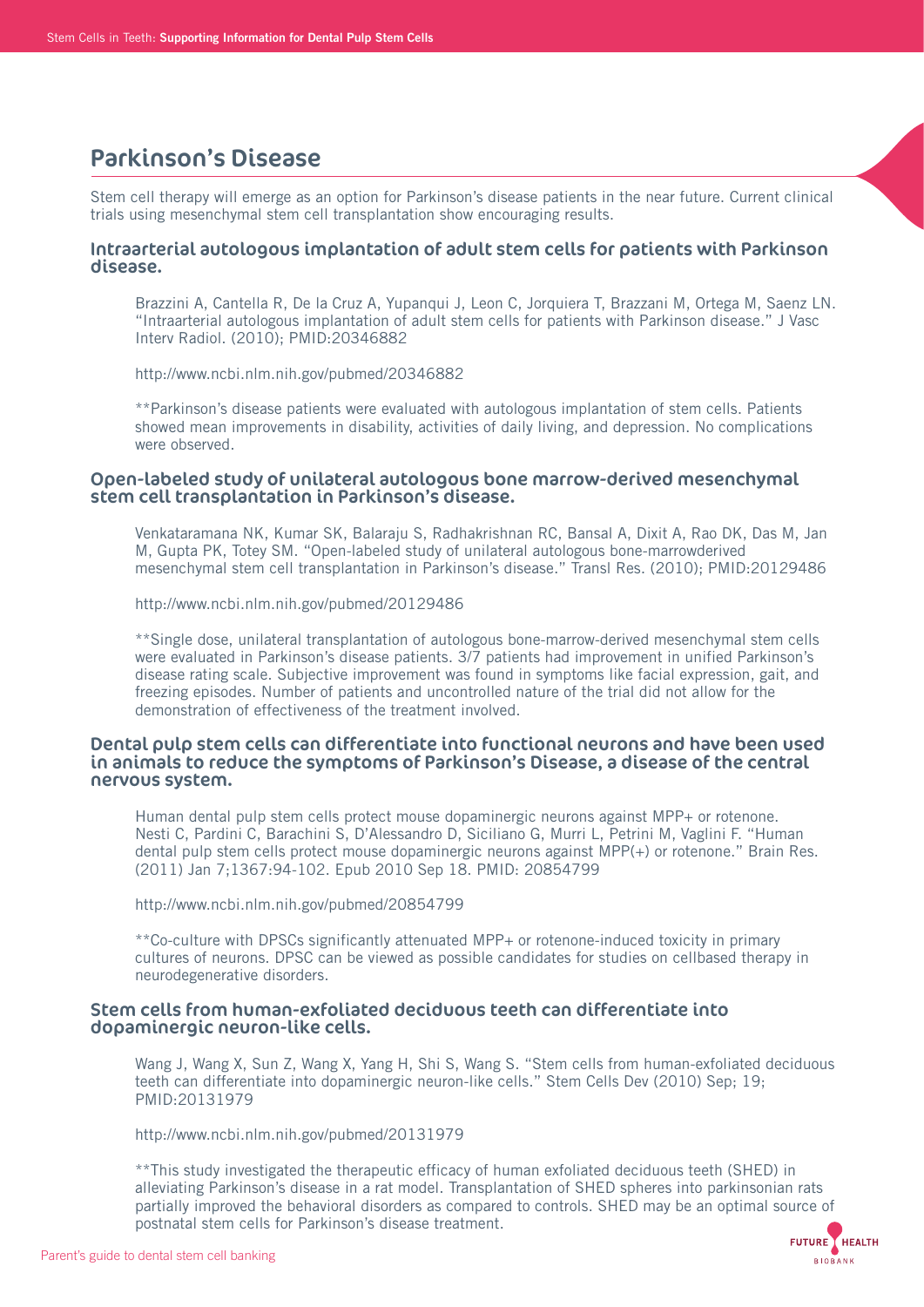# Ocular Disease/Injury

Stem cells can act as a new source of cells to replace damaged cells in the eye. This is promising for the development of human cornea reconstruction therapies to treat damage due to limbal stem cell deficiencies, chemical injury of the eye, dry eye, and ageing. A number of clinical trial study are attempting to develop new therapies to treat and prevent loss of vision.

### Intravitreal autologous bone marrow CD34+ cell therapy for ischemic and degenerative retinal disorders: preliminary phase 1 clinical trial findings.

 Park SS, Bauer G, Abedi M, Pontow S, Panorgias A, Jonnal R, Zawadski RJ, Werner JS, Nolta J. "Intravitreal autologous bone marrow CD34+ cell therapy for ischemic and degenerative retinal disorders: preliminary phase 1 clinical trial findings." Invest Ophthalmol Vis Sci (2014); PMID:25491299

http://www.ncbi.nlm.nih.gov/pubmed/25491299

 \*\*Bone marrow CD34+ stem cells were used to access intravitreal therapy for patients with irreversible vision loss from retinal vascular occlusion, hereditary or nonexudative age-related macular degeneration, or retinitis pigmentosa. Transplantation was well tolerated with no inflammation or hyperproliferation.

Stem cells can act as a new source of cells to replace damaged cells in the eye. Dental pulp stem cells have been used for corneal reconstructions and retina regeneration in animal models. In addition more investigations are now focusing on how dental pulp stem cells can overcome on age-related eye diseases and conditions.

### Dental pulp stem cells, a paracrine mediated therapy for the retina.

 Mead B, Logan A, Berry M, Leadbeater W, Scheven B. "Dental pulp stem cells, a paracrine mediated therapy for the retina." Neural Regen Res. (2014) Mar 15;9(6). PMID:4146241

http://www.ncbi.nlm.nih.gov/pmc/articles/PMC4146241/

 \*\* A review summarizing the alternative of using dental pulp stem cells for neural protection and regeneration in the eye. DPSC have a neural crest origin and this makes them more suitable as compared to other MSC in the treatment of CNS injuries.

### Dental pulp stem cells: a new cellular resource for corneal stromal regeneration.

 Syed-P, Du Y, Lathrop KL, Mann MM, Funderburgh ML, Funderburgh JL. "Dental pulp stem cells: a new cellular resource for corneal stromal regeneration." Stem Cells Transl Med. (2015). PMID:25713466.

http://www.ncbi.nlm.nih.gov/pubmed/25713466

 \*\* DPSC can differentiate into keratocytes which are cells from the corneal stroma. After implantation into mice the DPSC produced corneal stromal matrix and did not affect corneal transparency or induce any immune reactions. DPSC have the potential for clinical use for corneal stromal blindness.

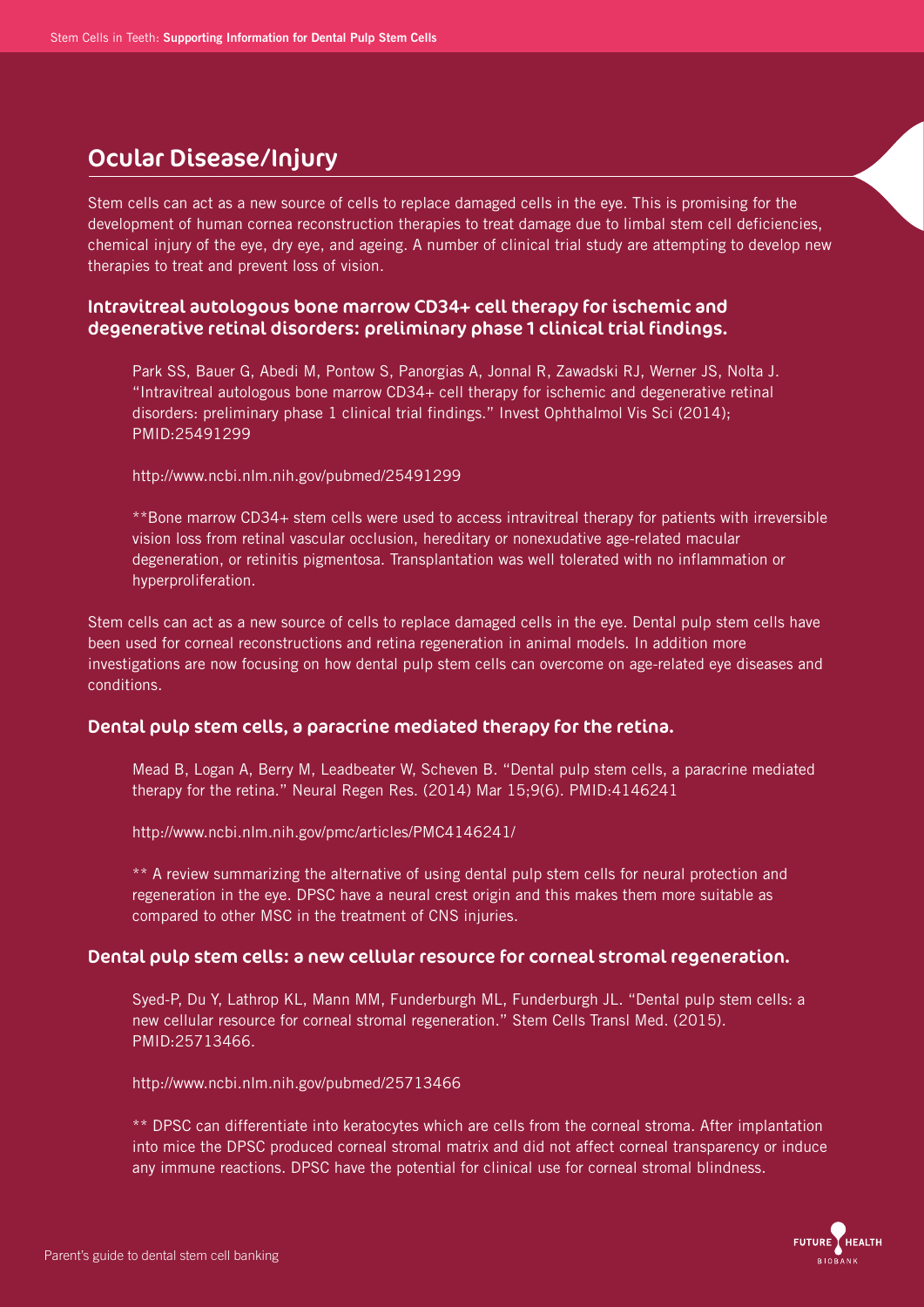# Ocular Disease/Injury - cont.

## Corneal reconstruction with tissue-engineered cell sheets composed of human immature dental pulp stem cells.

 Gomes JA, Geraldes Monteiro B, Melo GB, Smith RL, Cavenaghi Pereira da Silva M, Lizier NF, Kerkis A, Cerruti H, Kerkis I. "Corneal reconstruction with tissue-engineered cell sheets composed of human immature dental pulp stem cells." Invest Ophthalmol Vis Sci. (2010) Mar;51(3):1408-14. Epub 2009 Nov 5. PMID: 19892864

http://www.ncbi.nlm.nih.gov/pubmed/19892864

 \*\* A tissue engineered cell sheet composed of human dental pulp stem cells was used for ocular surface reconstruction in a rabbit animal model. It was shown that the transplantation of the DPSC sheet was successful for the reconstruction of corneal epithelium in the animal model.

# Skeletal Disease/injury

Stem cells found in cord blood, bone marrow, and peripheral blood have shown osteogenic differentiation capability when implanted in patients. Several early stage clinical trials have shown improvements in bone formation in human patients.

### Pre- and postnatal transplantation of fetal mesenchymal stem cells in osteogenesis imperfect: a two-center experience.

 Gotherstrom C, Westgren M, Shaw SW, Astrom E, Biswas A, Byers PH, Mattar CN, Graham GE, Taslimi J, Ewald U, Fisk NM, Yeoh AE, et al. "Pre- and postnatal transplantation of fetal mesenchymal stem cells in osteogenesis imperfect: a two-center experience." Stem Cells Transl Med (2014). PMID: 24342908

http://www.ncbi.nlm.nih.gov/pubmed/24342908

 \*\*Two patients with osteogenesis imperfect received prenatal human fetal mesenchymal stem cells transplantation. Normal growth trajectory was observed. No adverse effect was observed with MSC. Prenatal transplantation of allogenic MSC appears safe and likely to offer a clinical benefit.

### Three years after transplants in human mandibles, histological and in-line holotomography revealed that stem cells regenerated a compact rather than a spongy bone: biological and clinical implications.

 Giuliani A, Manescu A, Langer M, Rustichelli F, Desiderio V, Paino F, De Rosa A, Laino L, d'Aquino R, Tirino V, Papaccio G. "Three years after transplants in human mandibles, histological and in-line holotomography revealed that stem cells regenerate a compact rather than a spongy bone: biological and clinical implications." Stem Cells Transl Med (2013). PMID: 23502599

http://www.ncbi.nlm.nih.gov/pubmed/23502599

 \*\*Regenerated tissue composed of seeded DPSC's from the graft sites was composed of a fully compact bone with a higher matrix density than control human alveolar spongy bone from the same patient. It creates steadier mandibles, may well increase implant stability, and, additionally, may improve resistance to mechanical, physical, chemical, and pharmacological agents.

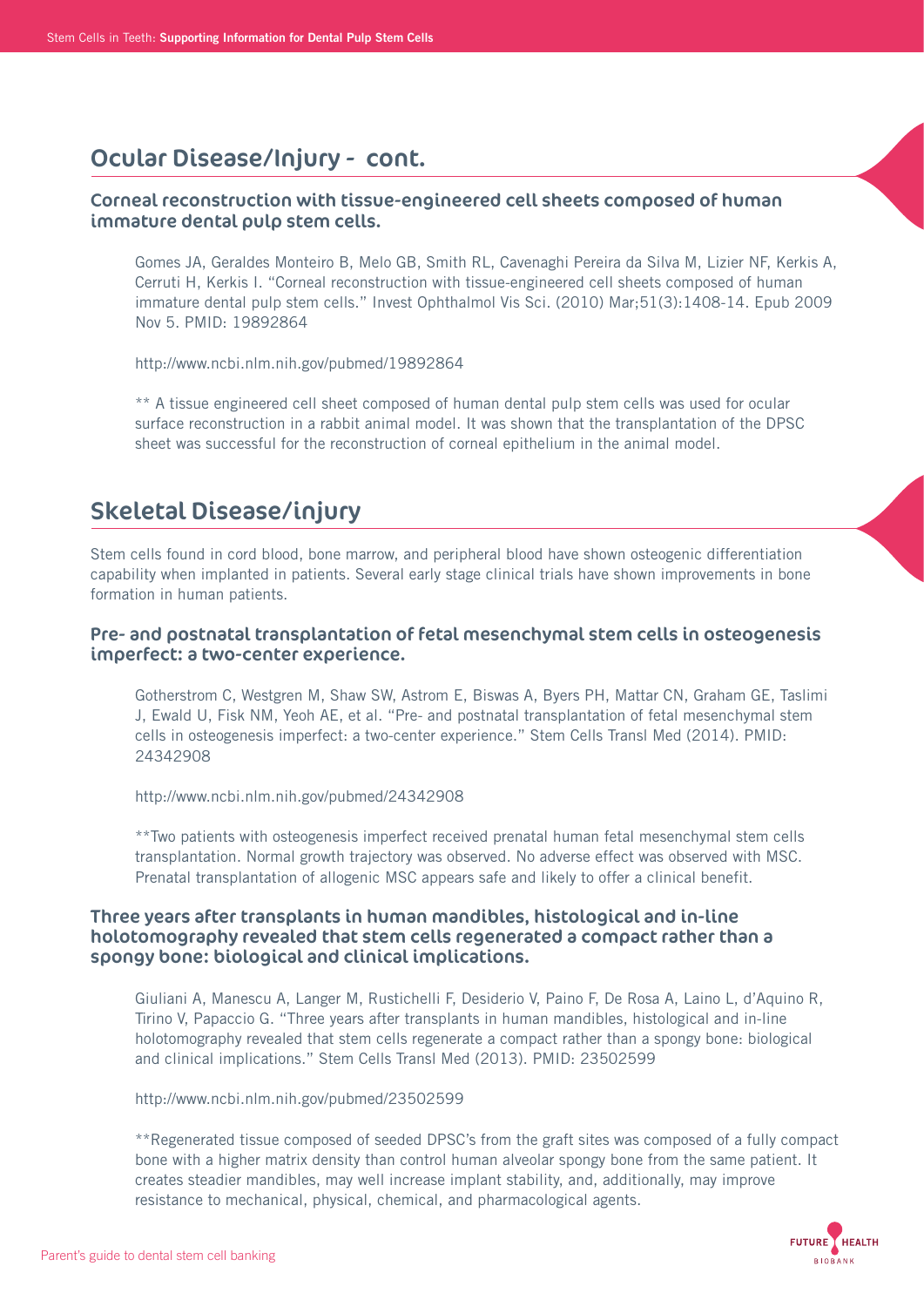### Stem cell therapy for craniofacial bone regeneration: a randomized, controlled feasibility trial.

 Kaigler D, Pagni G, Park CH, Braun TM, Holman LA, Yi E, Tarle SA, Bartel RL, Giannobile WV. "Stem cell therapy for craniofacial bone regeneration: a randomized, controlled feasibility trial." Cell Transplant (2013). PMID: 22776413

http://www.ncbi.nlm.nih.gov/pubmed/22776413

 \*\*In this study tissue repair cells (isolated from bone marrow) were investigated to reconstruct localized craniofacial bone defects. No study related serious adverse events were reported. It was shown that tissue repair cells accelerated bone regeneration in jawbone defects compared to guided bone regeneration. Tissue repair cell transplantation appears safe and accelerated bone regeneration.

#### Injectable bone tissue engineering using expanded mesenchymal stem cells.

 Yamada Y, Nakamura S, Ito K, Umemura E, Hara K, Nagasaka T, Abe A, Baba S, Furuichi Y, Izumi Y, Klein OD, Wakabayashi T. "Injectable bone tissue engineering using expanded mesenchymal stem cells." Stem Cells (2013). PMID: 23225744

http://www.ncbi.nlm.nih.gov/pubmed/23225744

 \*\*This investigation focused on whether injectable tissue-engineered bone made up of mesenchymal stem cells and platelet-rich plasma was able to regenerate functional bone in alveolar deficiencies. All patients had improved bone volume with no side effects. Newly formed bone areas had significant increase over preoperation baseline.

### Human mandible bone defect repair by the grafting of dental pulp stem/progenitor cells and collagen sponge biocomplexes.

 d'Aquino R, De Rosa A, Lanza V, Tirino V, Laino L, Graziano A, Desiderio V, Laino G, Papaccio G. "Human mandible bone defect repair by the grafting of dental pulp stem/progenitor cells and collagen sponge biocomplexes." Eur Cell Mater. (2009) Nov 12;18:75-83. PMID: 19908196

http://www.ncbi.nlm.nih.gov/pubmed/19908196

 \*\* This clinical study demonstrates that a DPC/collagen sponge biocomplex can completely restore human mandible bone defects and indicates that this cell population could be used for the repair and/or regeneration of tissues and organs.

### Injectable tissue-engineered bone using autogenous bone marrow-derived stromal cells for maxillary sinus augmentation: clinical application report from a 2-6-year follow up.

 Yamada Y, Nakamura S, Ito K, Kohgo T, Hibi H, Nagasaka T, Ueda M. "Injectable tissueengineered bone using autogenous bone marrow-derived stromal cells for maxillary sinus augmentation: clinical application report from a 2-6-year follow up." Tissue Eng Part A. (2008). PMID: 18823276

http://www.ncbi.nlm.nih.gov/pubmed/18823276

 \*\*Bone marrow derived stromal cells and platelet-rich plasma were used to augment by placement of bone graft and dental implants in 12 patients. No adverse effects were reported and bone absorption were seen in the 2-6 year follow up time.

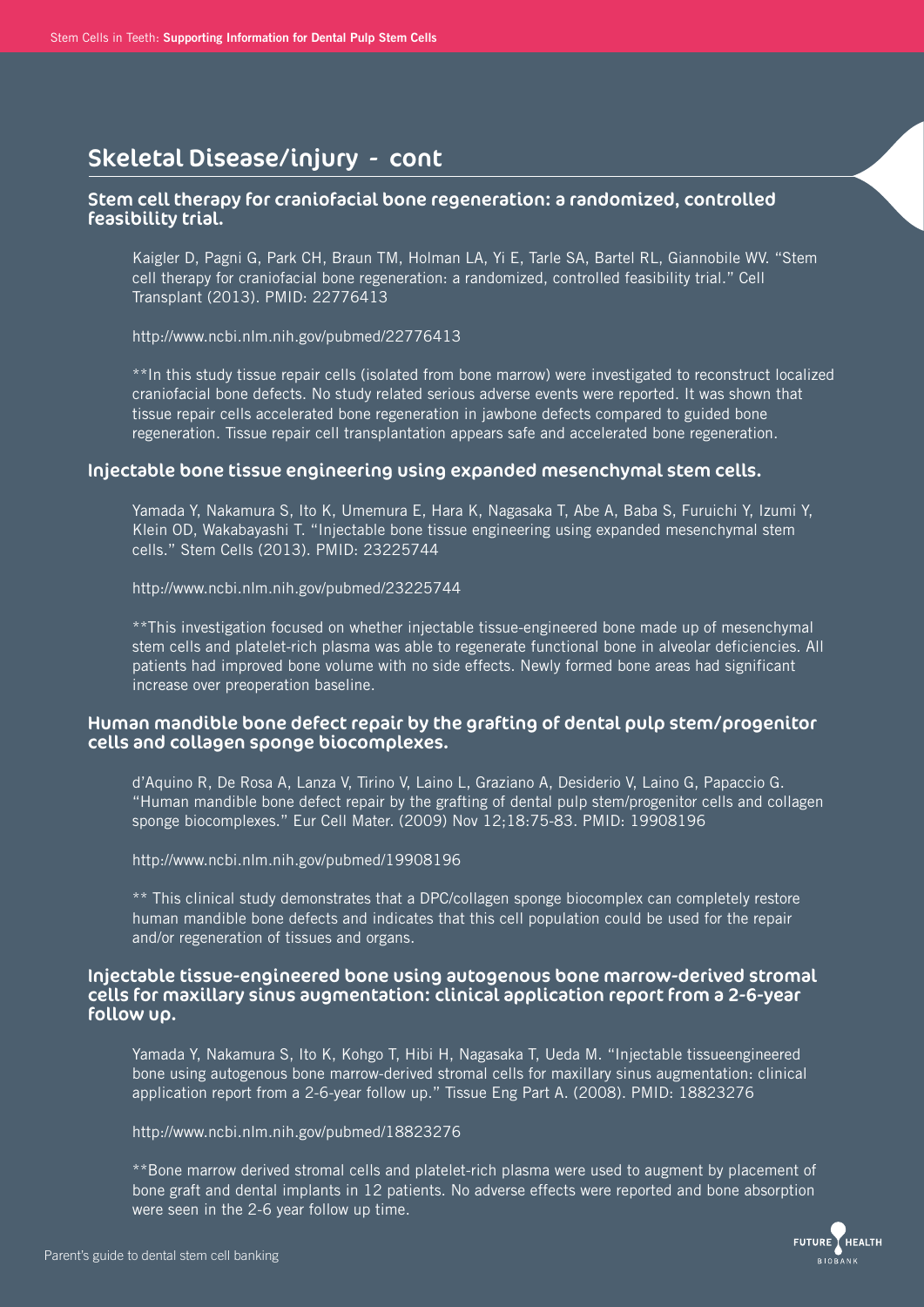### Repair of large bone defects with the use of autologous bone marrow stromal cells.

 Quarto E, Mastrogiacomo M, Cancedda R, Kutepov SM, Mukhachev V, Lavroukov A, Kon E, Marcacci M. "Repair of large bone defects with the use of autologous bone marrow stromal cells." N Engl J Med (2001). PMID: 11195802

http://www.ncbi.nlm.nih.gov/pubmed/11195802

 \*\*Progenitor cells were isolated from bone marrow and expanded. Three patients with large bone defects were treated with these cells implanted in a scaffold. Results reveal abundant callus formation in implants and good integration with host bones.

Stem cells from dental pulp have been shown to have the ability to differentiate into osteoblasts. Studies have shown that dental pulp stem cells are a promising tool for bone generation. Stem cells from teeth have been expanded, differentiated, and implanted into animal models and have repaired bone defects. Stem cells from dental pulp may one day be used to treat human bone disorders, like osteoporosis, bone injury, and bone deformation.

## Transplantation of stem cells from human exfoliated deciduous teeth for bone regeneration in the dog mandibular defect.

 Behnia A, Haghighat A, Talebi A, NourbakhshN, Heidari F. "Transplantation of stem cells from human exfoliated deciduous teeth for bone regeneration in the dog mandibular defect." World J Stem cells (2014). PMID:25258673

http://www.ncbi.nlm.nih.gov/pubmed/25258673

 \*\*Human exfoliated deciduous teeth which had been isolated and characterized 5 years before were capable of proliferation and osteogenesis and no immune response was observed after 3 months of implantation.

### Transplantation of SHED prevents bone loss in the early phase of ovariectomy-induced osteoporosis.

Liu Y, Wang L, Liu S, Liu D, Chen C, Xu X, Chen X, Shi S.

 "Transplantation of SHED prevents bone loss in the early phase of ovariectomy-induced osteoporosis." J Dent Res (2014). PMID:25252877

http://www.ncbi.nlm.nih.gov/pubmed/25252877

 \*\*Systemic infusion of SHED improves the osteoporotic phenotype in ovariectomized mice by rescuing the bone marrow mesenchymal stem cell deficiency and inhibiting osteoclastogenesis. The immunomodulating properties of SHED are able to overcome osteopenia and are described in detail.

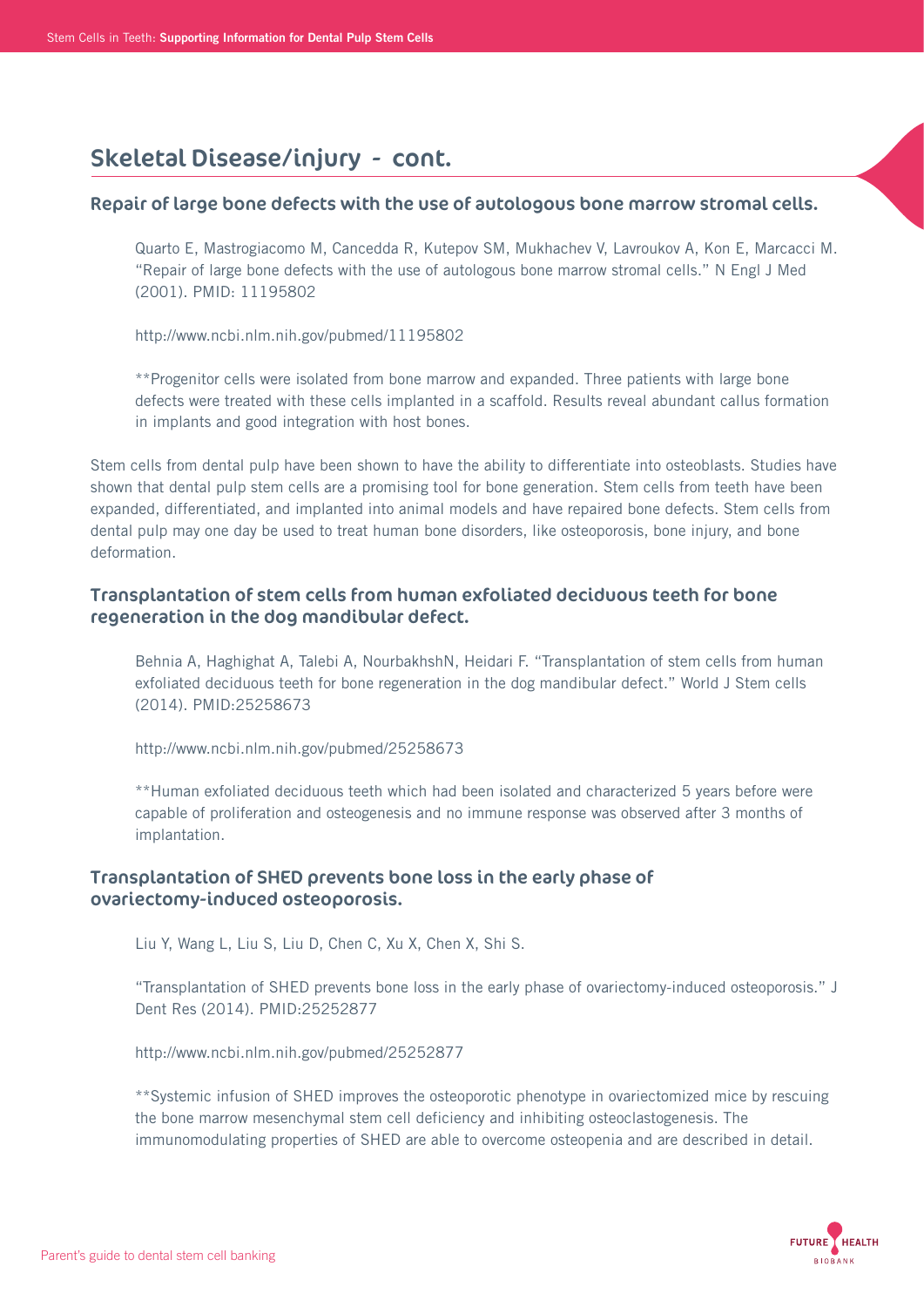## Micro-CT and PET analysis of bone regeneration induced by biodegradable scaffolds as carriers for dental pulp stem cells in a rat model of calvarial "critical size" defect: Preliminary data.

 Annibali S., Bellavia D, Ottolengi L, Cicconetti A, Cristalli MP, Quaranta R, Pilloni A. "MicroCT and PET analysis of bone regeneration induced by biodegradable scaffolds as carriers for dental pulp stem cells in a rat model of calvarial "critical size" defect: Preliminary data." J Biomed Mater Res Part B (2013). PMID: 24142538

http://www.ncbi.nlm.nih.gov/pubmed/24142538

 \*\*Addition of dental pulp stem cells to scaffolds has the potential to improve bone regeneration process in rats although the optimal conditions require further investigation.

## Three years after transplants in human mandibles, histological and in-line holotomography revealed that stem cells regenerated a compact rather than a spongy bone: biological and clinical implications.

 Giuliani A, Manescu A, Langer M, Rustichelli F, Desiderio V, Paino F, De Rosa A, Laino L, d'Aquino R, Tirino V, Papaccio G. "Three years after transplants in human mandibles, histological and in-line holotomography revealed that stem cells regenerate a compact rather than a spongy bone: biological and clinical implications." Stem Cells Transl Med (2013). PMID: 23502599

http://www.ncbi.nlm.nih.gov/pubmed/23502599

 \*\*Regenerated tissue composed of seeded DPSC's from the graft sites was composed of a fully compact bone with a higher matrix density than control human alveolar spongy bone from the same patient. It creates steadier mandibles, may well increase implant stability, and, additionally, may improve resistance to mechanical, physical, chemical, and pharmacological agents.

## Transplantation of human dental pulp stem cells: enhance bone consolidation in mandibular distraction osteogenesis.

 Alkaisi A. Ismail AR, Mutum SS, Rifin Ahmad ZA, Masudi S, Razak NH. "Transplantation of human dental pulp stem cells: enhance bone consolidation in mandibular distraction osteogenesis." J Oral Maxillofac Surg (2013). PMID: 24040948

http://www.ncbi.nlm.nih.gov/pubmed/24040948

 \*\*SHED can serve as an additional cell resource for distraction osteogenesis enhancement in rabbits and might be a promising model for the reconstruction of large mandibular defects in human oral maxillofacial surgery.

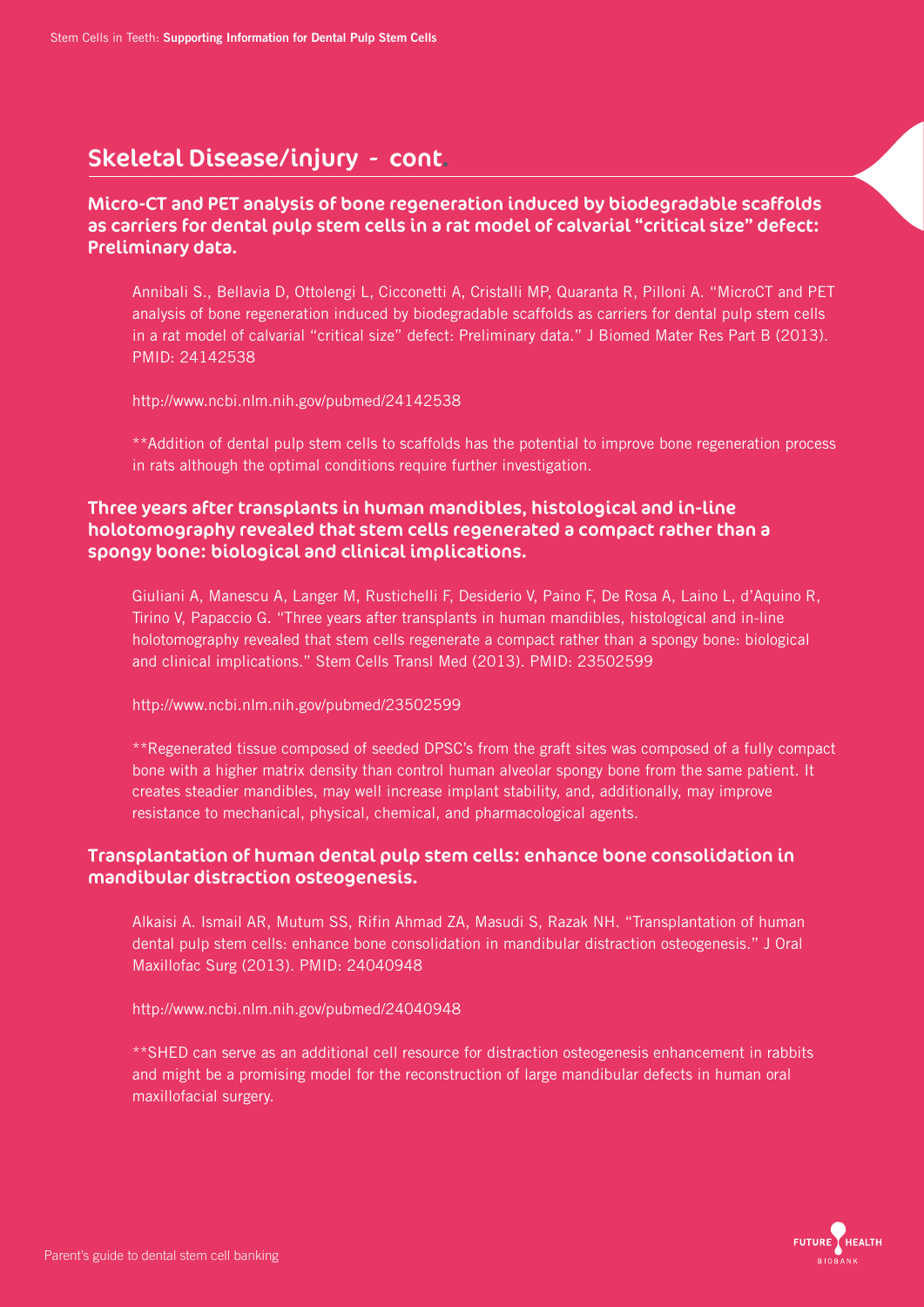## Fibroin Scaffold Repairs Critical-Size Bone Defects In Vivo Supported by Human Amniotic Fluid and Dental Pulp Stem Cells.

 Riccio, Massimo, et al. "Fibroin Scaffold Repairs Critical-Size Bone Defects In Vivo Supported by Human Amniotic Fluid and Dental Pulp Stem Cells." Tissue Engineering Part A 18.9-10 (2012): 1006-1013.

http://online.liebertpub.com/doi/abs/10.1089/ten.tea.2011.0542

 \*\*Strong potential of stem cells/fibroin bioengineered constructs for correcting large cranial defects in animal model and is likely a promising approach for the reconstruction of human large skeletal defects in craniofacial surgery

## Osteogenic potential of effective bone engineering using dental pulp stem cells, bone marrow stem cells, and periosteal cells for osseointegration of dental implants.

 Ito K, Yamada Y, Nakamura S, Ueda M. "Osteogenic potential of effective bone engineering using dental pulp stem cells, bone marrow stem cells, and periosteal cells for osseointegration of dental implants." Int J Oral Maxillofac Implants (2011). PMID: 22010075

http://www.ncbi.nlm.nih.gov/pubmed/22010075

 \*\*Aim of this study is to investigate cell-based effective bone engineering and osseointegration of dental implants and tissue-engineering bone using DPSC, BMSC, and periosteal cells. DPSC showed the highest osteogenic potential and may be a useful cell source for tissue-engineered bone around dental implants.

### Promising cell-based therapy for bone regeneration using stem cells from deciduous teeth, dental pulp, and bone marrow.

 Yamada Y, Ito K, Nakamura S, Ueda M, Nagasaka T. "Promising cell-based therapy for bone regeneration using stem cells from deciduous teeth, dental pulp, and bone marrow" Cell Transplant (2011). PMID: 21054950

http://www.ncbi.nlm.nih.gov/pubmed/21054950

\*\* These results demonstrate that stem cells from deciduous teeth, dental pulp, and bone marrow with PRP have the ability to form bone, and bone formation with DPSCs might have the potential to generate a graft between a child and parent.

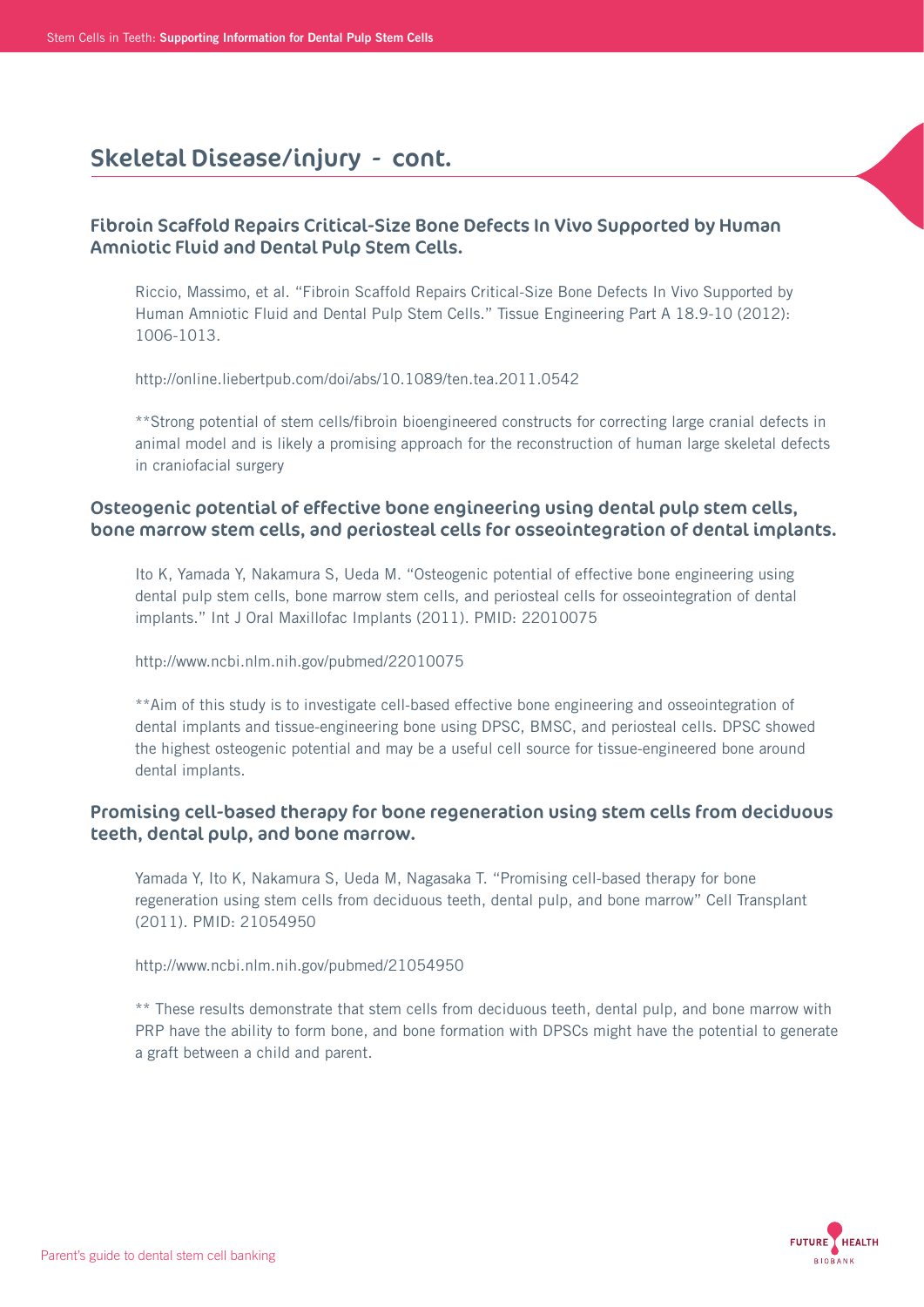### A feasibility of useful cell-based therapy by bone regeneration with deciduous tooth stem cells, dental pulp stem cells, or bone-marrow derived mesenchymal stem cells for clinical study using tissue engineering technology.

 Yamada Y, Nakamura S, Ito K, Sugito T, Yoshimi R, Nagasaka T, Ueda M. "A feasibility of useful cell-based therapy by bone regeneration with deciduous tooth stem cells, dental pulp stem cells, or bone-marrow derived mesenchymal stem cells for clinical study using tissue engineering technology." Tissue Eng Part A (2010). PMID: 20067397

http://www.ncbi.nlm.nih.gov/pubmed/20067397

 \*\* Demonstrated that dental pulp stem cells (DPSCs) and deciduous tooth stem cells (DTSCs) with platelet-rich plasma have the ability to form bone and vascularization, and this bone formation activity might be useful for osseointegrated hydroxyapatite-coated dental implants with good levels of bone-implant contact.

### Human mandible bone defect repair by the grafting of dental pulp stem/progenitor cells and collagen sponge biocomplexes.

 d'Aquino R, De Rosa A, Lanza V, Tirino V, Laino L, Graziano A, Desiderio V, Laino G, Papaccio G. "Human mandible bone defect repair by the grafting of dental pulp stem/progenitor cells and collagen sponge biocomplexes." Eur Cell Mater. (2009) Nov 12;18:75-83. PMID: 19908196

http://www.ncbi.nlm.nih.gov/pubmed/19908196

 \*\* This clinical study demonstrates that a DPC/collagen sponge biocomplex can completely restore human mandible bone defects and indicates that this cell population could be used for the repair and/or regeneration of tissues and organs.

### Stem cells from deciduous tooth repair mandibular defect in swine.

 Zheng Y, Liu Y, Zhang CM, Zhang HY, Li WH, Shi S, Le AD, Wang SL. "Stem cells from deciduous tooth repair mandibular defect in swine." J Dent Res. (2009) Mar;88(3):249-54. PMID: 19329459

http://www.ncbi.nlm.nih.gov/pubmed/19329459

\*\* Stem cells from miniature pig deciduous teeth, an autologous and easily accessible stem cell source, were able to engraft and regenerate bone to repair critical-size mandibular defects at 6 months post-surgical reconstruction.

### Dental pulp stem cells: a promising tool for bone regeneration.

 d'Aquino R, Papaccio G, Laino G, Graziano A."Dental pulp stem cells: a promising tool for bone regeneration." Stem Cell Rev. (2008) Spring;4(1):21-6. PMID: 18300003

http://www.ncbi.nlm.nih.gov/pubmed/18300003

\*\*Overview of DPSCs and why they are a promising tool for bone regeneration.

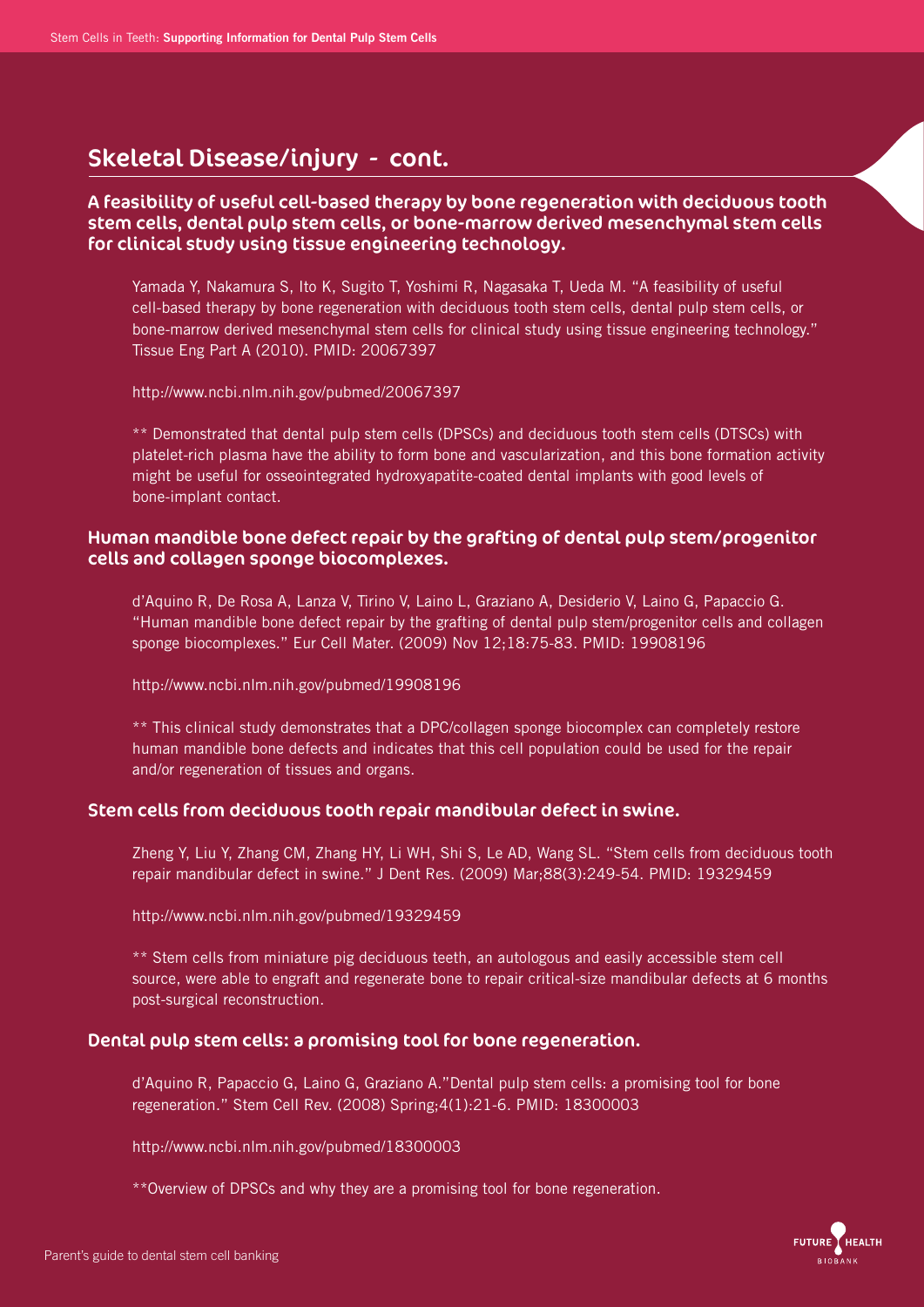### In vivo evaluation of human dental pulp stem cells differentiated towards multiple lineages.

 Zhang W, Walboomers XF, Van Kuppevelt TH, Daamen WF, Van Damme PA, Bian Z, Jansen JA. "In vivo evaluation of human dental pulp stem cells differentiated towards multiple lineages." J Tissue Eng Regen Med. (2008) Mar-Apr;2(2-3):117-25. PMID: 18338838

http://www.ncbi.nlm.nih.gov/pubmed/18338838

 \*\*DPSC showed the ability to further differentiate along odontogenic, myogenic, and adipogenic pathways in vivo and were able to spontaneously differentiate along odontogenic and adipogenic directions in vivo. Stem cells derived from human dental pulp form a suitable source for tissue engineering and cell-mediated therapy.

## Reconstruction of large cranial defects in nonimmunosuppressed experimental design with human dental pulp stem cells.

 de Mendonça Costa A, Bueno DF, Martins MT, Kerkis I, Kerkis A, Fanganiello RD, Cerruti H, Alonso N, Passos-Bueno MR. 'Reconstruction of large cranial defects in nonimmunosuppressed experimental design with human dental pulp stem cells." J Craniofac Surg. (2008) Jan;19(1):204-10. PMID: 18216690

http://www.ncbi.nlm.nih.gov/pubmed/18216690

 \*\*Bone formation was present in a cranial bone defect rat model after 1 month. The use of hDPSC in nonimmunosuppressed rats did not cause any graft rejection. hDPSC is a cell resource for correcting large cranial defects in rats and constitutes a promising model for reconstruction of human large cranial defects in craniofacial surgery.

## Mesenchymal progenitor cells in adult human dental pulp and their ability to form bone when transplanted into immunocompromised mice.

 Otaki S, Ueshima S, Shiraishi K, Sugiyama K, Hamada S, Yorimoto M, Matsuo O. "Mesenchymal progenitor cells in adult human dental pulp and their ability to form bone when transplanted into immunocompromised mice." Cell Biol Int. (2007) Oct;31(10):1191-7. Epub 2007 Apr 14. PMID: 17524678

http://www.ncbi.nlm.nih.gov/pubmed/17524678

 \*\*It was shown that DPSC produce bone instead of dentin when they are implanted into immunocompromised mice with a powder based carrier. Evidence shows that DPSC are the common progenitors of odontoblast and osteoblasts. Dental pulp stem cells are useful cell source for tissue engineering and contain the potential of new therapeutic approaches for the restoration of damaged or diseased tissue.

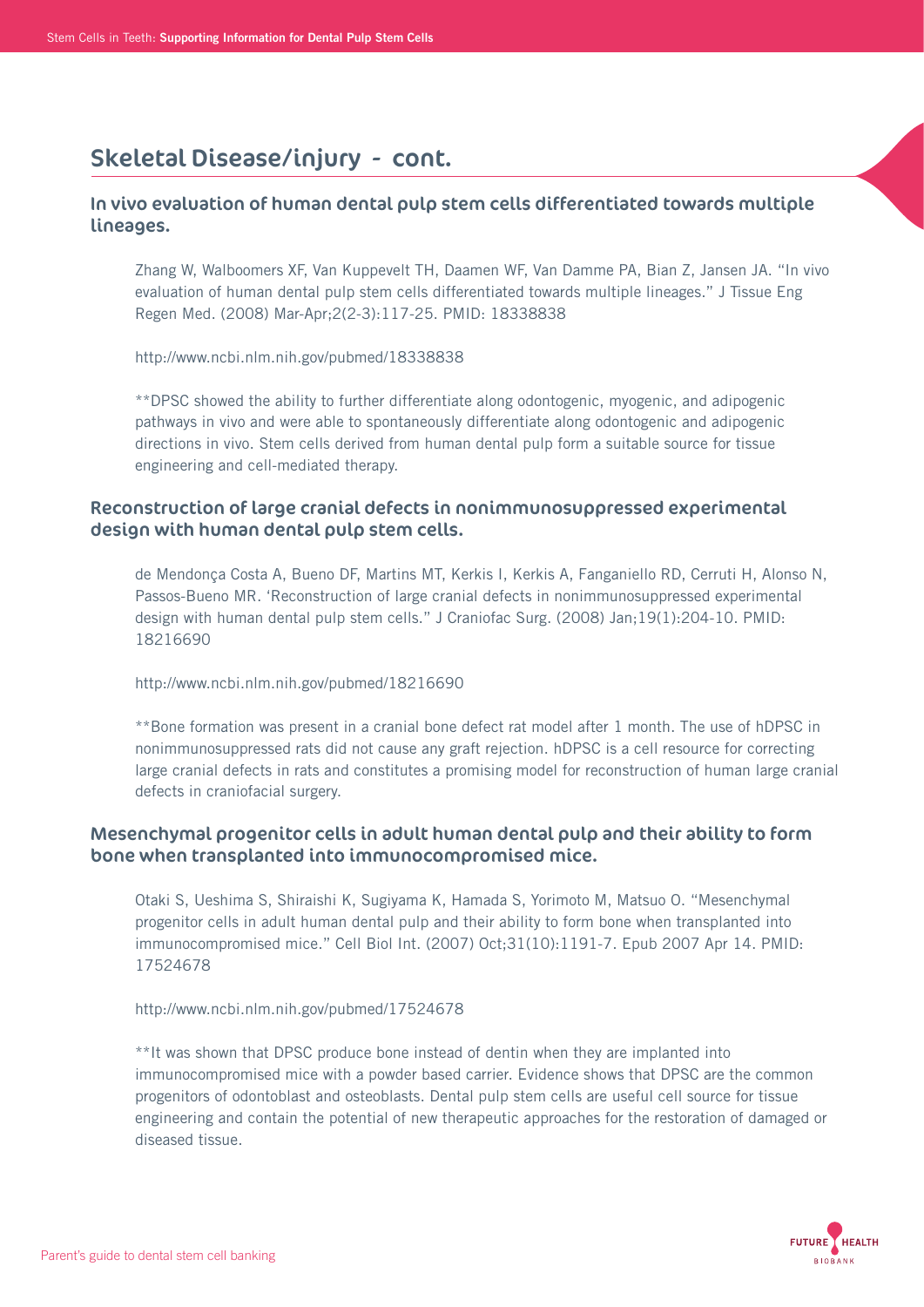## Wound Healing

Wound healing requires a complex bimolecular process including cell movement, cell growth, angiogenesis-or new blood vessel formation, and extracellular remodeling. Angiogenesis or new blood vessel formation is one of the most important aspects of early would healing. Dental pulp stem cells are being investigated for their wound healing ability in pre-clinical animal models.

### In vivo Human deciduous teeth dental pulp cells with basic fibroblast growth factor enhance wound healing of skin defect.

 Nishino Y, Ebisawa K, Yamada Y, Okabe K, Kamei Y, Ueda M. "Human deciduous teeth dental pulp cells with basic fibroblast growth factor enhance wound healing of skin defect." J Craniofac Surg (2011). PMID: 21403563

http://www.ncbi.nlm.nih.gov/pubmed/21403563

 \*\*A combination of hDPC and bFBF was used on a skin defect mouse model. It was shown that hDPC accelerated wound healing and that hDPC enhanced would healing more in the presence of bFGF. It is important to note that rodent skin is very different than human skin in terms of wound healing and the results are presented as a first step to evaluate wound healing effects of hDPCs

### Stem cells from human exfoliated deciduous teeth (SHED) enhance wound healing and the possibility of novel cell therapy.

 Nishino Y, Yamada Y, Ebisawa K, Nakamura S, Okabe K, Umemura E, Ueda M. "Stem cells from human exfoliated deciduous teeth (SHED) enhance wound healing and the possibility of novel cell therapy." Cytotherapy (2011). PMID:21341975.

http://www.ncbi.nlm.nih.gov/pubmed/21341975

 \*\*SHED might offer a unique stem cell resource and the possibility of novel cell therapies for wound healing.

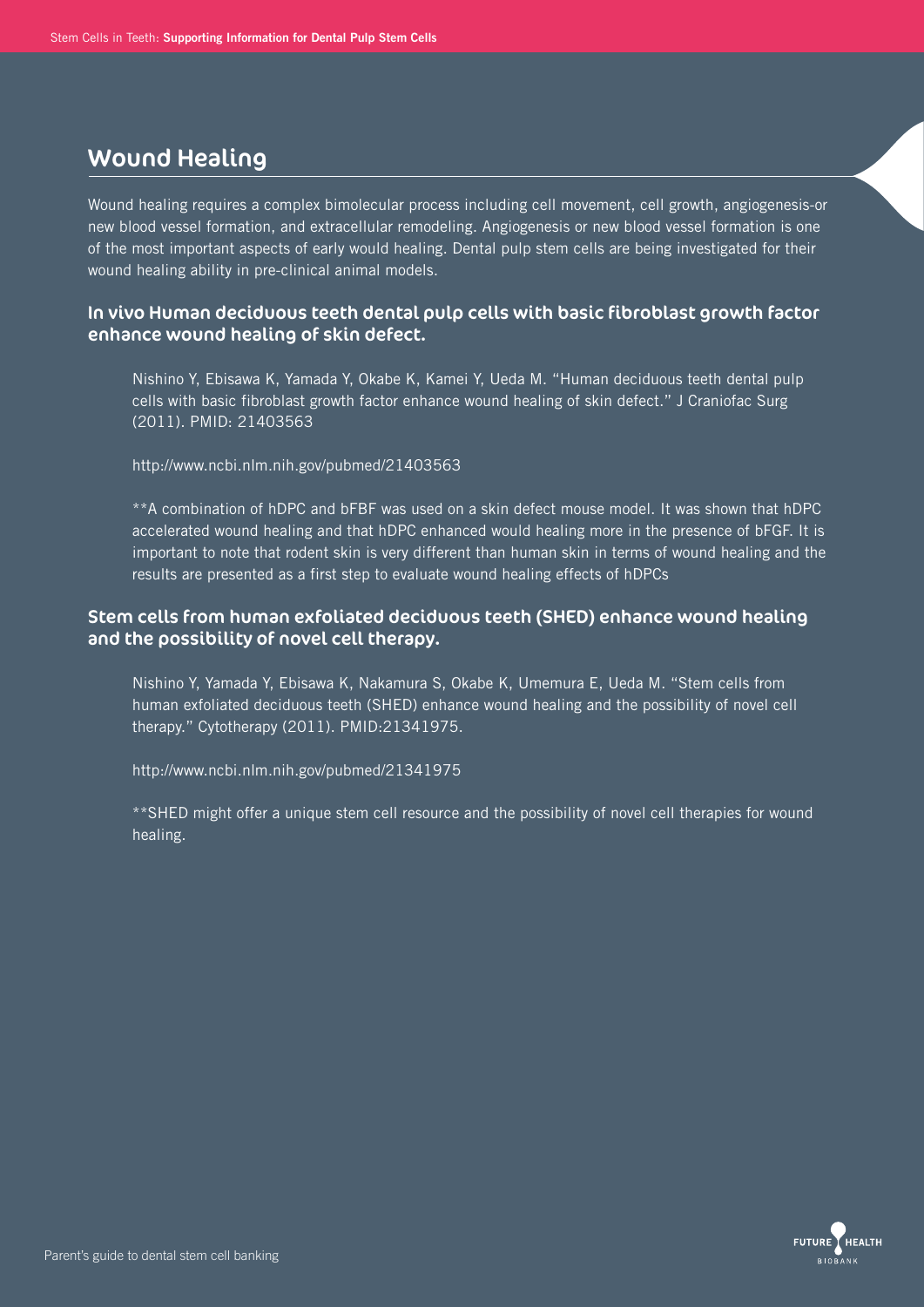# Web Publications Using Mesenchymal Stem Cells in Humans

### Stem cell treatment for patients disabled by stroke shows promise.

ReNeuron stem cell therapy shows long-term promise for stroke

http://news.yahoo.com/reneuron-stem-cell-therapy-shows-long-term-promise-125033885--finance.html

### Stem cells used to treat rare blood condition in the UK.

Stem cell treatment may signal cure for genetic diseases.

 http://www.thestarphoenix.com/health/Stem+cell+treatment+signal+cure+genetic+diseases/10994349/ story.html

### MSC's used to repair cartilage, collagen, tendon, or bone in orthopedics.

Stem-cell therapy shows promise in orthopedic treatment.

 http://www.washingtontimes.com/news/2015/apr/20/stem-cell-therapy-shows-promise-in orthopedic-trea/

### MSC from bone marrow are used to relive back pain.

Stem Cell Treatment for Back Pain Shows Success.

http://www.stemcellsportal.com/stem-cell-treatment-back-pain-shows-success

### FDA approved start of clinical trial using MSC to treat patients after heart attack.

 Capricor Announces FDA Approval to Inititate ALLSTAR Trial of Allogeneic Stem Cell Therapy in Patients Following Heart Attack.

 http://www.fiercebiotech.com/press-releases/capricor-announces-fda-approval-initiate-allstar-trial allogeneicstem-cell

## Cord blood stem cell product, Allocord, has received approval by FDA for use in patients with blood disorders.

Stem-Cell Therapy Approved for Blood Disorders.

http://www.ashp.org/menu/News/PharmacyNews/NewsArticle.aspx?id=3908

## Patients with amyotrophic lateral sclerosis (ALS) has received stem cells and it slowed muscle degeneration.

FDA-approved Stem Cell Trial Dramatically Slows ALS.

 http://www.biosciencetechnology.com/articles/2013/05/fda-approved-stem-cell-trial-dramatically slows-als

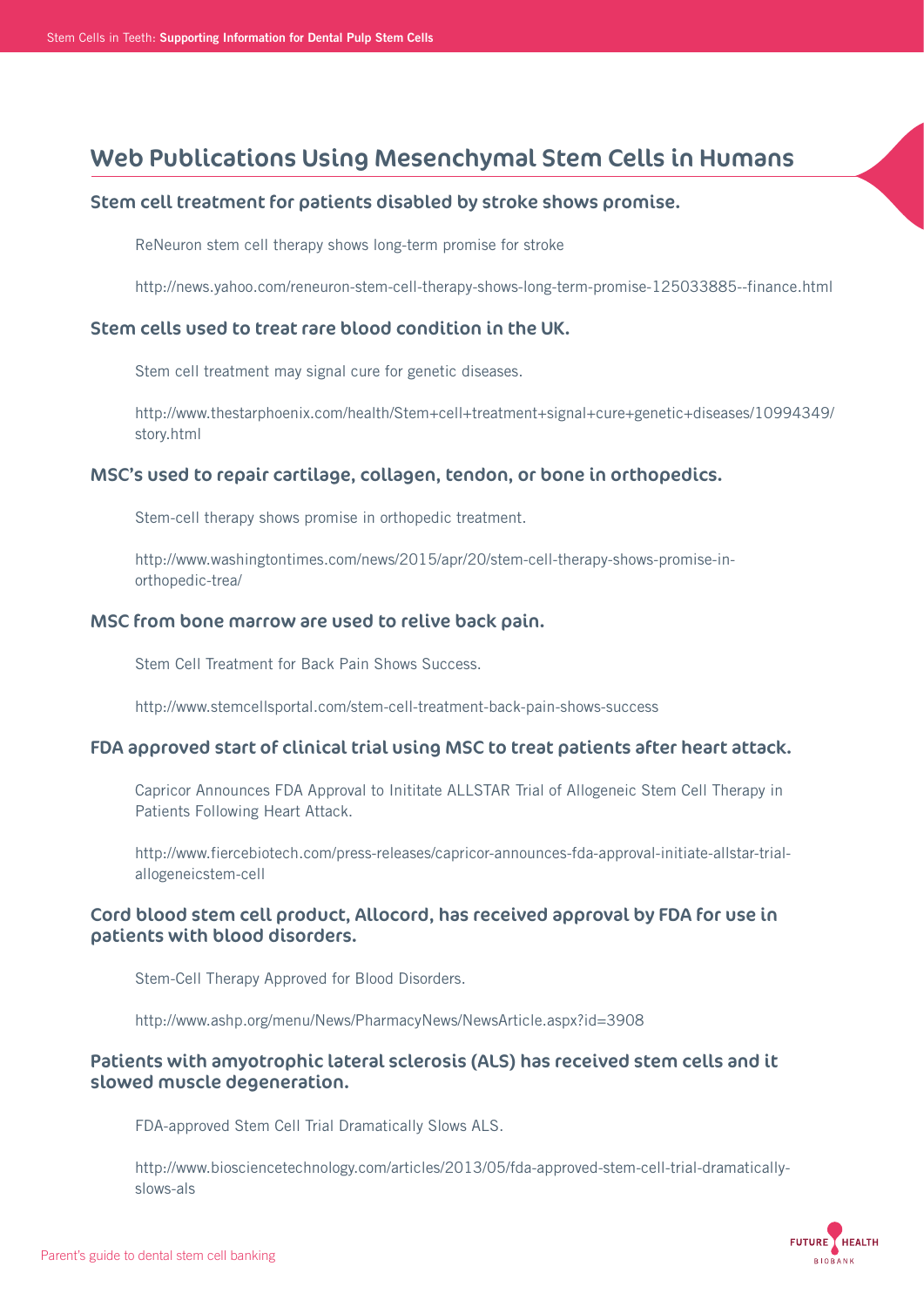## Web Publications Using Mesenchymal Stem Cells in Humans - cont.

### Stem cells improve life of boy with cerebral palsy

 Boy, 2, is the first to have cerebral palsy 'successfully treated' using stem cells, taking him from a vegetative state to walking and talking.

 https://www.dailymail.co.uk/health/article-2330338/Boy-cerebral-palsy-successfully-treated-using stem-cells-taking-vegetative-state-walking-talking.html

### Stem cells improve vision in patients with eye degeneration.

Stem cell therapy success in treatment of sight loss from macular degeneration.

http://www.theguardian.com/science/2014/oct/15/stem-cell-success-in-treating-macular-degeneration

### Stem cells from teeth grow into cornea like structures.

Stem cells from wisdom teeth could help repair corneas.

https://www.sciencenews.org/blog/science-ticker/stem-cells-wisdom-teeth-could-help-repair-corneas

### Stem cells: First therapy approved by EU.

 The European Medicines Agency has approved the use of stem cell therapy for Holocar, a rare eye conditions that lead to blindness. It works around 80% of cases.

http://www.bbc.com/news/health-30550113

### World's first successful stem cell treatment of autoimmune diseases.

 Patient with multiple sclerosis, autoimmune hearing loss, atopic dermatitis and rheumatoid arthritis had symptoms that became manageable after stem cell treatment.

 http://www.sclerodermatt.org/articles/news/422-the-worlds-first-successful-stem-cell-treatment ofautoimmune-diseases

### FDA approves stem cell treatment for heart disease.

 Mayo clinic to test technique in human trial Stem cells will be used to fix damaged heart tissue, promising results in cardiac outflow were seen in patients tested in Europe.

 http://www.medicaldaily.com/fda-approves-stem-cell-treatment-heart-disease-mayo-clinic-test techniquehuman-trial-267408